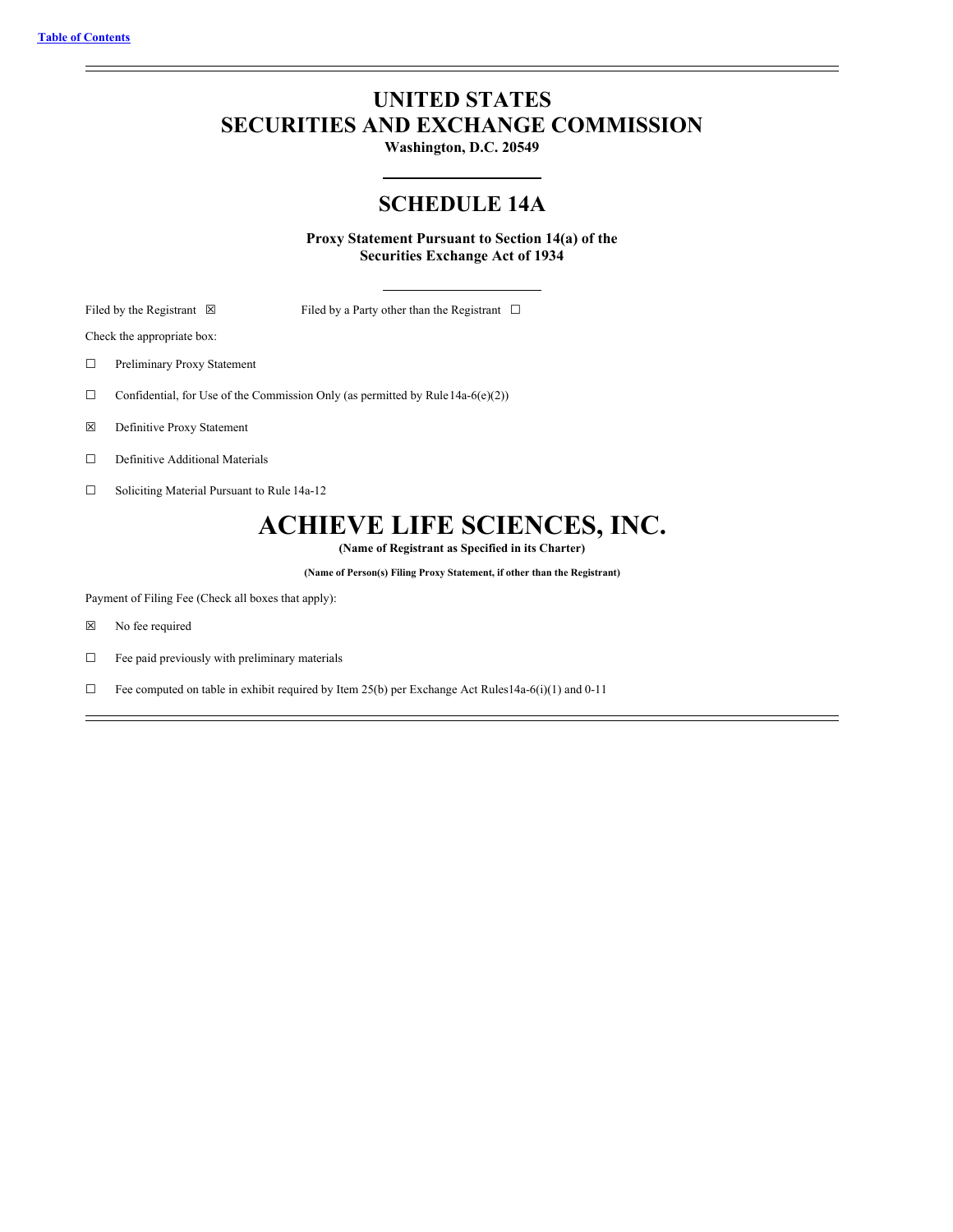## **ACHIEVE LIFE SCIENCES, INC. 1040 West Georgia Street, Suite 1030 Vancouver, British Columbia, Canada V6E 4H1**

NOTICE IS HEREBY GIVEN that the Annual Meeting of Stockholders of Achieve Life Sciences, Inc., a Delaware corporation, will be held on May 31, 2022, at 12:00 p.m. Pacific time. You will be able to participate in the 2022 Annual Meeting and vote during the 2022 Annual Meeting via live webcast by visiting https://edge.media-server.com/mmc/p/zs6kdec8 on Tuesday, on May 31, 2022, at 12:00 p.m. Pacific time. Alternatively, you may access the live Annual Meeting by dialing 877-472-9809 (U.S. & Canada) or629-228-0791 (International). We believe that a virtual stockholder meeting provides greater access to those who may want to attend and provides a safer forum in light of the ongoing COVID-19 pandemic, and therefore we have chosen this over an in-person meeting. Proxy voting can be done in advance of the Annual Meeting. For further instructions on remote voting, please see your Proxy Card enclosed.

The Annual Meeting will be held for the following purposes:

- 1. To elect eight directors to serve until our next annual meeting of stockholders or until their successors are duly elected and qualified;
- 2. To ratify the appointment of PricewaterhouseCoopers LLP, or PwC, as our independent registered public accounting firm for the fiscal year ending December 31, 2022; and
- 3. To transact such other business as may properly come before the Annual Meeting.

Only stockholders of record at the close of business on April 1, 2022 are entitled to notice of, and to vote at, the Annual Meeting. For 10 days prior to the Annual Meeting, a complete list of stockholders entitled to vote at the Annual Meeting will be available for examination by any stockholder, for any purpose relating to the Annual Meeting, during ordinary business hours at our principal executive office at the above address.

By Order of the Board of Directors,

John Bencich Chief Executive Officer

Vancouver, British Columbia, Canada April 21, 2022

Whether or not you plan to attend the Annual Meeting virtually, we encourage you to vote and submit your proxy by telephone, via the Internet or by mail. For additional instructions on attending virtually, voting by telephone or via the Internet, please refer to the proxy card. To vote and submit your proxy by mail, please complete, sign and date the enclosed proxy card and return it in the enclosed envelope. If you hold your shares through an account with a brokerage firm, bank or other nominee, please follow the instructions you receive from them to vote your **shares.**

# **IMPORTANT NOTICE REGARDING THE AVAILABILITY OF PROXY MATERIALS FOR THE ANNUAL MEETING OF STOCKHOLDERS TO BE HELD ON MAY 31, 2022**

**The Company's Proxy Statement and Annual Report onForm 10-K for the year ended December 31, 2021 are available at ir.achievelifesciences.com.**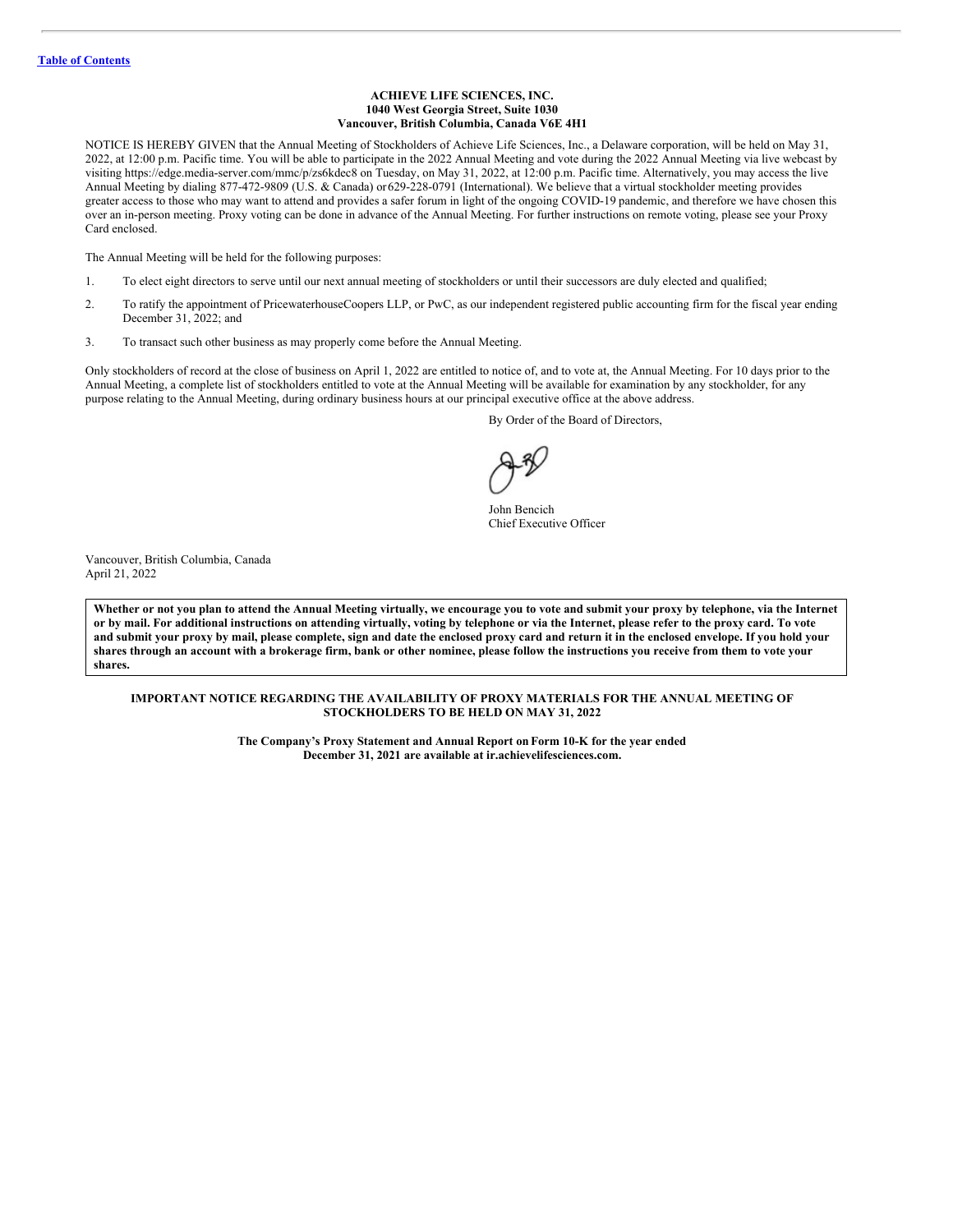# <span id="page-2-0"></span>**TABLE OF CONTENTS**

|                                                                                            | <b>Page</b> |
|--------------------------------------------------------------------------------------------|-------------|
| <b>BOARD OF DIRECTORS</b>                                                                  |             |
| <b>PROPOSAL ONE: ELECTION OF DIRECTORS</b>                                                 | 15          |
| <b>REPORT OF THE AUDIT COMMITTEE</b>                                                       | 18          |
| PROPOSAL TWO: RATIFICATION OF APPOINTMENT OF INDEPENDENT REGISTERED PUBLIC ACCOUNTING FIRM | 19          |
| <b>EXECUTIVE OFFICERS</b>                                                                  | 21          |
| <b>EXECUTIVE COMPENSATION</b>                                                              | 22          |
| SECURITY OWNERSHIP OF CERTAIN BENEFICIAL OWNERS AND MANAGEMENT                             | 30          |
| <b>OTHER MATTERS</b>                                                                       | 32          |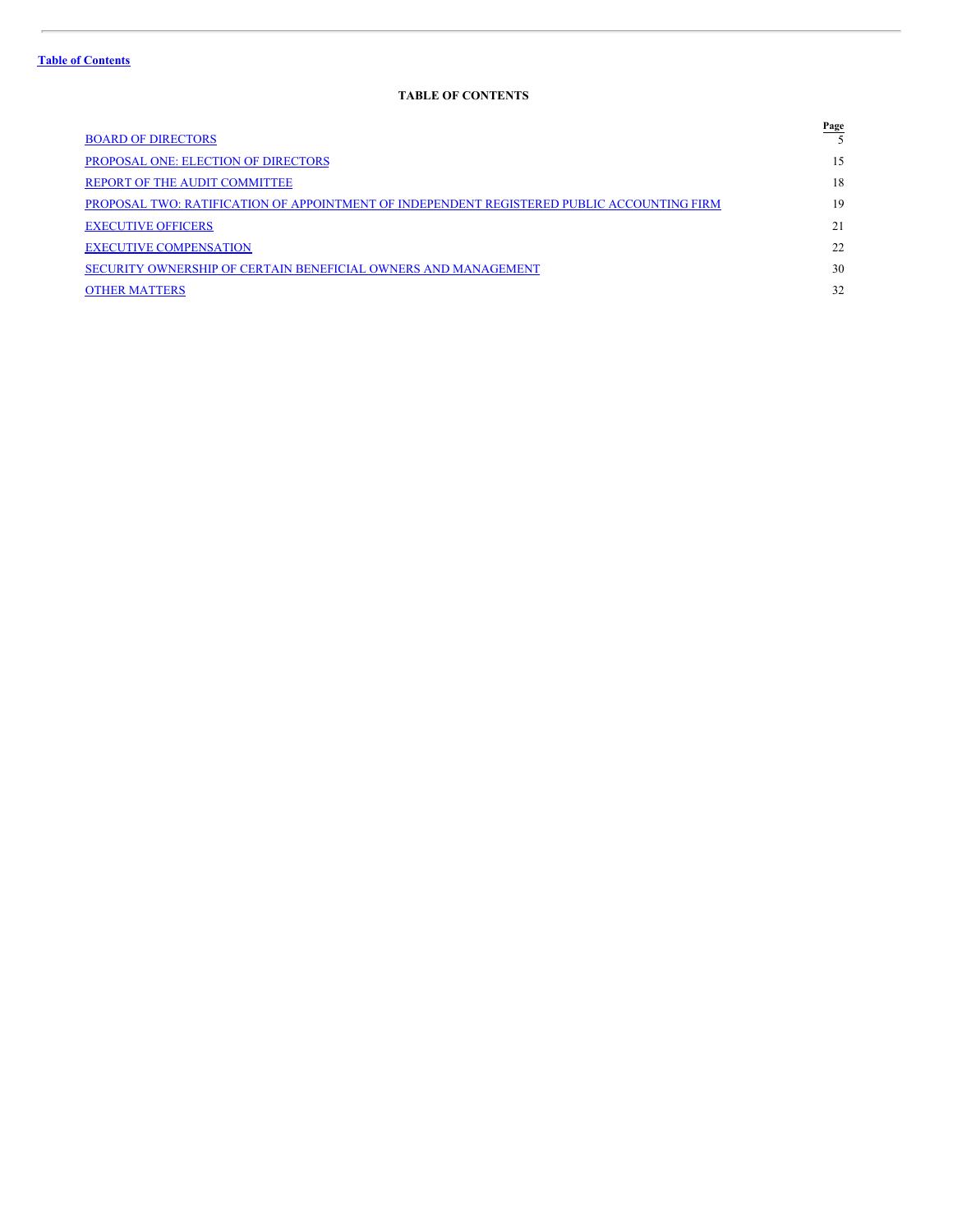### **ACHIEVE LIFE SCIENCES, INC. 1040 West Georgia Street, Suite 1030 Vancouver, British Columbia, Canada V6E 4H1**

# **PROXY STATEMENT FOR 2022 ANNUAL MEETING OF STOCKHOLDERS**

This proxy statement for the Annual Meeting, or Proxy Statement, is furnished in connection with the solicitation of proxies on behalf of the board of directors, or Board of Directors or Board, of Achieve Life Sciences, Inc. ("Achieve"), a Delaware corporation, or the Company, for use at the Annual Meeting of Stockholders, or the Annual Meeting, to be held on May 31, 2022, at 12:00 p.m. Pacific time for the purposes set forth in this Proxy Statement and in the accompanying Notice of Annual Meeting.

We believe that a virtual stockholder meeting provides greater access to those who may want to attend and provides a safer forum in light of the ongoing COVID-19 pandemic, and therefore we have chosen this over anin-person meeting. You will not be able to attend the Annual Meeting in person.

## This Proxy Statement and accompanying proxy card will first be mailed on or about April 21, 2022 to all stockholders entitled to vote at the **Annual Meeting.**

# **Voting Rights**

Only stockholders of record at the close of business on April 1, 2022, the record date, are entitled to notice of and to vote at the Annual Meeting and any adjournment or postponement of the Annual Meeting. At the close of business on April 1, 2022, we had 9,475,077 shares of common stock outstanding.

Each stockholder of record is entitled to one vote for each share of common stock held on the record date on all matters. Dissenters' rights are not applicable to any of the matters being voted on.

### **Participating in the Annual Meeting**

We will be hosting the Annual Meeting live via Internet webcast. A summary of the information you need to participate in the Annual Meeting online is provided below:

• Any stockholder may listen to the Annual Meeting via webcast at https://edge.media-server.com/mmc/p/zs6kdec8.Alternatively, you may access the live Annual Meeting by dialing 877-472-9809 (U.S. & Canada) or629-228-0791 (International). The webcast will begin at 12:00 p.m. Pacific time on May 31, 2022.

# **Board Recommendation**

Our Board of Directors recommends that you vote:

- FOR each of the nominees for the Board of Directors, who are, John Bencich, Vaughn Himes, Cindy Jacobs, Donald Joseph, Bridget Martell, Martin Mattingly, Jay Moyes, and Richard Stewart; and
- FOR the ratification of PricewaterhouseCoopers LLP as our independent registered public accounting firm for the fiscal year ending December 31, 2022.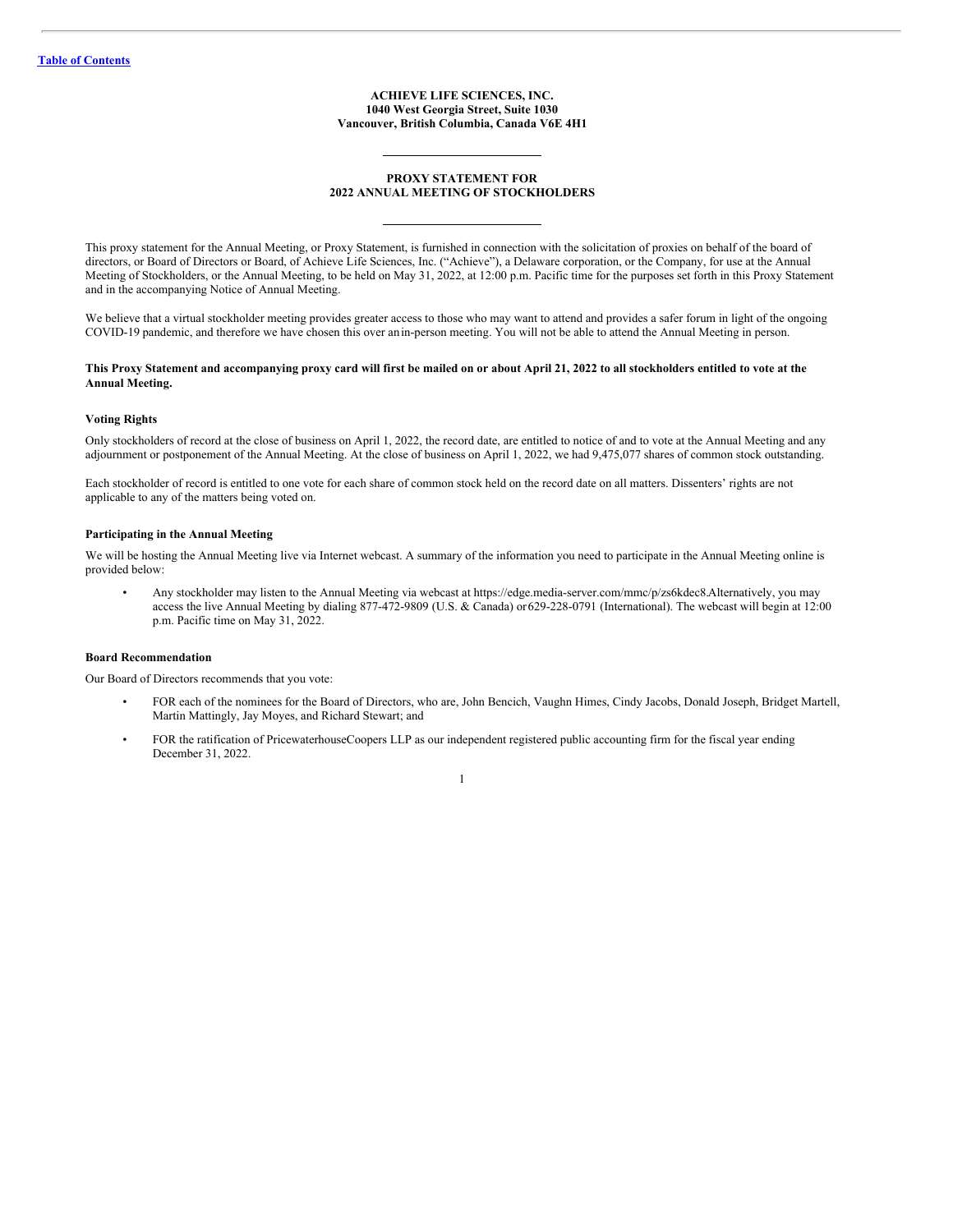### **Voting of Proxies**

All shares represented by a valid proxy received prior to the Annual Meeting will be voted, and, if you provide specific instructions, your shares will be voted as you instruct. If you sign your proxy card with no further instructions and do not hold your shares beneficially through a broker, bank or other nominee, your shares will be voted FOR each of the nominees for the Board of Directors, FOR the ratification of PwC as our independent registered public accounting firm for the fiscal year ending December 31, 2022, and in the discretion of the proxy holders with respect to any other matters that properly come before the Annual Meeting or any adjournment or postponement of the Annual Meeting.

# **How to Vote Your Shares**

YOUR VOTE IS IMPORTANT. Your shares can be voted at the Annual Meeting only if you are represented by proxy, please take the time to vote your proxy.

Stockholders of record, or "registered stockholders," can vote by proxy in the following three ways:

| <b>By Telephone:</b> | Call the toll-free number indicated on the enclosed proxy card and follow the recorded<br>instructions.        |
|----------------------|----------------------------------------------------------------------------------------------------------------|
| Via the Internet:    | Go to the website indicated on the enclosed proxy card and follow the instructions<br>provided.                |
| <b>By Mail:</b>      | Mark your vote, date, sign and return the enclosed proxy card in the postage-paid return<br>envelope provided. |

If your shares are held beneficially in "street" name through a nominee such as a financial institution, brokerage firm, or other holder of record, your vote is controlled by that institution, firm or holder. Your vote by proxy may also be cast by telephone or via the Internet, as well as by mail, if your financial institution or brokerage firm offers such voting alternatives. Please follow the specific instructions provided by your nominee on your voting instruction card.

Please note, that if your shares are held beneficially through a bank, broker or other nominee and you wish to vote at the Annual Meeting, you must obtain a proxy issued in your name from the record holder. Should you wish to listen to the Annual Meeting, you can join at https://edge.mediaserver.com/mmc/p/zs6kdec8. Alternatively, you may access the live Annual Meeting by dialing 877-472-9809 (U.S. & Canada) or 629-228-0791 (International).

### **Revocability of Proxies**

You may revoke or change any previously delivered proxy (including a proxy sent to you by someone other than us) at any time before the Annual Meeting by:

- delivering a written notice of revocation to our Secretary at our principal executive office at 1040 West Georgia Street, Suite 1030, Vancouver, British Columbia, Canada V6E 4H1; or
- delivering a valid proxy bearing a later date or submitting a new later dated proxy.

If you hold shares in street name through a broker, bank or other nominee, you must contact that bank, broker or other nominee to revoke any prior voting instructions.

2

If you receive a proxy from someone other than us, see "Stockholder Nominations" below.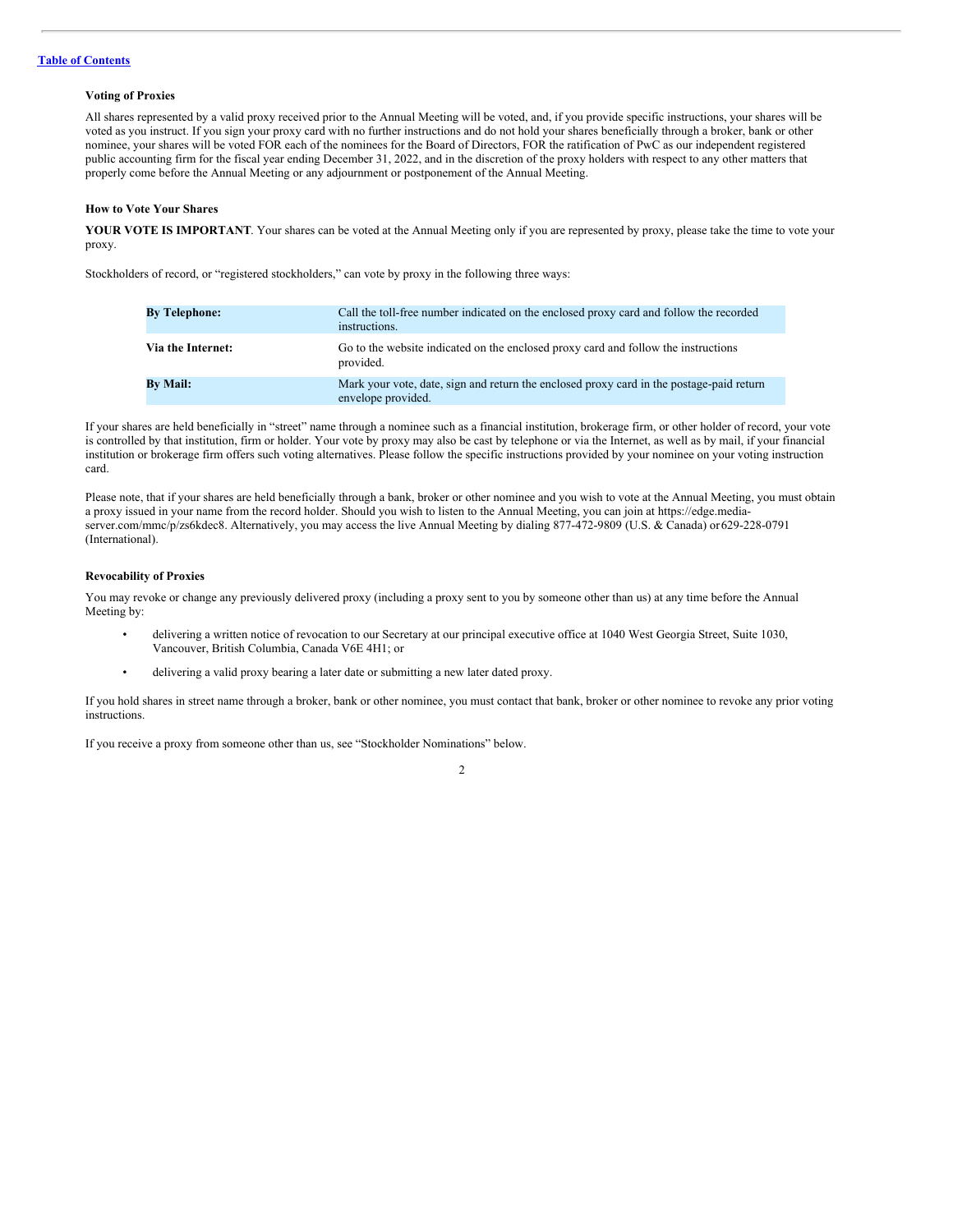# **Table of [Contents](#page-2-0)**

#### **Quorum**

The presence, virtually or by proxy, of at least a majority of the shares of common stock outstanding on the record date will constitute a quorum. Both abstentions and broker non-votes are counted for the purpose of determining the presence of a quorum.

#### **Votes Required to Approve Matters Presented at the Annual Meeting**

Our directors are elected by a plurality of the votes properly cast at the Annual Meeting. Approval of Proposal Two requires a majority of the votes properly cast at the Annual Meeting.

### **Broker Non-Votes**

For banks, brokers or other nominee accounts, they are entitled to vote shares held for a beneficial owner on "routine" matters without instructions from the beneficial owner of those shares. For "non-routine" matters, the beneficial owner of such shares is required to provide instructions to the bank, broker or other nominee in order for them to be entitled to vote the shares held for the beneficial owner. Proposal One (election of our directors), will be treated as non-routine matter. If you hold your shares in street name and you do not instruct your bank, broker or other nominee how to vote in the election of directors, no votes will be cast on your behalf with respect to this proposal. The approval of Proposal Two (the ratification of the selection of PwC as our independent public accounting firm), will be treated as a routine matter, and, therefore, no broker non-votes are expected to exist with respect to this proposal.

### If you hold your shares in street name, it is critical that you cast your vote if you want it to count on all matters to be decided at the Annual **Meeting.**

#### **Impact on the Vote of Broker Non-Votes and Abstentions**

As noted above, broker non-votes are counted for purposes of determining whether or not a quorum exists for the transaction of business at the Annual Meeting. Broker non-votes, as well as abstentions from voting, will not, however, be treated as votes cast and, therefore, will have no effect on the outcome of Proposal One (election of our directors) and Proposal Two (the ratification of the selection of PwC as our independent public accounting firm). As stated above, Proposal Two will be treated as a routine matter, which means that brokers will be able to use their discretion to vote on behalf of the beneficial owner absent instructions from such owners; therefore, no broker non-votes are expected to exist with respect to this proposal.

# **Solicitation of Proxies**

We will bear the cost of soliciting proxies, including preparing, assembling, printing and mailing this Proxy Statement, the proxy card and any additional information furnished to stockholders. Copies of solicitation materials will be furnished to banks, brokerage houses, fiduciaries and custodians holding in their names shares of common stock beneficially owned by others to forward to such beneficial owners. We may reimburse persons representing beneficial owners of common stock for their costs of forwarding solicitation materials to such beneficial owners. Original solicitation of proxies by mail may be supplemented by telephone, telegram, via the Internet or by personal solicitation by our directors, officers or other regular employees. No additional compensation will be paid to these individuals for such services.

### **Availability of Proxy Statement and Annual Report on Form10-K**

Our Proxy Statement and Annual Report on Form10-K for the fiscal year ended December 31, 2021 are available at www.sec.gov and on our website at ir.achievelifesciences.com. We have provided to each stockholder of record as of April 1, 2022, a copy of our consolidated financial statements and related information, which are included in our Annual Report on Form 10-K for fiscal year 2021. We will mail without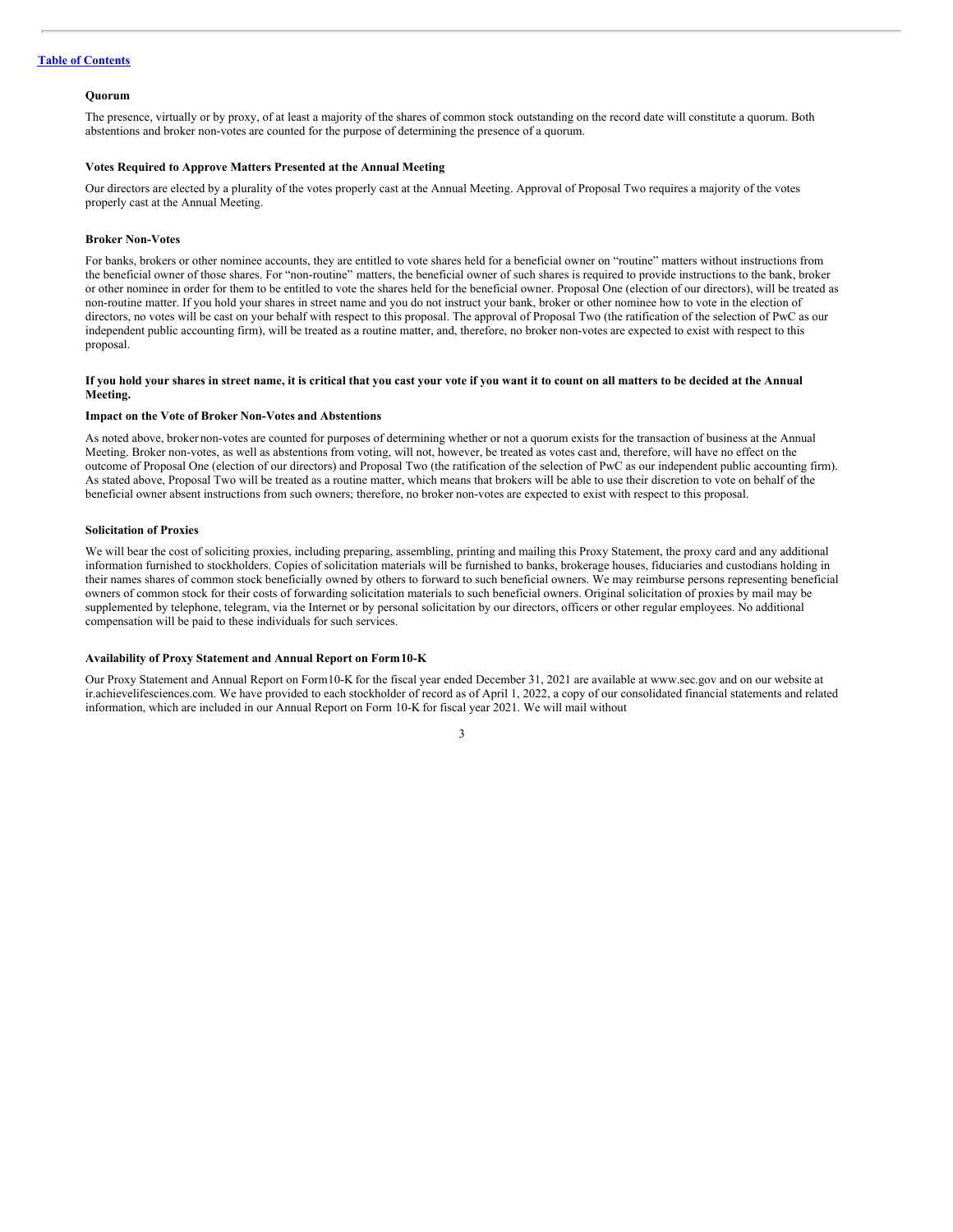# **Table of [Contents](#page-2-0)**

charge, upon written request, a copy of our Annual Report on Form 10-K for fiscal year 2021, including the consolidated financial statements, schedules and list of exhibits, and any particular exhibit specifically requested. Requests should be sent to: Achieve Life Sciences, Inc., 1040 West Georgia Street, Suite 1030, Vancouver, British Columbia, Canada V6E 4H1, Attention: Investor Relations.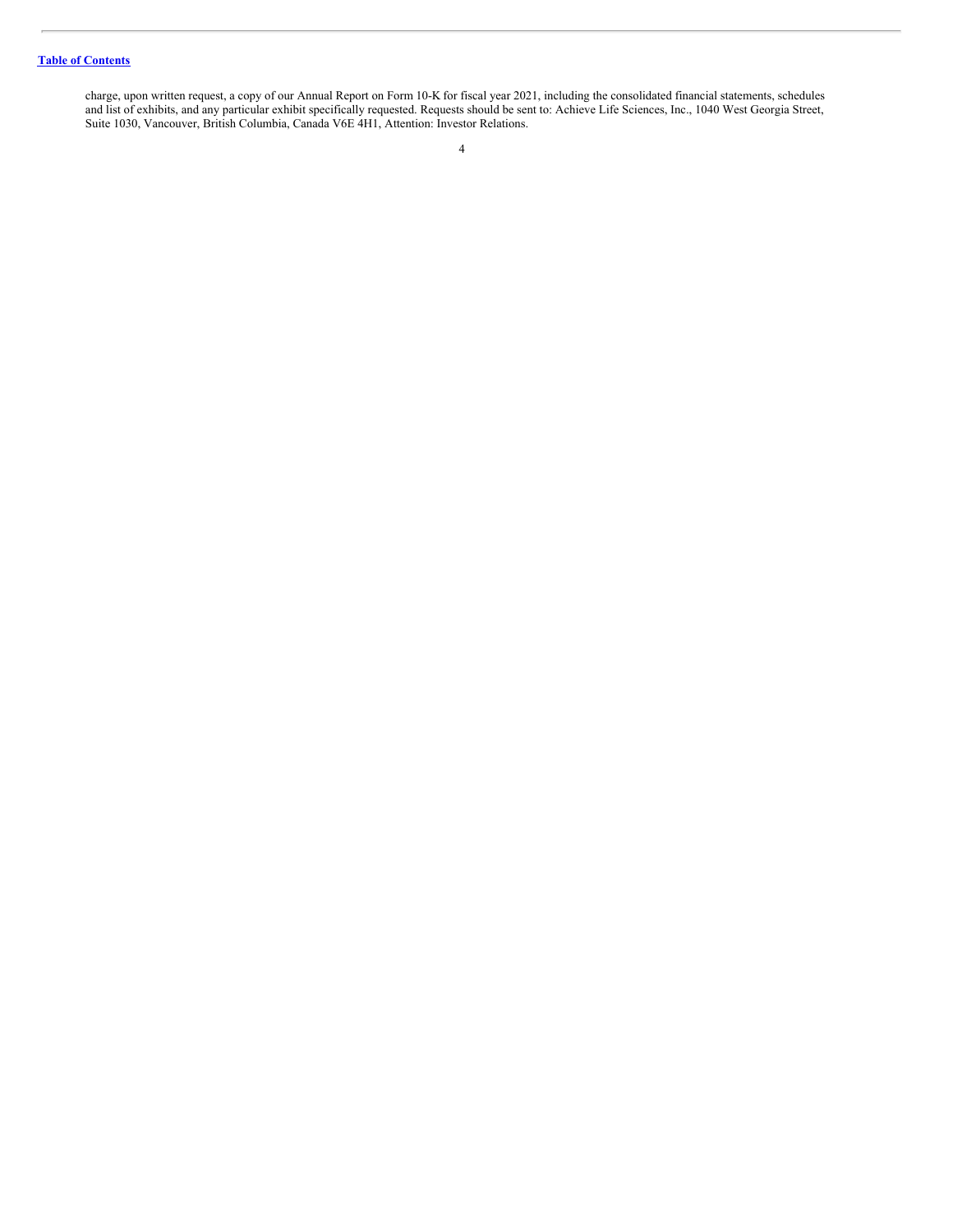# <span id="page-7-0"></span>**BOARD OF DIRECTORS**

# **General**

Directors are elected at each annual stockholders meeting to hold office until the next annual meeting or until their successors are elected and have qualified. Currently, there are seven members of the Board of Directors. The following table sets forth information with respect to the directors nominated for election at the annual stockholders meeting. The ages of such persons are shown as of April 1, 2022.

| Name                    | Age | Position                                                                                                                         | <b>Director Since</b> |
|-------------------------|-----|----------------------------------------------------------------------------------------------------------------------------------|-----------------------|
| John Bencich            | 44  | Director and Chief Executive Officer                                                                                             | 2020                  |
| Richard Stewart         | 63  | Director, Executive Chairman and Chairman of the Board                                                                           | 2017                  |
| Cindy Jacobs            | 64  | Director, President and Chief Medical Officer                                                                                    | 2021                  |
| Donald Joseph           | 68  | Director, Chairperson of the Nominating and Governance Committee and<br>Member of the Audit Committee and Compensation Committee | 2017                  |
| <b>Martin Mattingly</b> | 65  | Director, Chairperson of the Compensation Committee and Member of the Audit<br>Committee and Nominating and Governance Committee | 2010                  |
| Jay Moyes               | 68  | Director, Chairperson of the Audit Committee and Member of the Nominating<br>and Governance Committee                            | 2017                  |
| <b>Bridget Martell</b>  | 56  | Director, Member of the Audit Committee, Compensation Committee and<br>Nominating and Governance Committee                       | 2021                  |
| Vaughn Himes            | 61  | Director                                                                                                                         | 2022                  |

The Board of Directors held a total of six meetings during fiscal year 2021. During fiscal year 2021, each of our directors attended at least 75% of the aggregate of: (i) the total number of meetings of the Board of Directors held during the period he or she was a director; and (ii) the total number of meetings held by all committees on which the director served during the period he or she was a member.

Although we do not have a formal policy regarding attendance by directors at annual meetings of stockholders, we encourage directors to attend and, historically, most have done so. All of our directors then in office were in attendance at the 2021 annual meeting.

Pursuant to our Corporate Governance Guidelines, the Board of Directors is required to hold at least four regularly scheduled meetings each year. At least one of these meetings must include budgeting and long-term strategic planning. Each director is expected to attend no fewer than 75% of the total of all meetings of the Board of Directors and meetings of the committees on which he or she serves.

Set forth below are the names of, and information concerning, our current directors.

*John Bencich* has served as our Chief Executive Officer and member of the Board of Directors since September 2020. Previously, Mr. Bencich served as our Vice President and Chief Financial Officer from August 2014 to September 2020, and as our Executive Vice President and Chief Operating Officer from August 2017 to August 2014. Mr. Bencich joined us from Integrated Diagnostics, Inc., a molecular diagnostics company, where he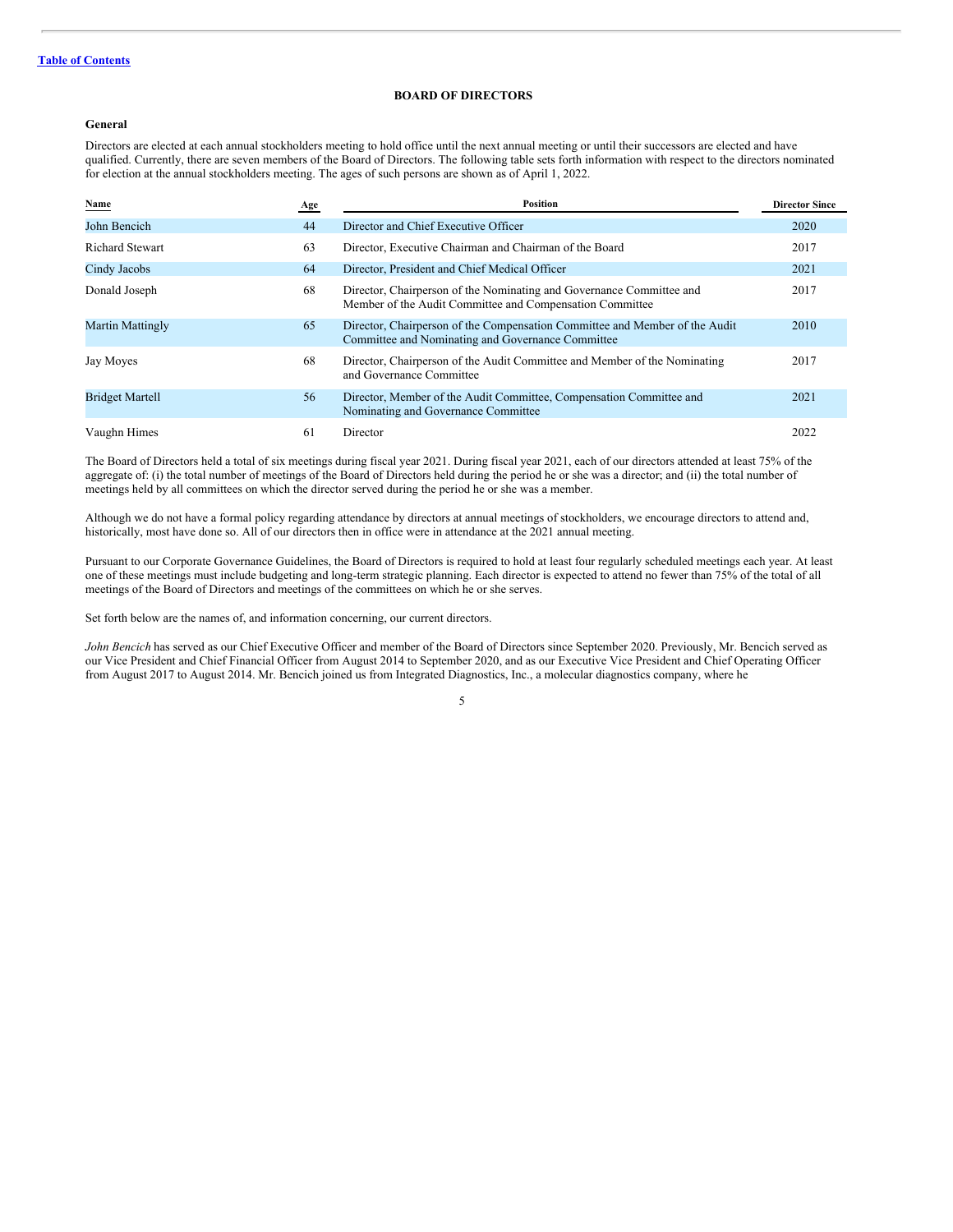served as Chief Financial Officer from September 2012 to August 2014. Prior to joining Integrated Diagnostics, he served as Chief Financial Officer of Allozyne, Inc. since July 2011. He served as the Vice President, Chief Financial Officer and Treasurer of Trubion Pharmaceuticals, Inc., a publicly traded biotechnology company, from November 2009 until its acquisition by Emergent BioSolutions Inc. in October 2010. Mr. Bencich served as Trubion's Senior Director of Finance and Accounting from May 2007 through November 2009. Earlier in his career, Mr. Bencich held roles at Onyx Software Corporation, a publicly traded software company, and Ernst & Young LLP an international professional services firm. Mr. Bencich received a B.A. in Accountancy from the University of San Diego and an M.B.A. from Seattle University. Mr. Bencich received his Certified Public Accountant Certification from the State of Washington and held an active license for 17 years. The determination was made that Mr. Bencich should serve on our Board of Directors based on our belief that the Board of Directors have the benefit of management's perspective and, in particular, that of the Chief Executive Officer, as well as Mr. Bencich's extensive financial experience.

*Richard Stewart* has served as our Executive Chairman since September 2020, and as our Chairman of the Board and a director since the consummation of the merger between OncoGenex Pharmaceuticals, Inc. and Achieve in August 2017 (the "Merger"). Previously, Mr. Stewart served as Chief Executive Officer from the Merger to September 2020, and was Chairman and a director of Achieve, from its founding in May 2015, through the Merger. Mr. Stewart is also a founder and has served as a director of Ricanto Limited, a pharmaceutical asset optimization company, since 2009. Mr. Stewart has been Chairman and Chief Executive Officer of Renown Pharma Limited, a central nervous system company focused on Parkinson's disease, since 2016. Prior to Achieve, Mr. Stewart was Chairman and Chief Executive Officer of Huxley Pharmaceuticals, Inc., a single purpose central nervous system company, during 2009, prior to Huxley Pharmaceuticals, Inc.'s acquisition by BioMarin Pharmaceutical Inc. Mr. Stewart was Chief Executive Officer of Brabant Pharma Limited, a single purpose central nervous system company, from 2013 to 2014 prior to its acquisition by Zogenix Inc. He was a co-founder and Chief Executive Officer of Amarin Corporation plc, a central nervous system company focused on Parkinson's disease and Huntington's disease, from 2000 to 2007. Mr. Stewart was a co-founder and Chief Financial Officer, and later Chief Business Officer, of SkyePharma plc, a drug delivery company specializing in controlled release formulations, and held such positions from 1995 to 1998. Mr. Stewart holds a Bachelor of Science degree in Business Administration from the University of Bath. The determination was made that Mr. Stewart should serve on our Board of Directors due to his prior service on boards of directors, and extensive experience and innovations in the field of biotechnology. In addition, Mr. Stewart's accomplishments provide the Board of Directors with in-depth product and field knowledge.

*Cindy Jacobs*, Ph.D., M.D., has served as our President since September 2020 and our Chief Medical Officer since August 2008, and a member of the Board of Directors since March 2021. Previously, Dr. Jacobs served as Executive Vice President and Chief Medical Officer of OncoGenex Pharmaceuticals, Inc. from September 2005 to August 2008. Dr. Jacobs is also the founder of Eagles Ridge Executive Consulting LLC., an executive consulting business operating since July 2020. From 1999 to July 2005, Dr. Jacobs served as Chief Medical Officer and Senior Vice President, Clinical Development of Corixa Corporation. Prior to 1999, Dr. Jacobs held Vice President, Clinical Research positions at two other biopharmaceutical companies. Dr. Jacobs currently serves on the Board of Directors of Pacylex Pharmaceuticals Inc. since October 2020 and HiberCell Inc. since September 2021 and previously served on the Board of Directors of Renown Pharmaceuticals Private Limited from January 2018 to October 2021. Dr. Jacobs received her Ph.D. degree in Veterinary Pathology/Microbiology from Washington State University and an M.D. degree from the University of Washington Medical School. The determination was made that Dr. Jacobs should serve on our Board of Directors based on our belief that the Board of Directors have the benefit of management's perspective and, in particular, that of the President and Chief Medical Officer, as well as Dr. Jacob's extensive clinical and regulatory experience and experience serving on the boards of directors of various companies.

*Donald Joseph* has served as a director since August 2017. He currently serves as Chief Legal Officer and Secretary of Acer Therapeutics Inc., a publicly traded pharmaceutical company, since April 2018. He previously served as an advisor and consultant to biopharmaceutical and global health organizations. He has over twenty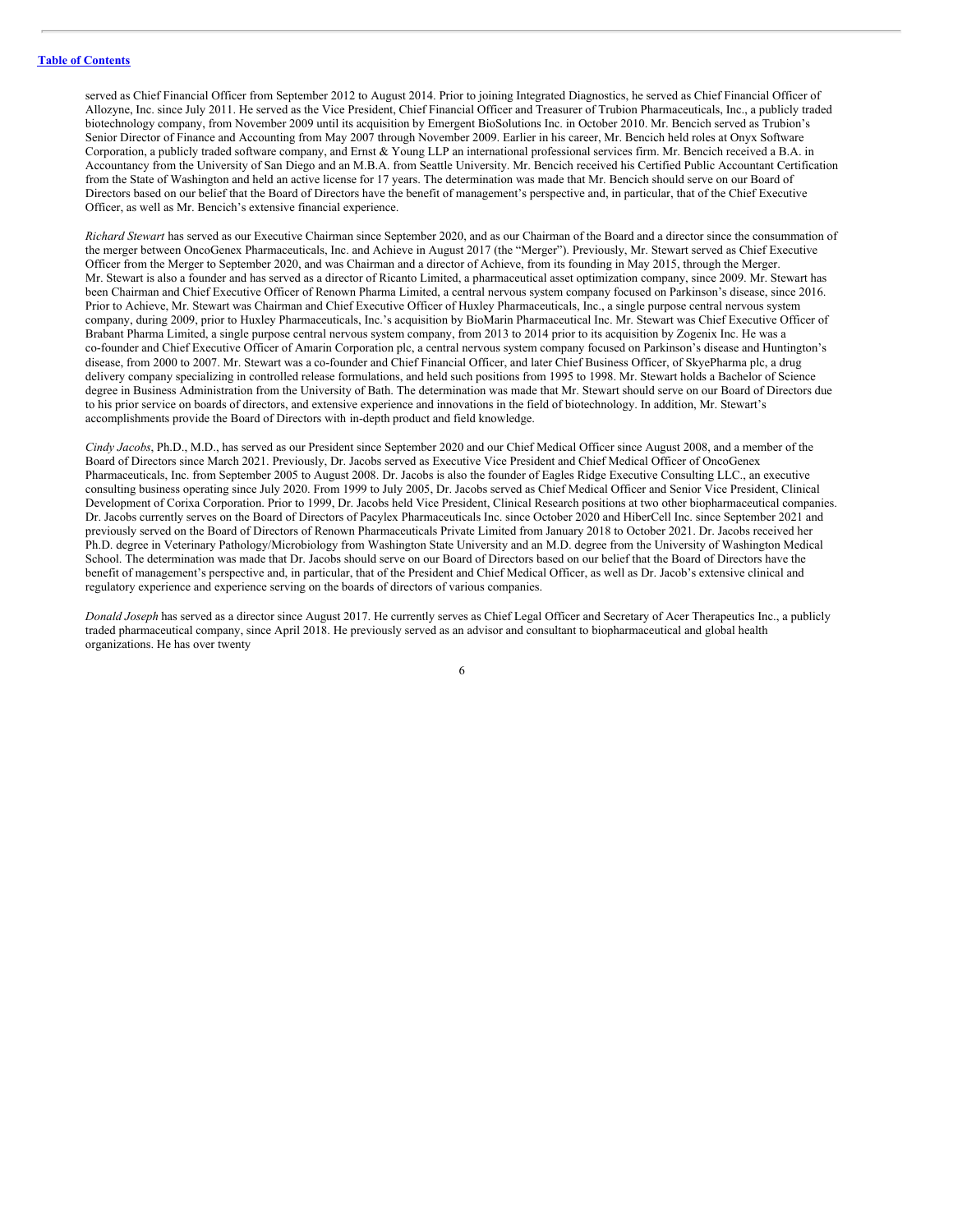years of biopharmaceutical industry experience, including senior management positions in global health non-profit organizations. Mr. Joseph served as the Chief Legal Officer and Board Secretary of Humanigen, Inc. (previously known as KaloBios Pharmaceuticals, Inc.), a publicly traded company, from June 2013 to November 2015. Prior to Humanigen/KaloBios, he was Chief Executive Officer of BIO Ventures for Global Health, or BVGH, from February to November 2012 and Chief Operating Officer from April 2010 to January 2012. He is a former Chairman and Secretary and director of BVGH. He previously served as general counsel, corporate secretary, and in other senior management roles at publicly held biopharmaceutical companies, including Abgenix and Renovis. Before entering the life sciences industry, Mr. Joseph practiced business law for a number of years in major firms, including as an international partner at Baker & McKenzie, one of the world's largest law firms. He received his J.D. degree from the University of Texas School of Law, with honors. The determination was made that Mr. Joseph should serve on our Board of Directors due to his experience as an executive officer and director of a number of companies in the life sciences industry, as well as his extensive legal experience.

*Martin Mattingly*, Pharm.D., has served as a director since June 2010. Since December 2014, Dr. Mattingly has served as a director of TRACON Pharmaceuticals, Inc. Previously, Dr. Mattingly served as the Chief Executive Officer of Trimeris, Inc., a biopharmaceutical company, from November 2007 until its merger with Synageva in November 2011. He also served on the Board of Directors of Trimeris, Inc. from November 2007 until November 2011. From 2005 to 2007, Dr. Mattingly was employed at Ambrx, Inc., a biopharmaceutical company, where he served as President and Chief Executive Officer. From 2003 to 2005, Dr. Mattingly served as Executive Vice President and Chief Operating Officer of CancerVax Corporation, a biotechnology company. From 1996 to 2003, he provided senior leadership in various management positions at Agouron Pharmaceuticals, Inc. and Pfizer, Inc., including serving as General Manager of the Agouron HIV division, Vice President, Product Development Group at Pfizer and Vice President, Global Marketing Planning at Pfizer. Dr. Mattingly holds a Pharm.D. degree from the University of Kentucky. The determination was made that Dr. Mattingly should serve on the Board of Directors as a result of his executive leadership experience in late-stage clinical development, public company expertise, and commercialization and business development experience with pharmaceuticals and biologics.

*Bridget Martell, M.A., M.D.,* has served as a director since March 2021. Dr. Martell is currently the President and Chief Executive Officer of the privately held biotechnology company Artizan Biosciences, Inc. In December of 2021 she also joined Aligos Therapeutics Inc., a publicly traded biotechnology company, as an independent director. Dr. Martell has served as Acting Chief Medical Officer of Nobias Therapeutics from August 2020 to present and for Verseau Therapeutics since December 2020. In October 2017, Dr. Martell began working with Kura Oncology, a clinical-stage biopharmaceutical company, where she served as VP, Clinical Development from October 2017 to January 2020, as Acting Chief Medical Officer from January 2020 to August 2020 and as Senior Scientific Advisor from August 2020 to December 2021. Concurrently, Dr. Martell served as Chief Medical Officer of RRD International, a boutique Contract Research Organization from April 2018 to January 2020. From January 2015 to September 2017, Dr. Martell served as Senior Vice President, New Product Development at Juniper Pharmaceuticals, a publicly traded specialty pharmaceuticals company. From October 2011 to April 2013, she was Executive Director, Head Medical Affairs at Purdue Pharma L.P., a privately held pharmaceutical company. Previous to that, Dr. Martell held leadership roles of increasing responsibility at Pfizer, Inc., a publicly traded biopharmaceutical company from 2005 to 2011. Dr. Martell earned her B.S. in microbiology from Cornell University, her M.A. in molecular immunology from Boston University and her M.D. from the Chicago Medical School. She completed her internship and residency in internal medicine and was an internal medicine chief resident and RWJ Faculty Clinical Scholar at Yale University. Dr. Martell is board certified in both internal and addiction medicine. The determination was made that Dr. Martell should serve on the Board of Directors due to her diverse background of scientific, clinical and leadership experience in the development and success of numerous marketed products across multiple therapeutic categories.

*Jay Moyes* has served as a director since August 2017. Mr. Moyes has served as the Chief Financial Officer of Sera Prognostics, Inc., a public commercial stage biotechnology company focused on improving maternal and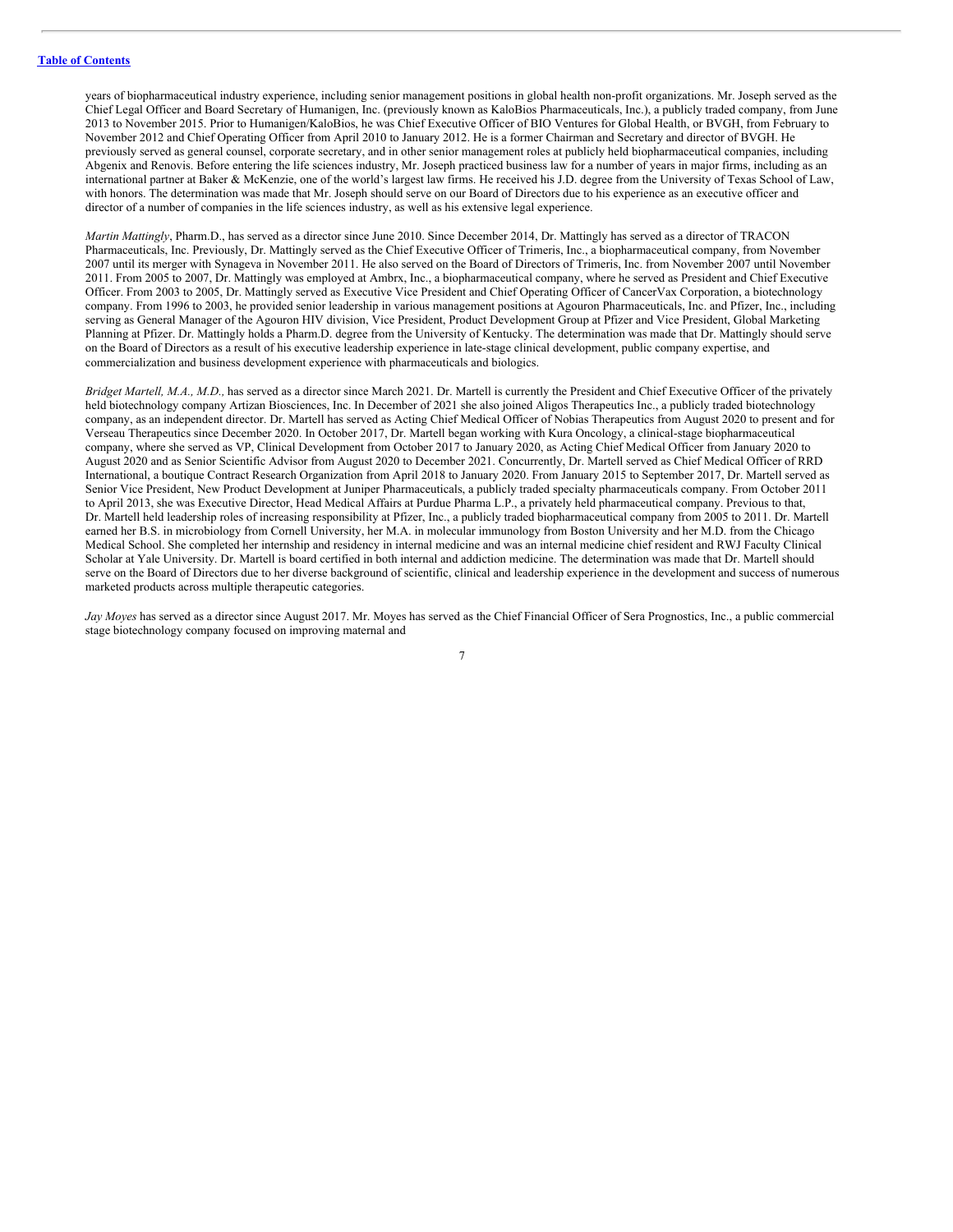neonatal health, since March 2020. Mr. Moyes has served on the Board of Directors of BioCardia, Inc. since 2011, and on the Board of Directors of Puma Biotechnology, Inc. since 2012. He also served as a member of the Board of Directors of Predictive Technology Group, Inc. from February 2019 to December 2019, Osiris Therapeutics, Inc., from May 2006 to December 2017, and Integrated Diagnostics, a privately held molecular diagnostics company, from 2011 to 2016. Mr. Moyes served as a member of the Board of Directors of Amedica Corporation, a publicly traded orthopedics company, and as their Chief Financial Officer from 2013 to 2014. Mr. Moyes also served as Chief Financial Officer of CareDx, a publicly traded cardiovascular diagnostics company from 2008 to 2009. Prior to that, he served as Chief Financial Officer of Myriad Genetics, Inc., a publicly held molecular diagnostics company from 1993 until his retirement in November 2007. From 1991 to 1993, Mr. Moyes served as Vice President of Finance and Chief Financial Officer of Genmark, Inc., a privately held animal genetics company. Mr. Moyes held various positions with the accounting firm of KPMG from 1979 to 1991. He also served as a member of the Board of Trustees of the Utah Life Science Association from 1999 to 2006. Mr. Moyes holds a Masters of Business Administration from the University of Utah, a Bachelor of Arts in economics from Weber State University, and was formerly a Certified Public Accountant. The determination was made that Mr. Moyes should serve on our Board of Directors due to his experience as a member of the boards of directors of a number of companies in the life sciences industry, as well as his extensive finance and accounting experience.

*Vaughn B. Himes*, Ph.D. has served as Chief Technical Officer at Seagen, Inc., a publicly traded biotechnology company, since August 2016. Dr. Himes joined Seagen, Inc. as Executive Vice President, Technical Operations in April 2009 and served as Executive Vice President, Technical Operations and Process Science from July 2012 until August 2016. Previously, Dr. Himes was with ZymoGenetics, Inc. from November 2005 to March 2009, most recently as Senior Vice President, Technical Operations where his responsibilities included commercial and clinical manufacturing, supply chain and logistics, quality control and process development. From March 2003 to October 2005, he was Vice President, Manufacturing at Corixa, Inc. Prior to that, he held Vice President positions in manufacturing and development at Targeted Genetics and Genovo, Inc. Dr. Himes received a B.A. in Chemistry from Pomona College in California and a Ph.D. in Chemical Engineering from the University of Minnesota.

Each of the standing committees of our Board of Directors has diverse representation. In addition, on our Board of Directors there are two directors who hold medical doctorates, three directors who hold doctorates in scientific fields and four directors who hold a masters in business administration. The table below provides certain highlights of the composition of our Board of Directors as of the date of this Proxy Statement, as reported by our directors. Each of the categories listed in the table below has the meaning set forth in Nasdaq Rule 5605(f).

# **Board Diversity Matrix (as of April 1, 2022)**

| -------                                                          |        |      |            |                       |
|------------------------------------------------------------------|--------|------|------------|-----------------------|
| Total Number of Directors 8                                      |        |      |            |                       |
|                                                                  | Female | Male | Non-Binary | Gender<br>Undisclosed |
| <b>Gender:</b>                                                   |        |      |            |                       |
| Number of Directors Based on Gender Identity                     |        |      |            |                       |
| Number of Directors Who Identify in Any of the Categories Below: |        |      |            |                       |
| White                                                            |        |      |            |                       |
| Two or More Races or Ethnicities                                 |        |      |            |                       |
| Demographic Background Undisclosed                               |        |      |            |                       |
|                                                                  |        |      |            |                       |

#### **Director Independence**

**Board Size:**

Our Board of Directors has determined that Dr. Himes, Mr. Joseph, Dr. Martell, Dr. Mattingly and Mr. Moyes, are "independent" under the applicable Securities and Exchange Commission, or the SEC, rules and the criteria established by The Nasdaq Stock Market LLC, or Nasdaq.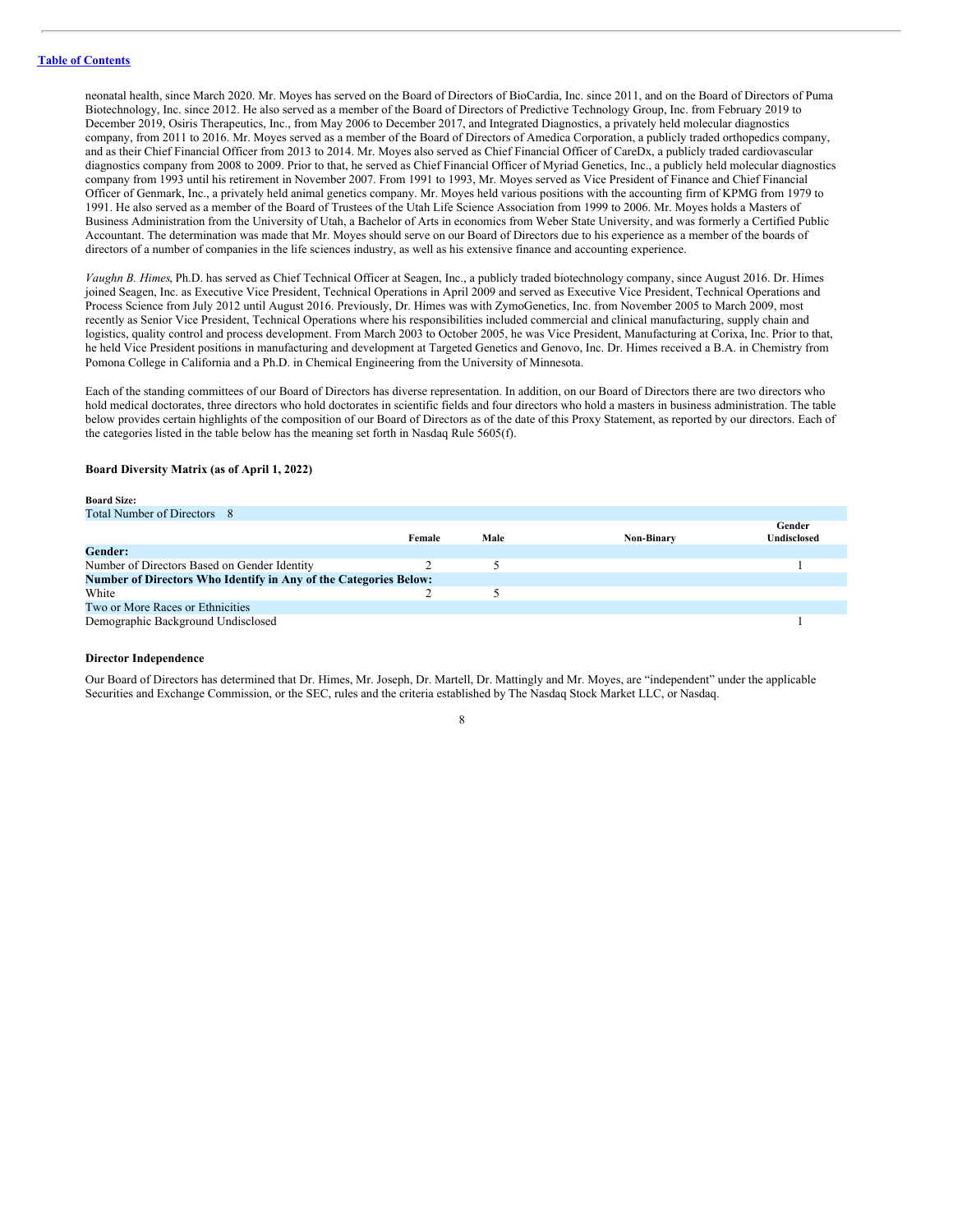# **Relationships Among Directors, Executive Officers and Director Nominees**

There are no family relationships among any of our directors, executive officers or director nominees.

### **Stockholder Communication with the Board of Directors**

Stockholders who are interested in communicating directly with members of the Board of Directors, or the Board of Directors as a group, may do so by writing directly to the member(s) c/o Secretary, Achieve Life Sciences, Inc., 1040 West Georgia Street, Suite 1030, Vancouver, British Columbia, Canada V6E 4H1. The Secretary will promptly forward to the Board of Directors or the individually named directors all written communications received at the above address that the Secretary considers appropriate.

# **Related-Party Transactions Policy and Procedure**

Our Audit Committee is responsible for reviewing and approving all related-party transactions and conflict of interest situations involving a principal stockholder, a member of the Board of Directors or senior management. Our Code of Conduct and Business Ethics requires our executive officers and directors to report any conflicts of interest with our interests to our Audit Committee, and generally prohibits our executive officers and directors from conflicts of interest with our interests. Waivers of our Code of Conduct and Business Ethics with respect to an executive officer or director may only be granted by the Board of Directors or, if permitted by Nasdaq and any other applicable stock exchange's rules, our Nominating and Governance Committee. We do not have a specific policy concerning approval of transactions with stockholders who own more than five percent of our outstanding shares.

Other than as disclosed below and in "Proposal One: Election of Directors" from January 1, 2021 to the present, there have been no transactions, and there are currently no proposed transactions, in which the amount involved exceeds \$120,000 to which we or any of our subsidiaries was or is to be a party and in which any director, director nominee, executive officer, holder of more than 5% of our capital stock, or any immediate family member of any of these individuals, had or will have a direct or indirect material interest.

#### **Board of Directors' Committees**

The Board of Directors has established separately designated Audit, Compensation and Nominating and Governance Committees to assist it in performing its responsibilities. The Board of Directors designates the members of these committees and the committee chairs annually, based on the recommendations of the Nominating and Governance Committee in consultation with the Chief Executive Officer and the Chairperson of the Board of Directors. The Nominating and Governance Committee reviews committee assignments from time to time and considers the rotation of committee chairpersons and members with a view towards balancing the benefits derived from the diversity of experience and viewpoints of the directors. The Board of Directors has adopted written charters for each of these committees, which are available on our website at ir.achievelifesciences.com under "Corporate Governance." The chairperson of each committee develops the agenda for that committee and determines the frequency and length of committee meetings.

### *Audit Committee and Audit Committee Financial Expert*

The Audit Committee has been established in accordance with Section 3(a)(58)(A) of the Securities Exchange Act of 1934, as amended, or the Exchange Act, and is currently comprised of Jay Moyes (Chairperson), Donald Joseph, Martin Mattingly and Bridget Martell, each of whom the Board of Directors has determined satisfies the applicable SEC and Nasdaq independence requirements for audit committee members. The Board of Directors has also determined that Mr. Moyes is an "audit committee financial expert," as defined by the applicable rules of the SEC. The Audit Committee held four meetings during fiscal year 2021.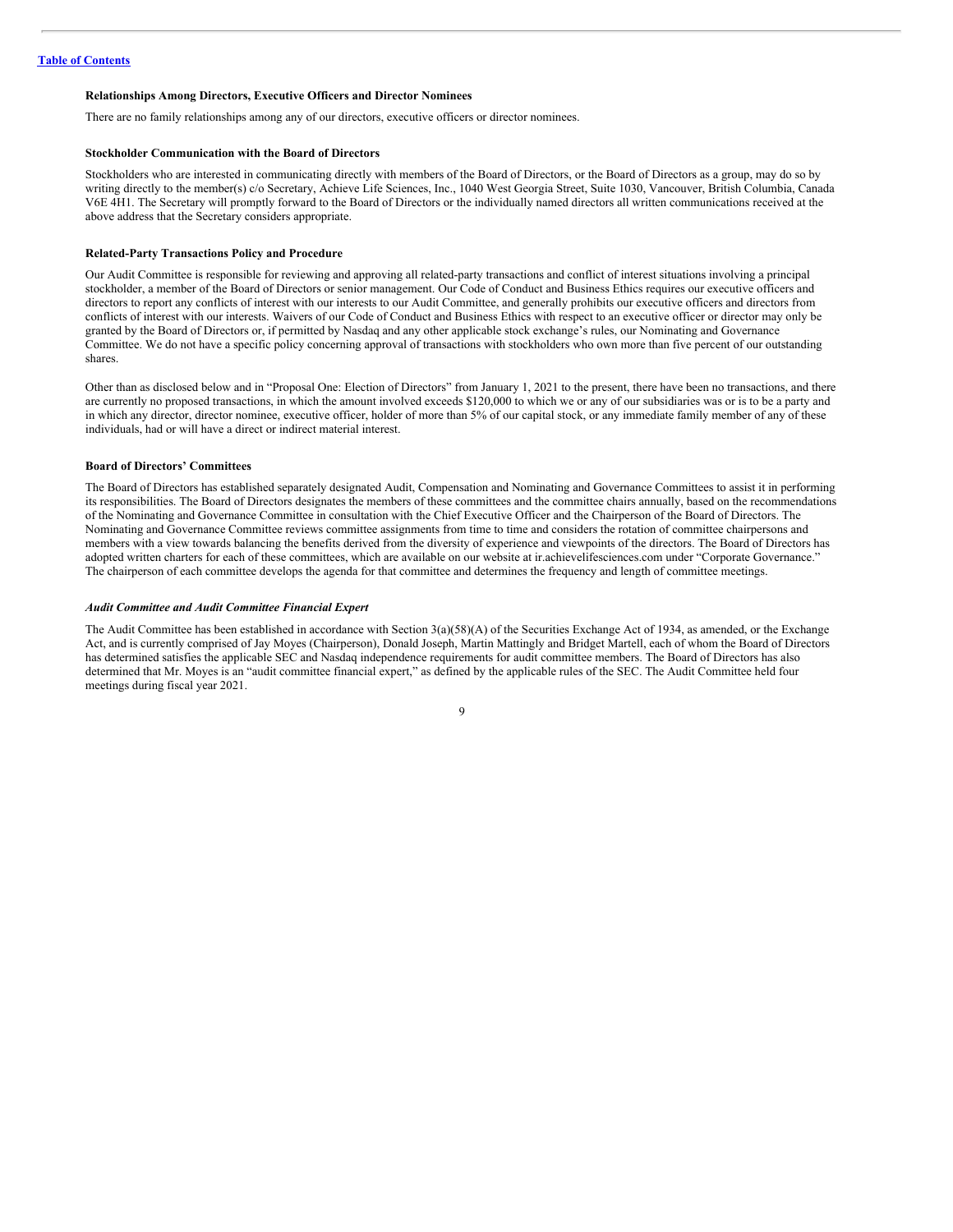# **Table of [Contents](#page-2-0)**

# Audit Committee Responsibilities

The Audit Committee is responsible for, among other things:

- reviewing the independence, qualifications, services, fees and performance of our independent registered public accounting firm;
- appointing, replacing and discharging our independent registered public accounting firm;
- pre-approving the professional services provided by our independent registered public accounting firm;
- reviewing the scope of the annual audit and reports and recommendations submitted by our independent registered public accounting firm; and
- reviewing our financial reporting and accounting policies, including any significant changes, with our management and our independent registered public accounting firm.

Please see the sections entitled "Report of the Audit Committee" and "Proposal Two: Ratification of Appointment of Independent Registered Public Accounting Firm" for further matters related to the Audit Committee.

# *Compensation Committee*

The Compensation Committee currently consists of Martin Mattingly (Chairperson), Donald Joseph and Bridget Martell, each of whom the Board of Directors has determined satisfies the applicable SEC and Nasdaq independence requirements. In addition, each member of the Compensation Committee has been determined to be a non-employee director under Rule 16b-3 as promulgated under the Exchange Act. The Compensation Committee reviews and recommends to the Board of Directors the compensation for our executive officers and our non-employee directors for their services as members of the Board of Directors. The Compensation Committee does not have any explicit authority to delegate its duties. The Compensation Committee held five meetings during fiscal year 2021.

In 2021, the Compensation Committee retained Aon's Human Capital Solutions practice, a division of Aon plc (formerly known as Radford) ("Aon") and a provider of compensation market intelligence to the technology and life sciences industries, to provide a report summarizing relevant benchmark data relating to industry-appropriate peers and make recommendations regarding base salary, target total cash (base salary plus target cash incentives), and terms of long-term equity incentive awards for our executives. No work performed by Aon during fiscal year 2021 raised a conflict of interest.

Please see the sections entitled "Executive Compensation" and "Director Compensation" for further matters related to the Compensation Committee and director and executive officer compensation matters.

#### *Nominating and Governance Committee*

The Nominating and Governance Committee currently consists of Donald Joseph (Chairperson), Bridget Martell, Martin Mattingly, and Jay Moyes, each of whom the Board of Directors has determined satisfies the applicable SEC and Nasdaq independence requirements.

The Nominating and Governance Committee reviews, evaluates and proposes candidates for election to our Board of Directors, and considers any nominees properly recommended by stockholders. The Nominating and Governance Committee promotes the proper constitution of our Board of Directors in order to meet its fiduciary obligations to our stockholders, and oversees the establishment of, and compliance with, appropriate governance standards. The Nominating and Governance Committee held four meetings during fiscal year 2021.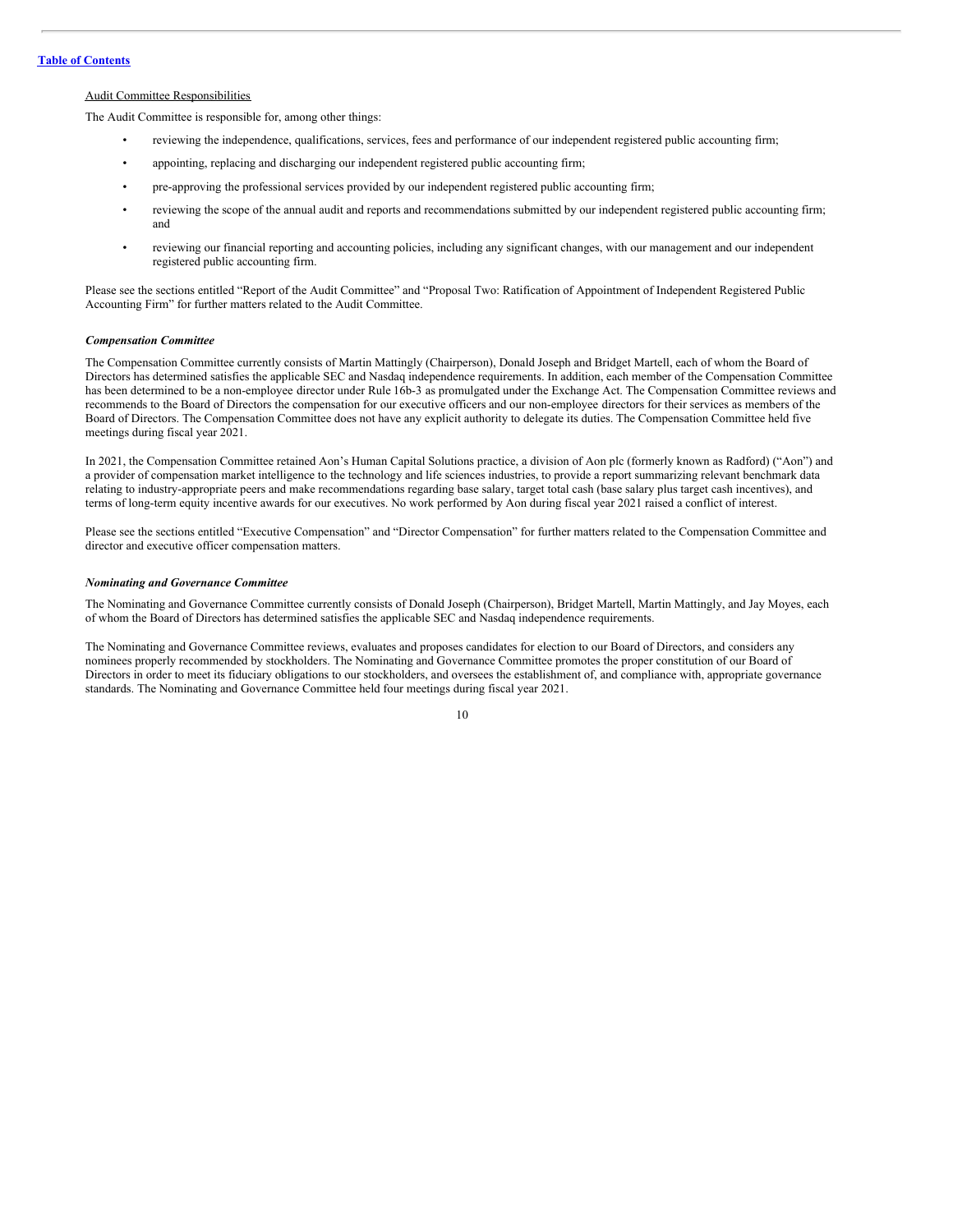# **Board of Directors Leadership Structure**

Richard Stewart has served as the Chairman of the Board since the Merger and our Executive Chairman since September 2020 and brings extensive executive leadership and experience with the development of our lead product candidate, cytisinicline. John Bencich has served as Chief Executive Officer since September 2020. Mr. Bencich is an experienced financial executive with over 20 years guiding financial and corporate strategy in the life sciences and technology industries. Our Board of Directors believes that the current Board leadership structure, coupled with a strong emphasis on Board independence and the role of the lead independent director, provides effective independent oversight of management. Independent directors and management sometimes have different perspectives and roles in strategy development. Our independent directors bring experience, oversight and expertise from outside of our company. The Board also believes the current separation of the Chairman and Chief Executive Officer roles allows the Chief Executive Officer to focus his time and energy on operating and managing the Company and leverages the Chairman's experience and perspective.

# **Lead Independent Director**

Donald Joseph has served as our lead independent director since August 2017, and provides an additional measure of balance, ensures the Board's independence and enhances its ability to fulfill its management oversight responsibilities. As lead independent director, among other responsibilities, Mr. Joseph presides over regularly scheduled meetings at which only our independent directors are present, serves as a liaison between the Chief Executive Officer and the independent directors and performs such additional duties as our Board of Directors may otherwise determine and delegate.

### **Board of Directors' Role in Risk Oversight**

Consistent with our leadership structure, our management is charged with theday-to-day management of risks that we face or may face and provides our Board of Directors with quarterly risk assessment and mitigation strategy updates, while our Board of Directors and its committees are responsible for oversight of risk management. The Audit Committee has responsibility for oversight of financial reporting related risks, including those related to our accounting, auditing and financial reporting practices. In addition, the Audit Committee annually reviews and assesses the adequacy of our risk management policies and procedures with regard to identifying our management of financial risks, reviews the quarterly updates on these risks that are received from management, and assesses the adequacy of management's implementation of appropriate systems to mitigate and manage financial risks. Furthermore, under our Code of Business Conduct and Ethics, the Audit Committee is responsible for considering reports of conflicts of interest involving officers and directors. The Nominating and Governance Committee oversees corporate governance risks, including implementing procedures to ensure that the Board of Directors operates independently of management and without conflicts of interest. In addition, the Nominating and Governance Committee oversees compliance with our Code of Business Conduct and Ethics. The Compensation Committee oversees risks associated with our compensation policies, plans and practices. The Audit Committee, the Nominating and Governance Committee and the Compensation Committee each report to the Board of Directors regarding the foregoing matters, and the Board of Directors approves any changes in corporate policies, including those pertaining to risk management.

The Board of Directors has also adopted a Whistle Blowing Policy, which provides a means by which concerns about actual and suspected violations of our Code of Business Conduct and Ethics and other public interest matters are to be reported. We recognize that individuals may not feel comfortable reporting a matter directly to the appropriate persons at the Company and therefore the Whistle Blowing Policy provides a mechanism by which a person may report a matter to Nasdaq OMX Group Corporate Services, Inc., a third party retained by us. Under the policy, the Chairperson of the Audit Committee determines whether and, if so, how an investigation is to be conducted and, together with the full Audit Committee in certain instances, resolves reported violations. In all cases, a report of the outcome is to be made to the Board of Directors.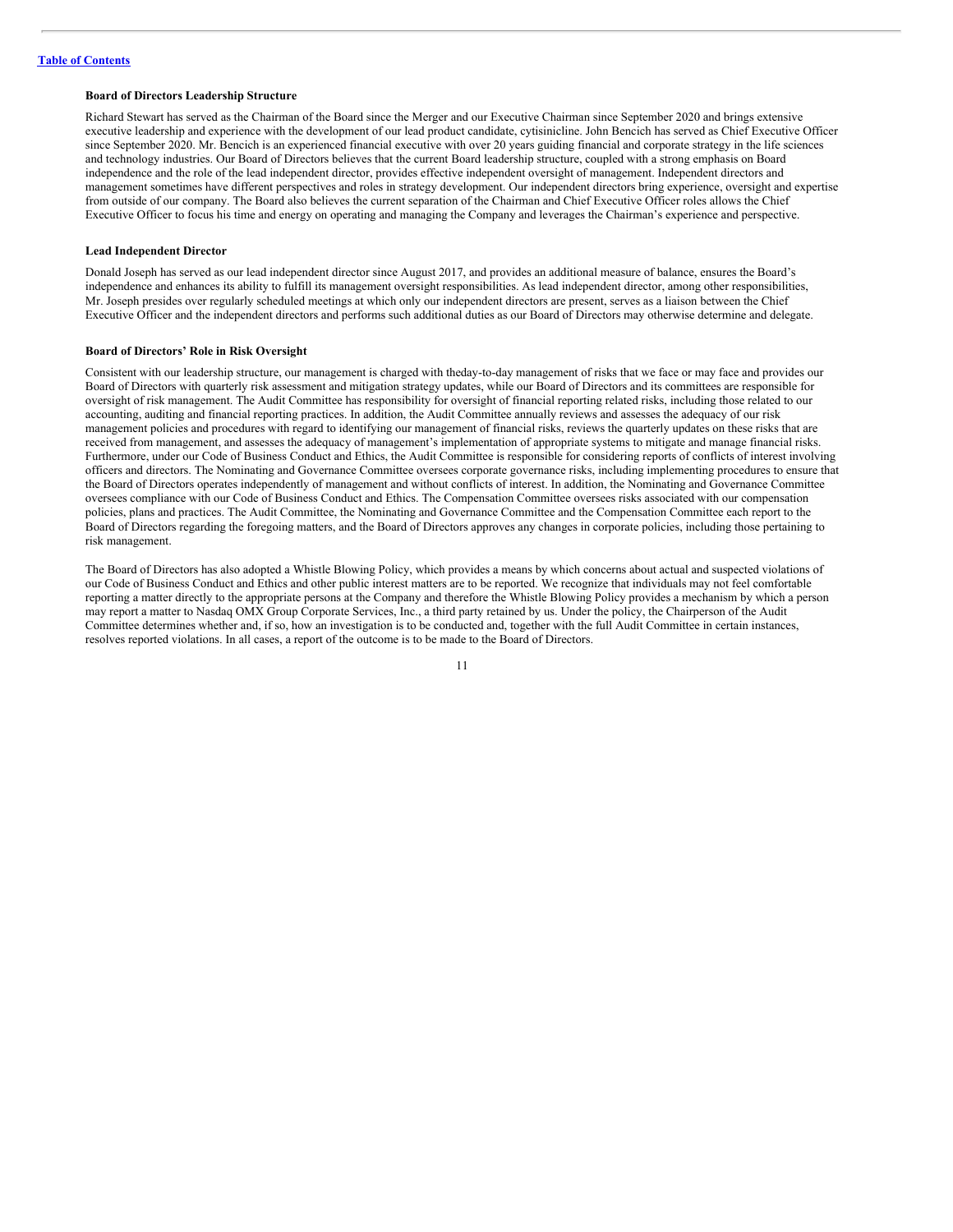# **Risk Assessment of Compensation Programs**

We have determined that our compensation policies, plans and practices are appropriately balanced and do not create risks that are reasonably likely to have a material adverse effect on our company. To make this determination, our management reviewed the compensation policies, plans and practices for our executive officers, as well as for all other employees. We assessed the following features of our compensation, plans and practices: design, payment methodology, potential payment volatility, relationship to our financial results, length of performance period, risk-mitigating features, performance measures and goals, oversight and controls, and plan features and values compared to market practices. Based on this review, we believe that our compensation policies, plans and practices do not create risks that are reasonably likely to have a material adverse effect on our company.

#### **Compensation Committee Interlocks and Insider Participation**

No member of the Compensation Committee during fiscal year 2021 served as one of our officers, former officers or employees nor received directly or indirectly compensation from the Company, other than in the capacity as a member of our Board and Compensation Committee. There was no direct or indirect control by the members of the Compensation Committee of the Company. No member of the Compensation Committee, directly or indirectly, is the beneficial owner of more than 10% of the Company's equity, nor are they an executive officer, employee, director, general partner or a managing member of one or more entities that are together the beneficial owners of more than 10% of the Company's equity. The Compensation Committee members are not aware of any business or personal relationship between (i) a member of the Compensation Committee and any person who has provided or is providing advice to the Compensation Committee; and (ii) an executive officer of the Company and any firm or other person who is employed or is employing such person to provide advice to the Compensation Committee. During fiscal year 2021, none of our executive officers served as a member of the compensation committee of any other entity, one of whose executive officers served as a member of our Board of Directors or Compensation Committee, and none of our executive officers served as a member of the Board of Directors of any other entity, one of whose executive officers served as a member of our Compensation Committee. From January 2018 to October 2021, Cindy Jacobs, our President and Chief Medical Officer, served on the Board of Directors of Renown Pharma Limited, of which Richard Stewart, our Executive Chairman and Chairman of the Board, and Anthony Clarke, our Chief Scientific Officer, are executive officers. Dr. Jacobs did not receive any direct or indirect compensation for serving as a director of Renown.

#### **Director Nomination Process**

#### *Director Qualifications*

Members of our Board of Directors must have broad experience and business acumen, a record of professional accomplishment in his or her field, and demonstrate honesty and integrity consistent with our values. In evaluating director nominees, the Nominating and Governance Committee considers a variety of factors, including, without limitation, the director nominee's skills, expertise and experience, wisdom, integrity, diversity, the ability to make independent analytical inquiries, the ability to understand our business environment, the willingness to devote adequate time to Board of Directors' duties, the interplay of the director nominee's experience and skills with those of other directors, and the extent to which the director nominee would be a desirable addition to the Board of Directors and any committees of the Board of Directors. The Nominating and Governance Committee may also consider such other factors as it may deem are in the best interests of us and our stockholders. Additionally, in accordance with the applicable securities laws and Nasdaq requirements, a majority of the members of the Board of Directors must be "independent." We do not have a policy regarding diversity, but the Nominating and Governance Committee does and will continue to consider each candidate's gender, racial, ethnic and sexual identity, experiences and qualities as described above and how these identities, experiences and qualities complement the diversity of the Board of Directors.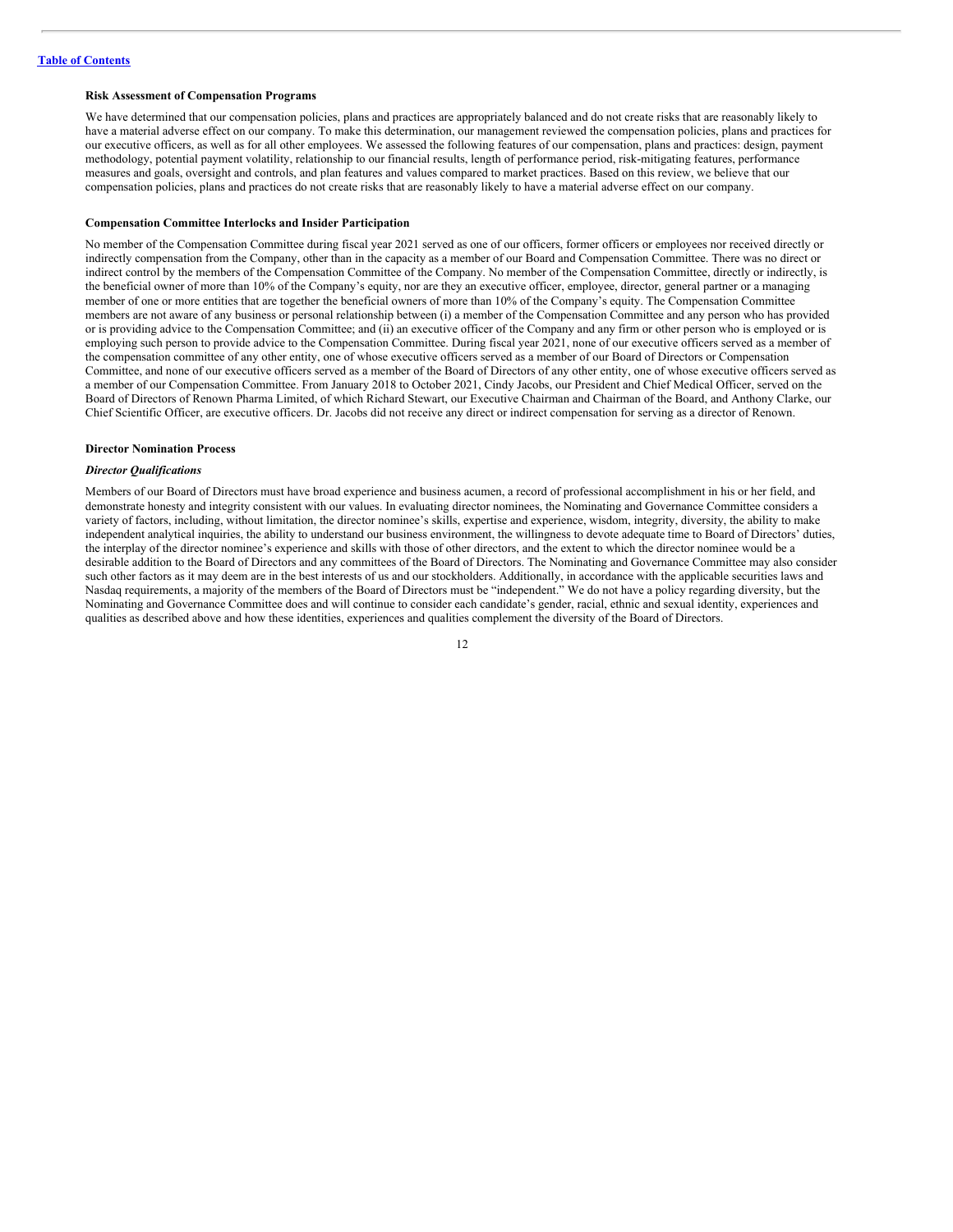# *Identification of Nominees by the Board of Directors*

The Nominating and Governance Committee identifies nominees by first determining the desired skills and experience of a new nominee based on the qualifications discussed above. The Nominating and Governance Committee will solicit names for possible candidates from other directors, our senior level executives and individuals personally known to the directors, as well as third-party search firms. The Nominating and Governance Committee evaluates all possible candidates, including individuals recommended by stockholders, using the same criteria.

#### *Stockholder Nominations*

Our bylaws contain provisions that address the process by which a stockholder may nominate an individual to stand for election to the Board of Directors. The Nominating and Governance Committee will consider nominees properly recommended by stockholders. Stockholders wishing to submit nominations must provide timely written notice to our Corporate Secretary containing the following information:

- the name and address of the stockholder proposing such business, which we refer to as a Nominating Person;
- the class and number of our shares that are owned beneficially by the Nominating Person;
- description of any agreement, arrangement or understanding with respect to Nominating Person and their respective affiliates or associates and each director nominee proposed by the Nominating Person;
- description of any agreement, arrangement or understanding that has been entered into as of the date of the notice by the Nominating Person, whether or not such instrument or right is subject to settlement in underlying shares of capital stock of ours, the effect or intent of which is to mitigate loss to, manage risk or benefit of share price changes for, or increase or decrease the voting power of, the Nominating Person, with respect to securities of the corporation;
- the Nominating Person is a holder of record of stock of ours entitled to vote at the Annual Meeting and intends to appear in person or by proxy at the meeting to propose such nomination;
- the Nominating Person intends to deliver a proxy statement and/or form of proxy to holders of a sufficient number of holders of our voting shares to elect such nominee or nominees;
- with respect to each director nominee proposed by the Nominating Person, such nominee's written consent to being named in our proxy statement as a nominee and to serving as a director, if elected; and
- such other information regarding the Nominating Person and each nominee proposed by the Nominating Person as would be required to be disclosed in a proxy statement or other filings required to be made in connection with the solicitations or proxies for election of directors, or would be otherwise required, in each case pursuant to Regulation 14A under the Exchange Act and the rules and regulations promulgated under the Exchange Act.

To be timely, a Nominating Person's notice in respect of a director nomination must be delivered to or mailed and received by our Corporate Secretary at our principal executive offices, Achieve Life Sciences, Inc., 1040 West Georgia Street, Suite 1030, Vancouver, British Columbia, Canada V6E 4H1, not less than 90 nor more than 120 calendar days prior to the first anniversary of the previous year's annual meeting. In the event, however, that the date of the Annual Meeting is more than 30 days before or more than 60 days after the anniversary date, notice must be delivered no more than 120 and not less than 90 days prior to the Annual Meeting or the close of business on the tenth day following the date which public disclosure of the date of such meeting is made.

#### **Hedging and Pledging Prohibitions**

As part of our Insider Trading Policy, our employees (including our executive officers) and thenon-employee members of our board of directors are prohibited or require pre-clearance approval by our Compliance Officer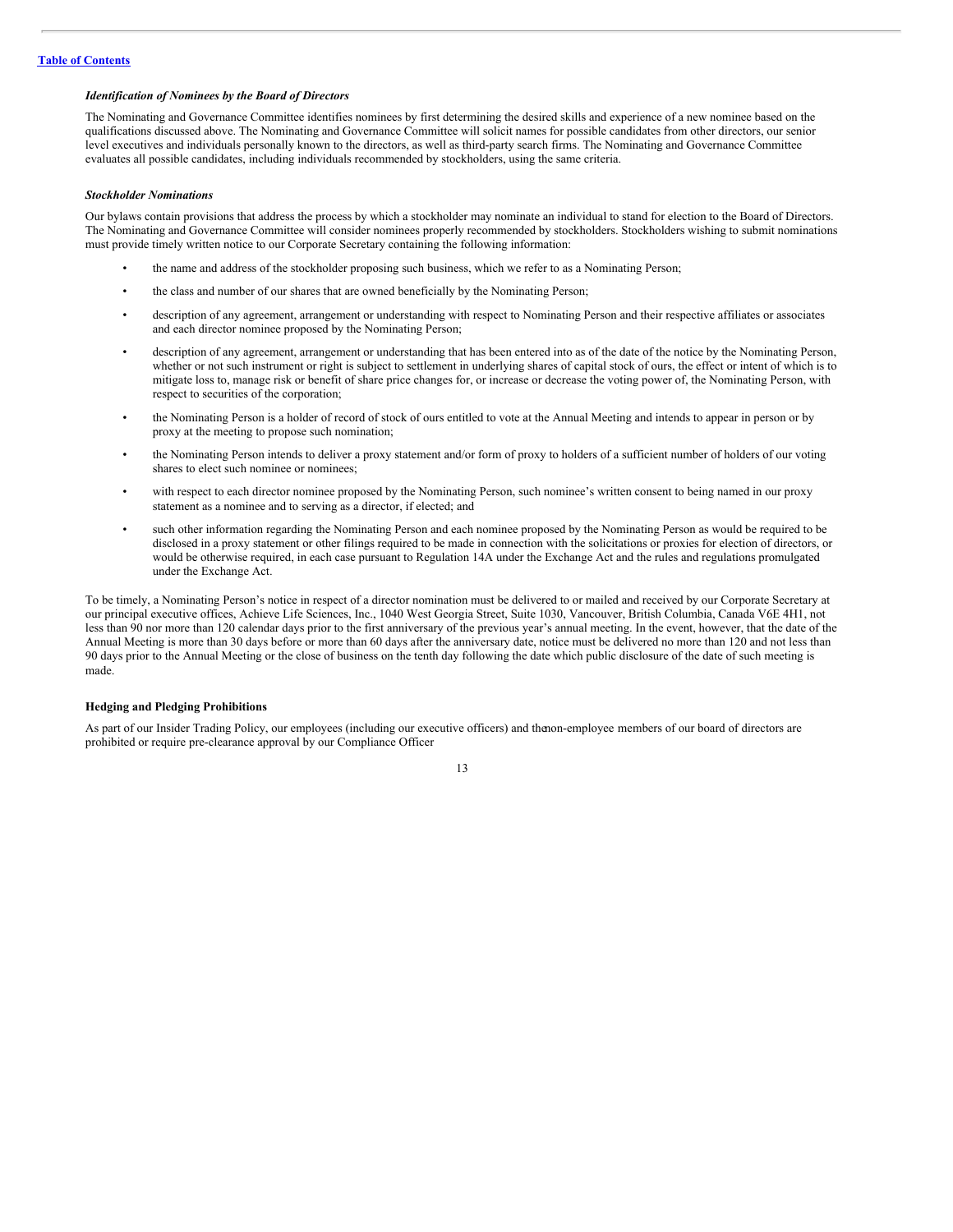from: (i) engaging in transactions involving options or other derivative securities on our securities, such as puts and calls, whether on an exchange or in any other market; (ii) engaging in hedging or monetization transactions involving our securities, such as zero-cost collars and forward sale contracts; (iii) engaging in short sales of our securities, including short sales "against the box"; and (iv) using or pledging our securities as collateral in a margin account or as collateral for a loan unless the pledge has been approved by our Compliance Officer.

# **Code of Ethics**

We believe that sound corporate governance policies are essential to earning and retaining the trust of investors. We are committed to maintaining the highest standards of integrity. We have adopted a Code of Business Conduct and Ethics that is applicable to our principal executive officer, our principal financial officer and our principal accounting officer, as well as to all of our other employees and directors, and have posted such code on our website at ir.achievelifesciences.com.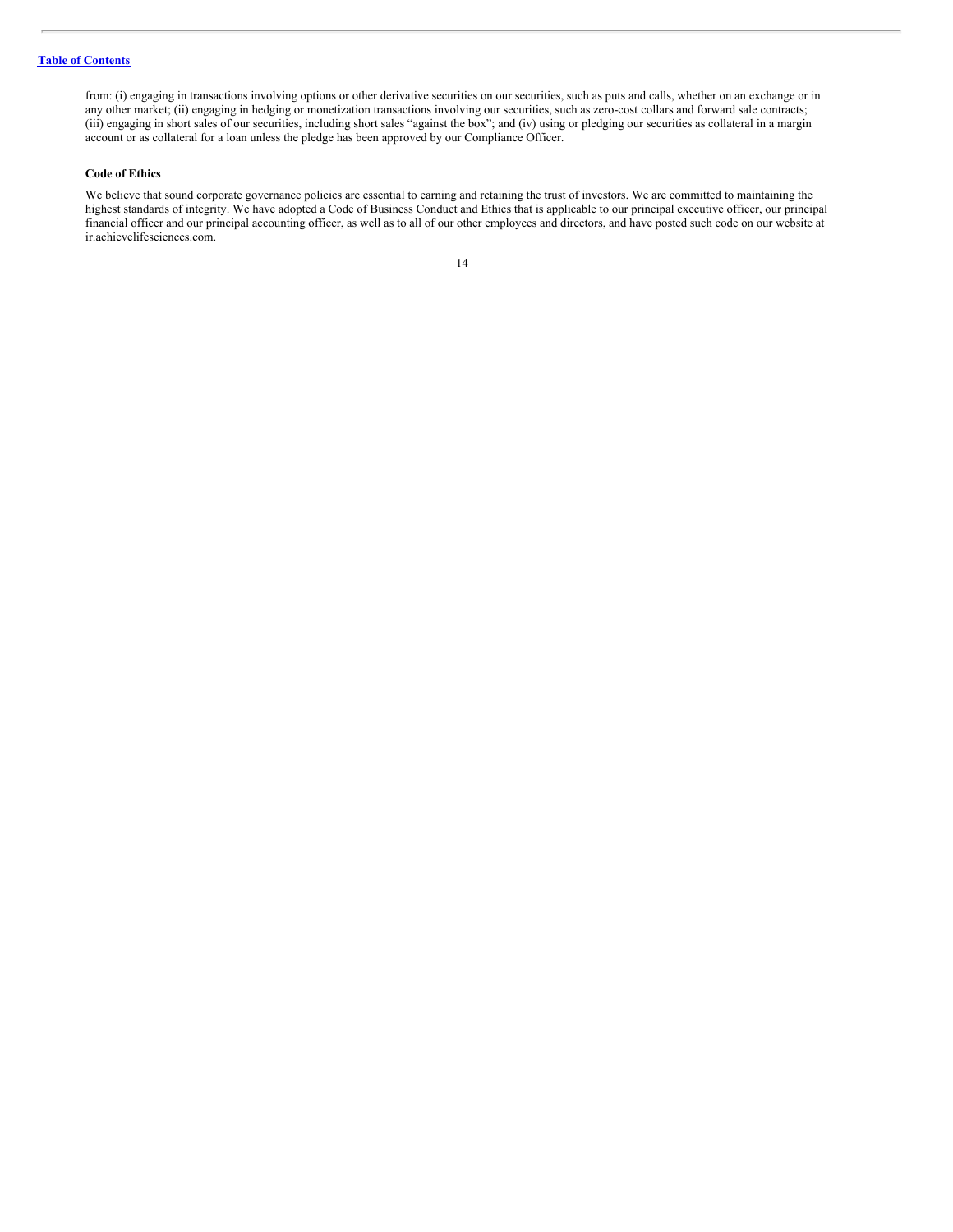# <span id="page-17-0"></span>**PROPOSAL ONE: ELECTION OF DIRECTORS**

#### **Nominees**

The following persons are our 2022 director nominees, each of whom was recommended by the Nominating and Governance Committee and approved by the Board of Directors for nomination at the Annual Meeting:

- John Bencich
- Vaughn Himes
- Cindy Jacobs
- Donald Joseph
- Bridget Martell
- **Martin Mattingly**
- Jay Moyes
- Richard Stewart

Unless otherwise instructed, the proxy holders will vote the proxies received by them for the nominees named above. If a nominee is unable to serve or for good cause will not serve as a director at the time of the Annual Meeting, the proxies will be voted for any nominee who is designated by the present Board of Directors to fill the vacancy. Each nominee has consented to being named in this Proxy Statement and to serve if elected. We do not expect that any nominee will be unable to serve or for good cause will not serve as a director. Each director is elected annually to serve until the next annual meeting of stockholders or until a successor has been duly elected and has qualified.

Biographies of our 2022 director nominees are located above under the heading "Board of Directors – General."

## **Director Compensation Overview**

The charter of the Compensation Committee provides that the Compensation Committee is to recommend to the Board of Directors matters related to director compensation. The director compensation package for non-employee directors consists of annual cash compensation and stock options exercisable to purchase shares of our common stock. None of our employees who also serve as directors are entitled to receive compensation for service as a director. Therefore, Richard Stewart, John Bencich and Cindy Jacobs receive no compensation for their service as a director. Our director compensation policy for fiscal year 2021 is set forth below under the heading "Director Compensation Policy – 2021 Director Compensation."

# **Director Compensation Policy**

#### *2021 Director Compensation*

As part of its evaluation of compensation levels for the 2021 fiscal year, the Compensation Committee recommended, and the Board of Directors approved the retention of Aon to review compensation levels of our independent directors and committee members. Aon was instructed to benchmark and make recommendations regarding the initial and annual retainer amounts for directors and chairpersons of the Board of Directors and the various committees, as well as the amounts and terms of initial and annual long-term equity incentive awards for directors. On recommendation by Aon in 2021, the equity compensation and cash compensation for non-employee directors in connection with their service on the Board of Directors remains unchanged and is as follows:

• An annual retainer of \$60,000 was paid to the Lead Independent Director and \$40,000 was paid to all othernon-employee directors. These retainers were paid in quarterly installments. Each quarterly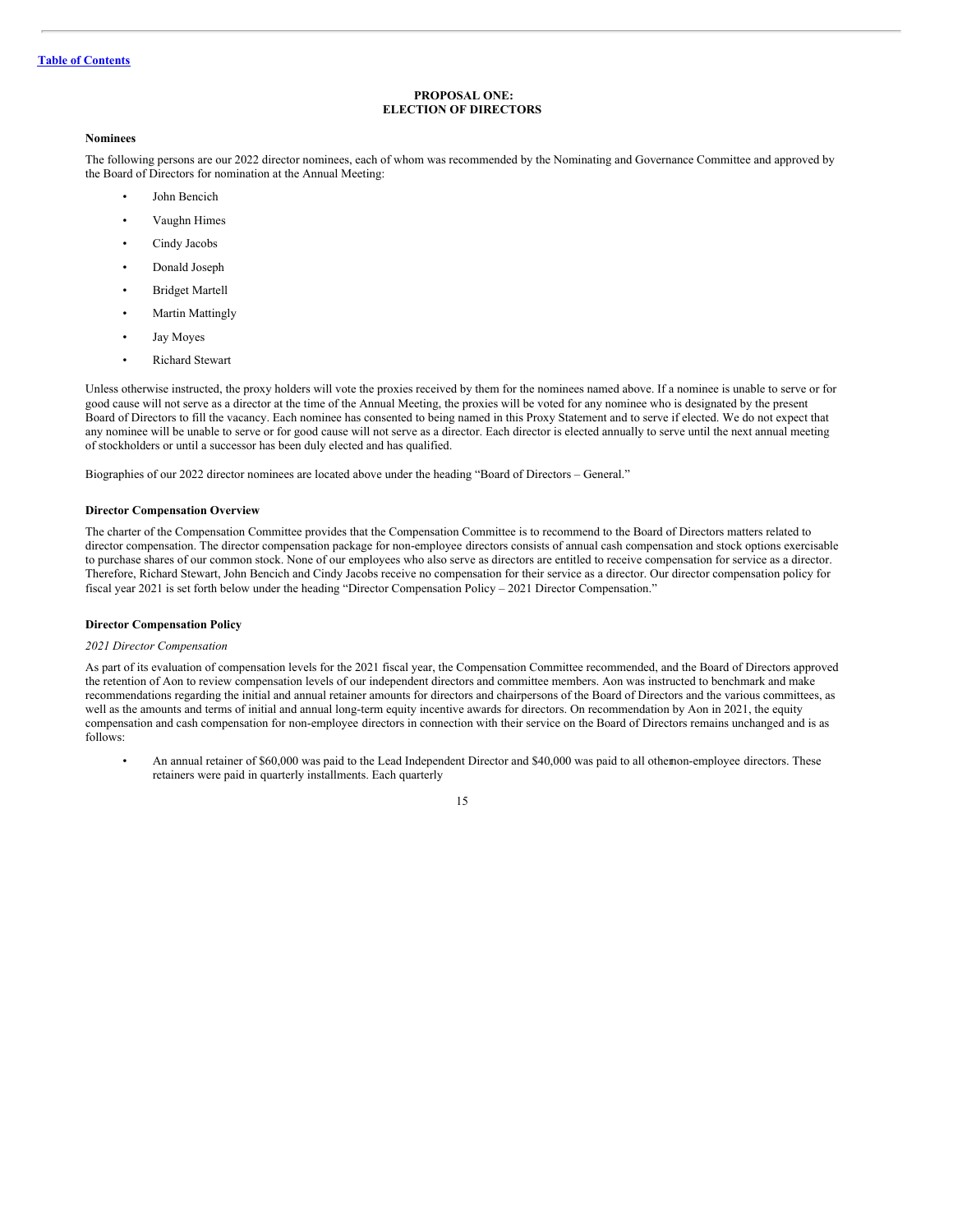payment was conditioned on the director remaining a director on the date of actual payment, which was typically within 10 days following the completion of the respective calendar quarter.

• Additional annual cash compensation for the chairpersons and members of each committee as set forth in the following table and paid on the same schedule and on the same terms as the non-employee director compensation described above:

|                                     | Chairperson | <b>Other Members</b> |
|-------------------------------------|-------------|----------------------|
| Audit Committee                     | \$15.000    | 7.500                |
| <b>Compensation Committee</b>       | 10 000      | 5.000                |
| Nominating and Governance Committee | 7.500       | 3.500                |

- Any new director would have received aone-time initial grant of stock options to acquire 5,650 shares of our common stock upon becoming a director, which would vest monthly over three years from the date of grant.
- Each director that wasre-elected by our stockholders at an annual meeting was to receive a grant of stock options to acquire 1,100 shares of common stock. However, in May 2021, the Compensation Committee and Board determined to grant an additional 3,750 stock options to each re-elected director based upon the recommendation by Aon after an evaluation of the recent market data and changes in the Company's capital structure. Each annual stock option vests in full on the earlier of the first anniversary of the date of grant or the date immediately prior to our next annual meeting of stockholders.

#### *Director Compensation Paid for 2021*

The following table summarizes all compensation paid to or earned bynon-employee directors who served during 2021 as compensation for board service during the 2021 fiscal year. Dr. Martell was appointed to our Board of Directors in March 2021 and Scott Cormack and Stewart Parker did not stand for re-election for 2021, while Dr. Himes was appointed to our Board of Directors in March, 2022 and is not included in the table below as he did not serve as a director in 2021.

|                               | <b>Fees Earned</b> |           |         |  |
|-------------------------------|--------------------|-----------|---------|--|
|                               | or Paid in         | Option    |         |  |
|                               | Cash               | Awards    | Total   |  |
| <b>Name</b>                   | (S)                | (S)(1)(2) | $(\$)$  |  |
| Scott Cormack <sup>(3)</sup>  | 14,516             | $\theta$  | 14.516  |  |
| Donald Joseph                 | 78,506             | 29,846    | 108,352 |  |
| <b>Bridget Martell</b>        | 42,036             | 55,896    | 97,932  |  |
| <b>Martin Mattingly</b>       | 61,000             | 29,846    | 90,846  |  |
| Jay Moyes                     | 73,125             | 29,846    | 102,971 |  |
| Stewart Parker <sup>(3)</sup> | 21.758             |           | 21.758  |  |

- (1) The dollar amounts reflect the aggregate grant date fair value of equity awards granted within the fiscal year in accordance with the Financial Accounting Standards Board, or FASB, Accounting Standards Codification Topic 718 for stock-based compensation. These amounts do not correspond to the actual cash value that will be recognized by the directors when received. Assumptions used in the calculation of the amounts in this column are included in note 12 to our audited consolidated financial statements included in our 2021 Annual Report on Form 10-K. As of December 31, 2021, the following directors had the following number of options outstanding:
	- Donald Joseph: 5,882 options, of which 2,132 were vested as of December 31, 2021.
	- Bridget Martell: 5,650 options, of which 1,413 were vested as of December 31, 2021
	- Martin Mattingly: 5,872 options, of which 2,122 were vested as of December 31, 2021.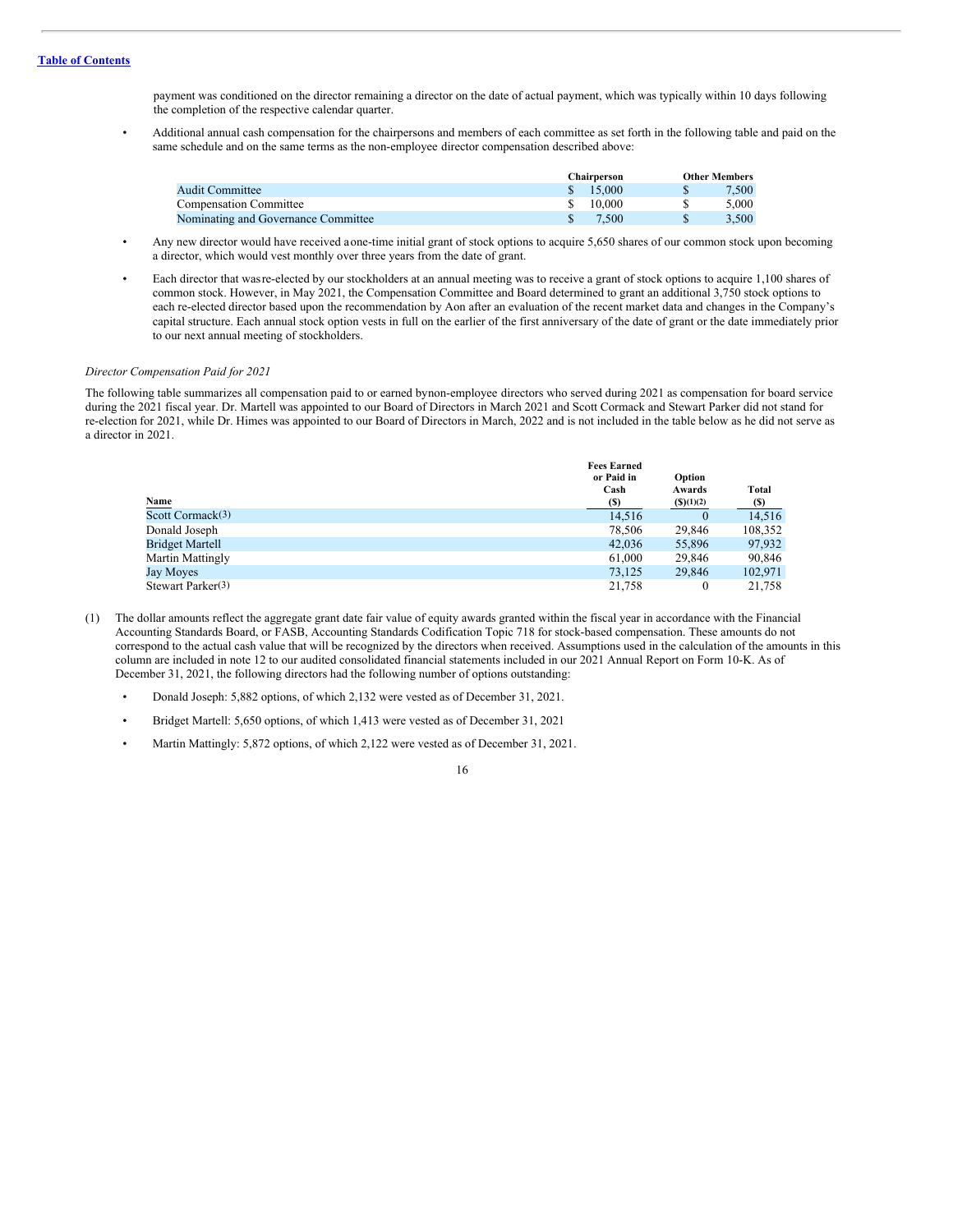- Jay Moyes: 5,882 options, of which 2,132 were vested as of December 31, 2021.
- (2) These options were granted on May 11, 2021 under our 2018 Equity Incentive Plan and vest 100% on May 11, 2022.
- (3) Mr. Cormack and Ms. Parker did not stand forre-election at our 2021 annual stockholders meeting.

**THE BOARD OF DIRECTORS UNANIMOUSLY RECOMMENDS THAT STOCKHOLDERS VOTE "FOR" THE ELECTION OF ALL OF THE NOMINEES.**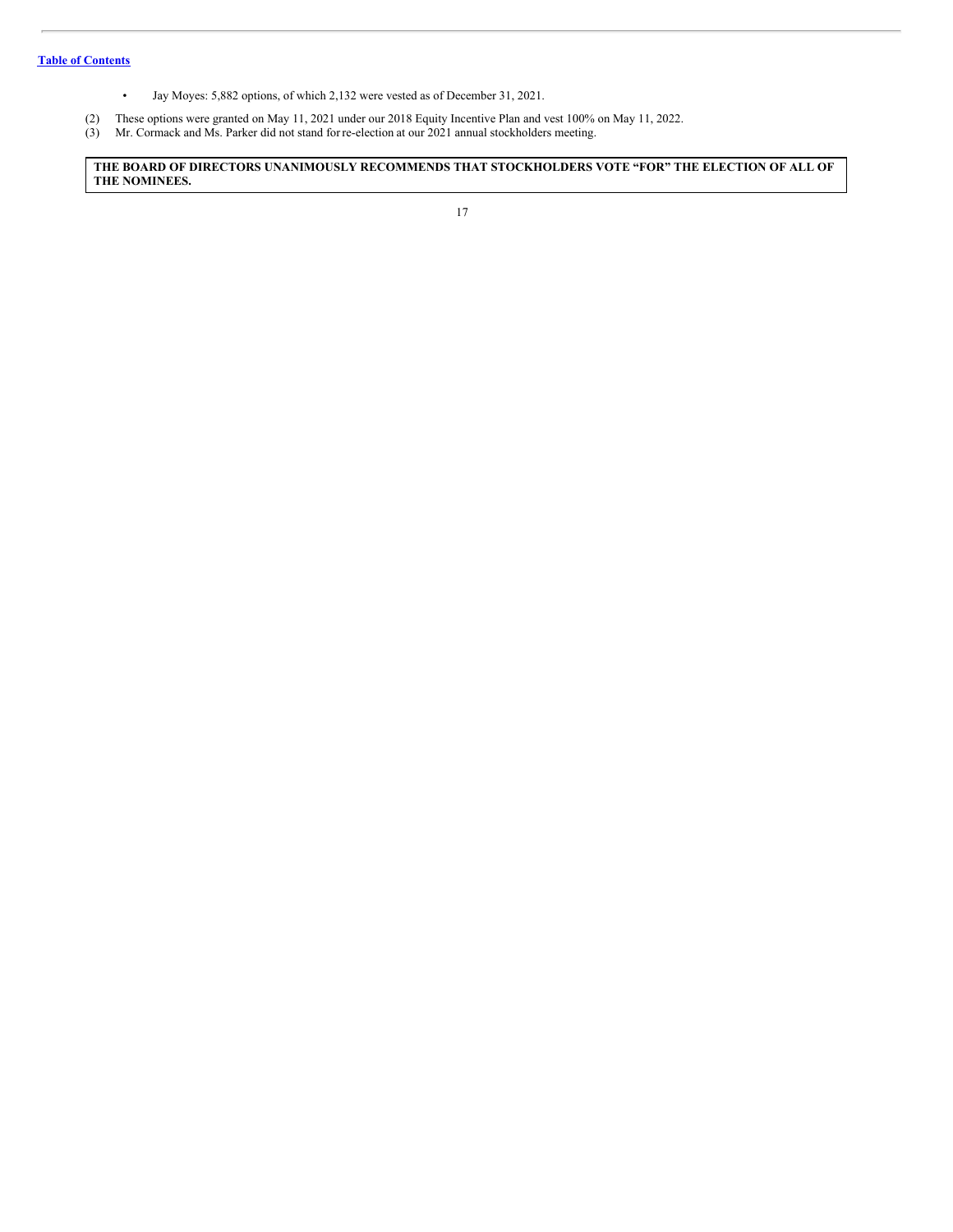# <span id="page-20-0"></span>**REPORT OF THE AUDIT COMMITTEE**

In connection with the consolidated financial statements for the fiscal year ended December 31, 2021, the Audit Committee has:

- reviewed and discussed the audited consolidated financial statements with management;
- discussed with PwC, our independent registered public accounting firm, the matters required to be discussed by Auditing Standard No. 16 adopted by the Public Company Accounting Oversight Board (United States) regarding "*Communication with Audit Committees*"; and
- received the written disclosures and letter from PwC required by applicable requirements of the Public Company Accounting Oversight Board regarding the independent registered public accounting firm's communications with the audit committee concerning independence, and has discussed with PwC its independence from us.

Based on the Audit Committee's review of the audited consolidated financial statements and its discussions with management and PwC, the Audit Committee recommended to the Board of Directors that the audited consolidated financial statements for the 2021 fiscal year be included in our Annual Report on Form 10-K filed with the SEC.

# AUDIT COMMITTEE OF THE BOARD OF DIRECTORS

Jay Moyes, Chairperson Donald Joseph Bridget Martell Martin Mattingly

The information contained in the report above shall not be deemed to be "soliciting material" or to be "filed" with the SEC, nor shall such information be incorporated by reference into any future filing under the Securities Act of 1933, as amended, except to the extent specifically *incorporated by reference in such filing.*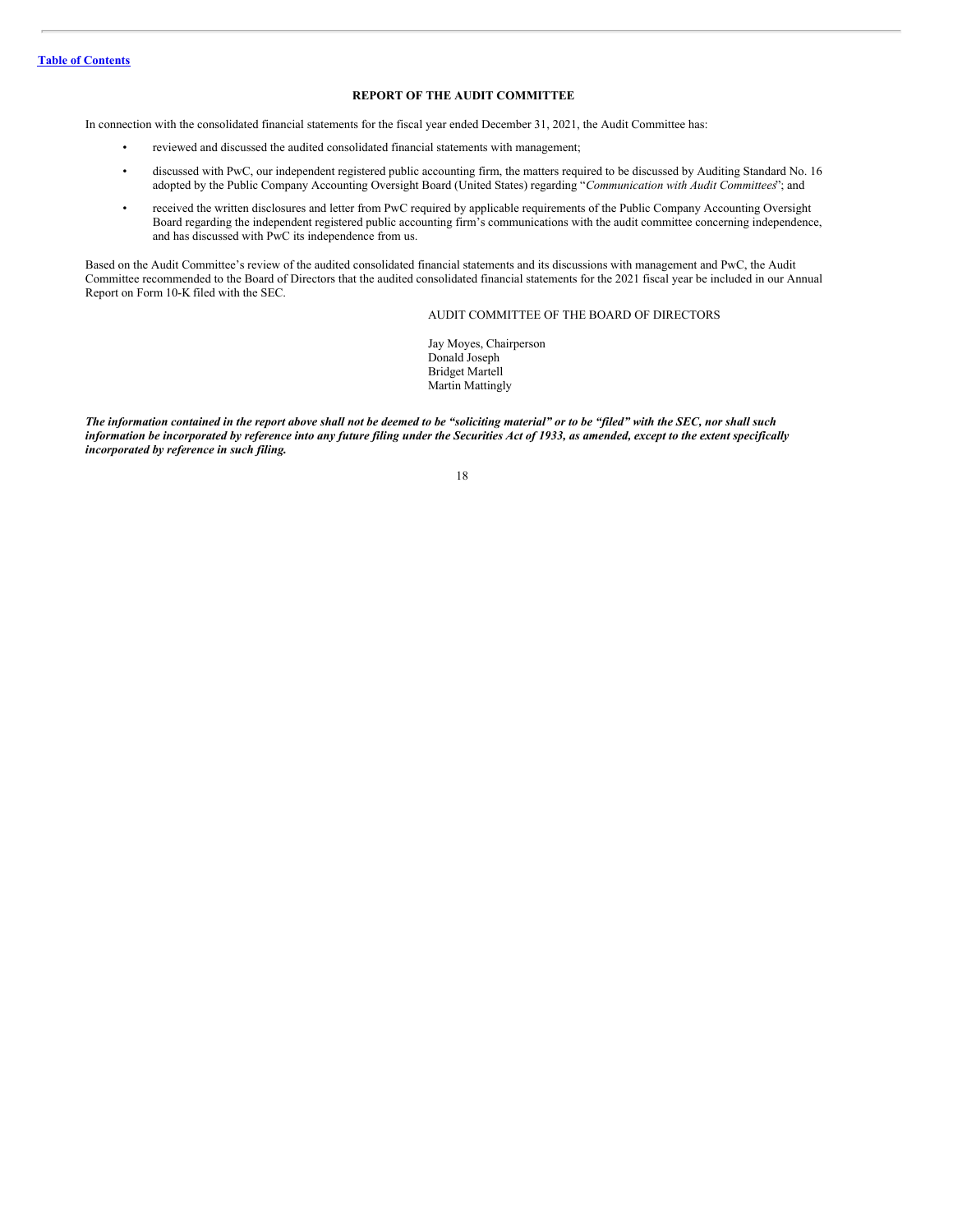### <span id="page-21-0"></span>**PROPOSAL TWO:**

### **RATIFICATION OF APPOINTMENT OF INDEPENDENT REGISTERED PUBLIC ACCOUNTING FIRM**

The Audit Committee has appointed PricewaterhouseCoopers LLP, or PwC, as our independent registered public accounting firm for the fiscal year ending December 31, 2022. PwC audited our financial statements for the fiscal years ended December 31, 2021 and 2020. A representative of PwC will be present at the Annual Meeting, will be given the opportunity to make a statement, if he or she desires, and will be available to respond to appropriate questions.

Proxies solicited by management for which no specific direction is included will be voted "FOR" the ratification of the appointment of PwC as our independent registered public accounting firm for the fiscal year ending December 31, 2022.

# **Fees Billed by Independent Registered Public Accounting Firm**

The following is a summary of the fees billed by PwC for the fiscal years ended December 31, 2021 and December 31, 2020: Amounts are presented in USD.

| <b>Fee Category</b>       | Fiscal 2021 PwC Fees(1) |            | Fiscal 2020 PwC Fees(1) |  |  |
|---------------------------|-------------------------|------------|-------------------------|--|--|
| <b>Audit Fees</b>         |                         | 153,155(2) | 145.692(2)              |  |  |
| <b>Audit-Related Fees</b> |                         | 53,806     | 136.439                 |  |  |
| Tax Fees                  |                         |            | 15.142(3)               |  |  |
| All Other Fees            |                         |            |                         |  |  |
| <b>Total Fees</b>         |                         | 206,961    | 297,273                 |  |  |

- (1) Accountant fees and services charged by PwC are paid in Canadian dollars and shown in USD. For fiscal 2021, the fees were CDN\$259,426 and was converted at an average exchange rate of US\$1.00=CDN\$1.2535. For fiscal 2020, the fees were CDN\$398,792 and was converted at an average exchange rate of US\$1.00=CDN\$1.3415.
- (2) Audit Fees for fiscal 2021 and fiscal 2020 are fees billed and to be billed for the audit of our consolidated financial statements, review of the consolidated financial statements included in our quarterly reports, and for services in connection with regulatory filings and engagements.
- (3) Tax fees billed by PwC relate to tax consulting services provided by PwC to Achieve Life Sciences, Inc. in fiscal 2020 and 2021.

*Audit Fees*. Consists of fees billed for professional services rendered for the audit of our consolidated financial statements and review of the interim consolidated financial statements included in quarterly reports on Form 10-Q that are filed with the SEC.

*Audit-Related Fees*. Consists of fees billed for assurance and related services that are reasonably related to the performance of the audit or review of our consolidated financial statements, including accounting consultations and fees related to registration of securities.

#### **Policy on Audit Committee Pre-Approval of Audit Services and PermissibleNon-Audit Services**

The Audit Committee's policy is to pre-approve all audit and permissible non-audit services performed by our independent registered public accounting firm. These services may include audit services, audit-related services, tax services and other services. For audit services, our independent registered public accounting firm typically provides audit service detail in advance of the second quarter meeting of the Audit Committee, which outlines the scope of the audit and related audit fees. If agreed to by the Audit Committee, an engagement letter is formally accepted by the Audit Committee.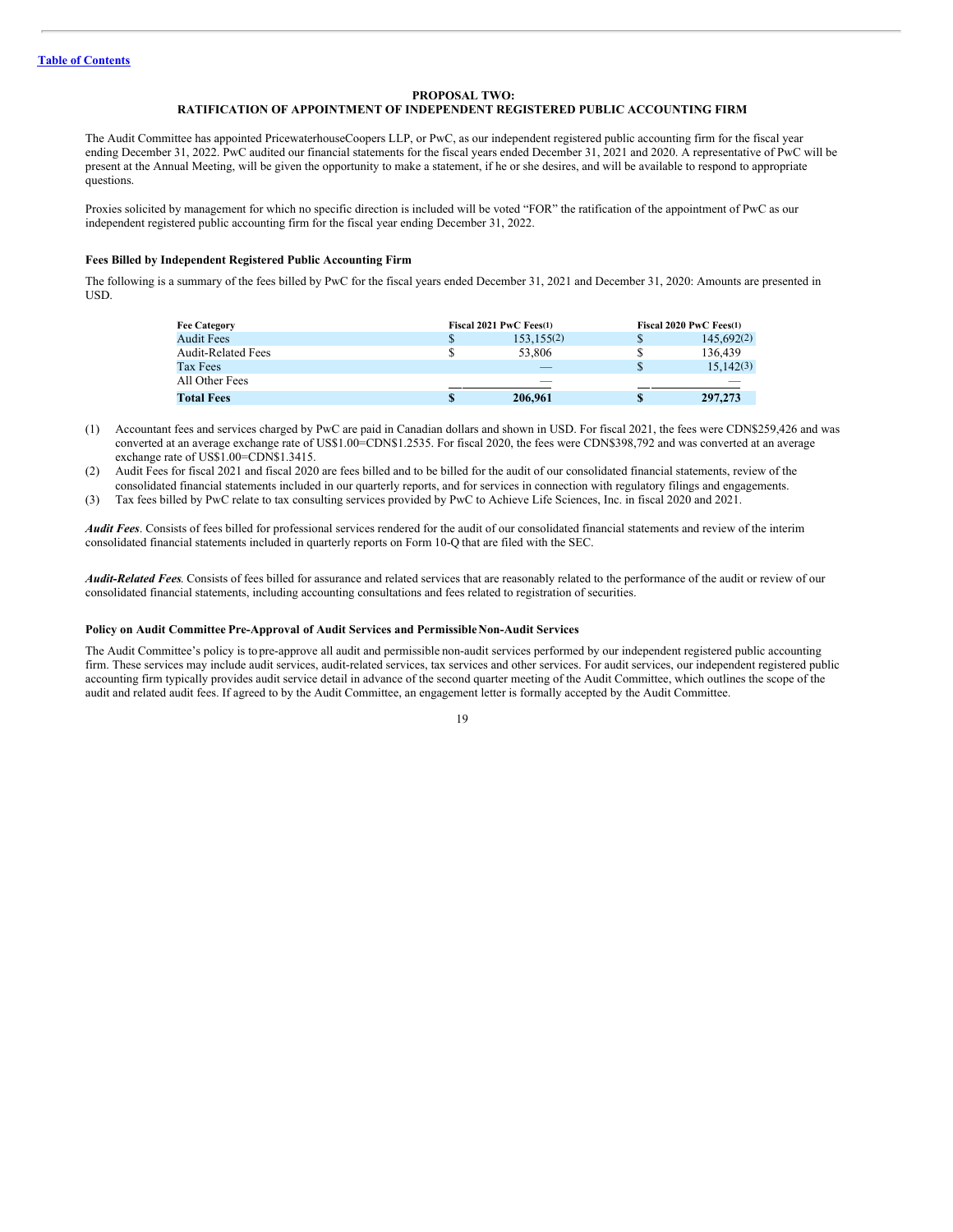For non-audit services, our senior management will submit from time to time to the Audit Committee for approvahon-audit services that it recommends the Audit Committee engage our independent registered public accounting firm to provide for the fiscal year. Our senior management and our independent registered public accounting firm will each confirm to the Audit Committee that each non-audit service is permissible under all applicable legal requirements. A budget, estimating non-audit service spending for the fiscal year, will be provided to the Audit Committee along with the request. The Audit Committee must approve both permissible non-audit services and the budget for such services. The Audit Committee will be informed routinely as to the non-audit services actually provided by our independent registered public accounting firm pursuant to thispre-approval process.

For the 2020 and 2021 fiscal years, the Audit Committee approved all of the services provided by PwC described above.

# **THE BOARD OF DIRECTORS UNANIMOUSLY RECOMMENDS THAT STOCKHOLDERS VOTE "FOR" THE RATIFICATION OF THE APPOINTMENT OF PRICEWATERHOUSECOOPERS LLP AS OUR INDEPENDENT REGISTERED PUBLIC ACCOUNTING FIRM FOR THE YEAR ENDING DECEMBER 31, 2022.**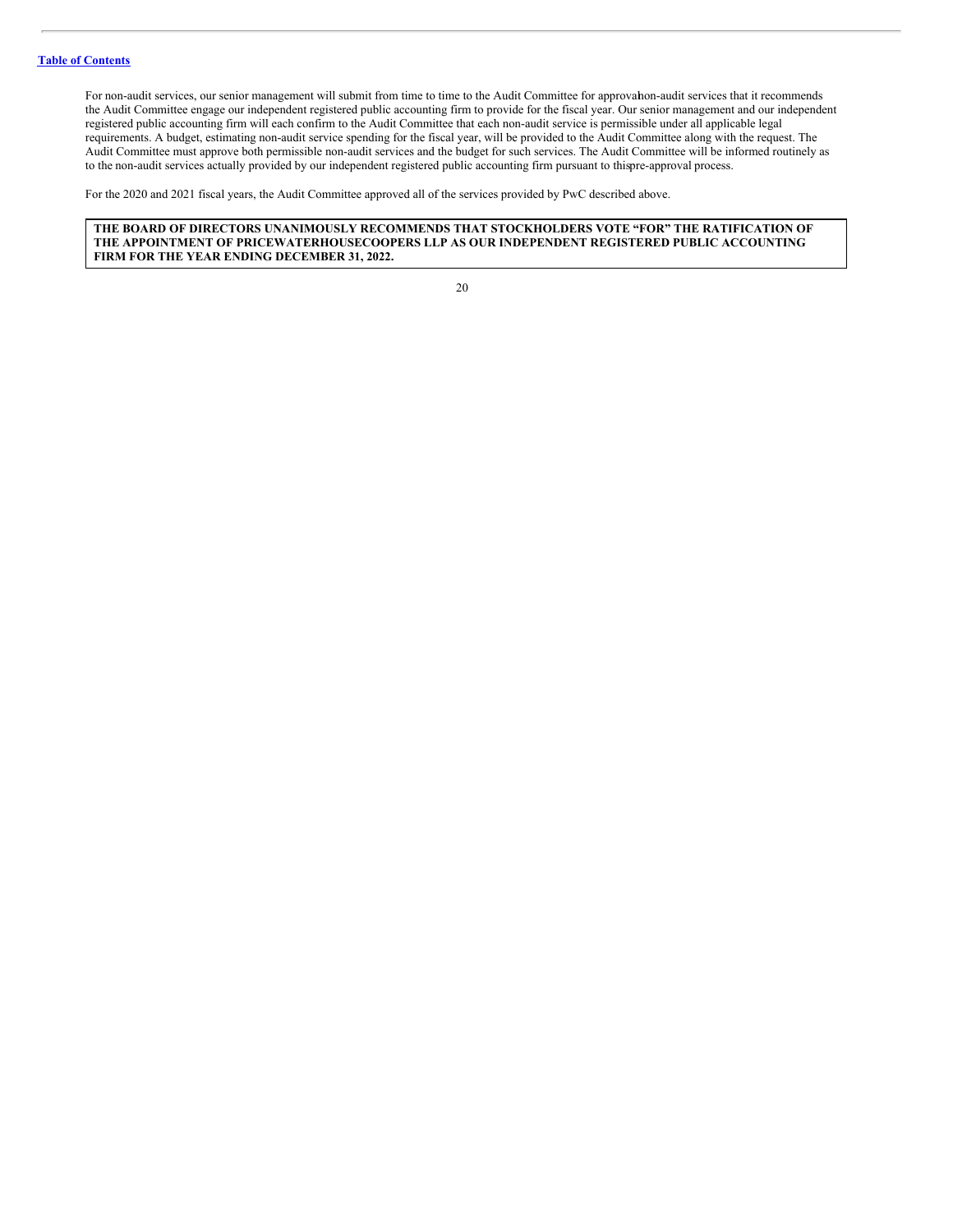# <span id="page-23-0"></span>**EXECUTIVE OFFICERS**

The following table provides information regarding our current executive officers as of April 1, 2022.

| Name                   | Age | <b>Position With the Company</b>    |
|------------------------|-----|-------------------------------------|
| John Bencich           | 44  | Chief Executive Officer             |
| <b>Richard Stewart</b> |     | Executive Chairman                  |
| Cindy Jacobs           | 64  | President and Chief Medical Officer |
| Anthony Clarke         | 66  | Chief Scientific Officer            |
| Jerry Wan              | 40  | Principal Accounting Officer        |

Following are the biographies of the foregoing persons, except the biographies of Mr. Bencich, Mr. Stewart and Dr. Jacobs, which are located above under the heading "Board of Directors—General."

*Anthony Clarke* has served as our Chief Scientific Officer since August 2017. Previously, Dr. Clarke served as our President and director from August 2017 to September 2020. Prior to the Merger, Dr. Clarke served as Achieve Life Science, Inc.'s Chief Scientific Officer and as a member of Achieve Life Science, Inc.'s Board of Directors since 2015. Dr. Clarke is a founder and director of Ricanto Limited since 2009. From 2016 to the present, Dr. Clarke has been Chief Scientific Officer of Renown Pharma Limited. Dr. Clarke was Chief Scientific Officer of Huxley Pharmaceuticals, Inc. during 2009, prior to Huxley Pharmaceuticals, Inc.'s acquisition by BioMarin Pharmaceutical Inc. Prior to Achieve, Dr. Clarke served as Chief Scientific Officer of Brabant Pharma Limited from 2013 to 2014 prior its acquisition by Zogenix Inc. Dr. Clarke served as Company Secretary of Alexza UK Ltd. and as Vice President International Development Operations of Alexza Pharmaceuticals Inc., a pharmaceutical development company, holding both positions from 2008 to 2009. Dr. Clarke served as the Vice President, Clinical Research and Regulatory Affairs at Amarin Corporation from 2005 to 2008. In addition, Dr. Clarke was Senior Director, Clinical and Regulatory Affairs, of Cephalon Europe and as Senior Director, Worldwide Pain Management, of Cephalon, Inc. from 2000 to 2004. Dr. Clarke held a number of management roles in other pharmaceutical companies prior to 2000 as well as academic posts and honorary academic posts. Dr. Clarke holds a Bachelor's degree in Pharmacology from the University of Sunderland and a Ph.D. in psychopharmacology from the University of London. He was a Fellow of the Royal Statistical Society (UK) and is a current Fellow of the Royal Society of Medicine (UK).

*Jerry Wan* has served as our Principal Accounting Officer since September 2020 and served as our Senior Director, Accounting Operations since June 2018. He previously served as our Director, Accounting Operations from August 2017 to June 2018 and as the Director, Accounting Operations of OncoGenex Pharmaceuticals, Inc. from July 2014 to August 2017. From July 2012 to July 2014, Mr. Wan served as OncoGenex's Senior Manager, Finance and Accounting and, from October 2011 to July 2012, as its Manager, Financial Reporting and Analysis. Prior to joining OncoGenex, Mr. Wan served as Manager, Management Reporting at Gateway Casinos and Entertainment Limited from 2010 to 2011. From 2006 to 2010, Mr. Wan was an employee of PricewaterhouseCoopers LLP, an international professional services firm, where he last served as Manager, Audit and Assurance Group. Mr. Wan received his Bachelor of Commerce in Accounting from The University of British Columbia and a Chartered Accountant Designation from the Canadian Institute of Chartered Accountants.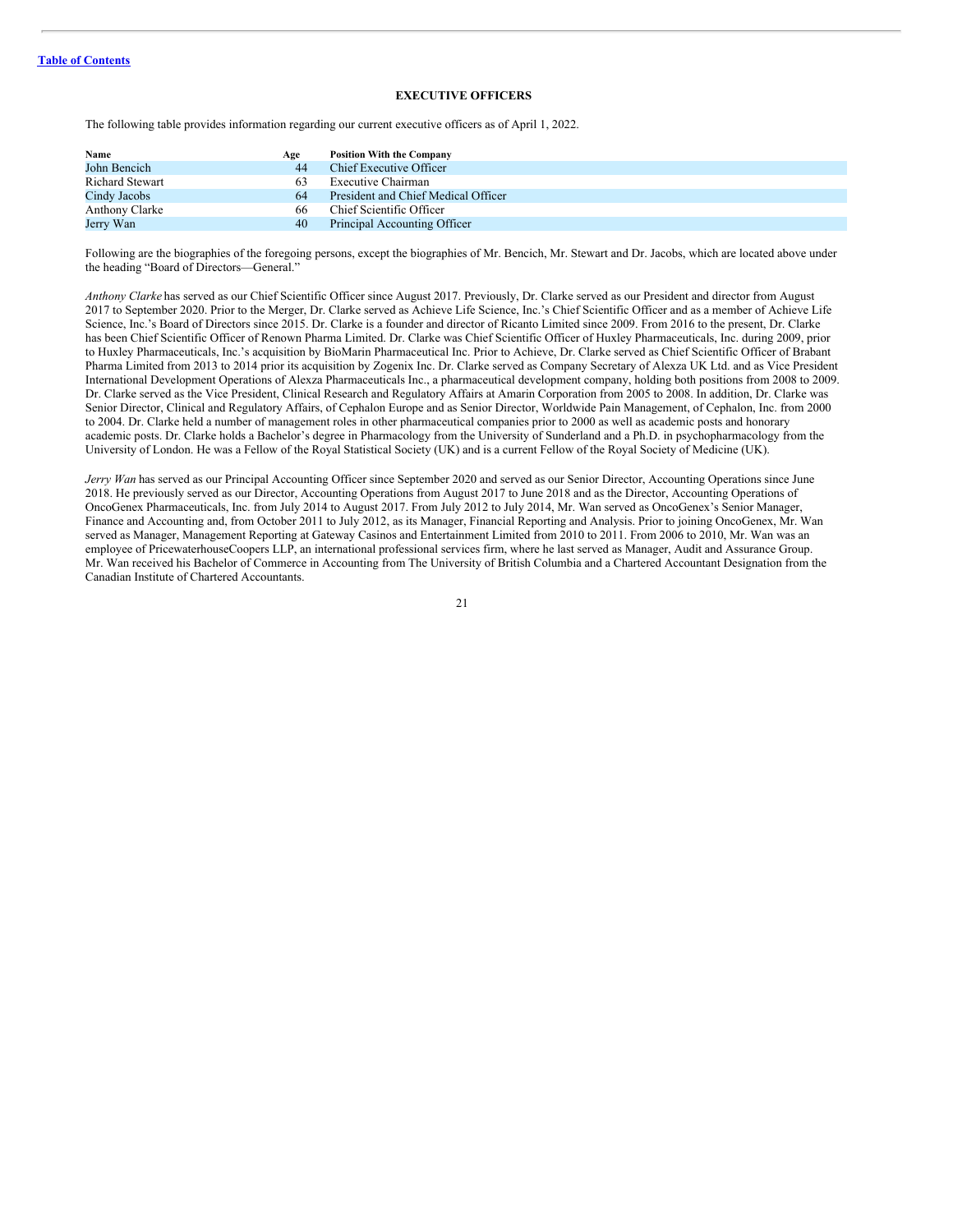# <span id="page-24-0"></span>**EXECUTIVE COMPENSATION**

During the 2021 fiscal year, our Named Executive Officers and their respective positions were as follows: John Bencich, Chief Executive Officer; Richard Stewart, Executive Chairman; and Cindy Jacobs, Ph.D., M.D., President and Chief Medical Officer.

Mr. Bencich, Dr. Jacobs and Mr. Stewart are referred to as our Named Executive Officers for purposes of this Proxy Statement.

SEC rules require that this discussion regarding 2021 executive officer compensation cover executive officers that served during 2021.

#### **Summary Compensation Table**

The following table sets forth information regarding the compensation of our Named Executive Officers for each of the fiscal years ended December 31, 2021, 2020 and 2019. The components of the compensation reported in the Summary Compensation Table are described below.

| Incentive                                                                                                                                                       |                     |
|-----------------------------------------------------------------------------------------------------------------------------------------------------------------|---------------------|
| Plan<br>Option<br><b>Stock</b><br>Salary<br>Compensation<br>Awards<br>Awards<br>(S)(2)<br>(S)(3)<br><b>Name and Principal Position</b><br>Year<br>(S)<br>(S)(1) | Total<br><b>(S)</b> |
| John Bencich,<br>2021<br>465,000<br>196,350<br>302,250<br>648.283                                                                                               | 1,611,883           |
| 2020<br>Chief Executive Officer<br>263,208<br>420.914(4)<br>199.610                                                                                             | 883,732             |
| 2019<br>121,590<br>405,300<br>43.657                                                                                                                            | 570,547             |
| 2021<br>130,900<br>540.235<br>260,000<br>Richard Stewart,<br>400,000                                                                                            | 1,331,135           |
| 2020<br><b>Executive Chairman</b><br>333,029<br>225,630<br>473,846(5)<br>$\qquad \qquad -$                                                                      | 1,032,505           |
| 2019<br>109.144<br>500,000<br>187,500<br>$\overbrace{\phantom{12333}}$                                                                                          | 796,644             |
| 324,141<br>2021<br>65,450<br>Cindy Jacobs,<br>440,000<br>228,800                                                                                                | 1,058,391           |
| President and Chief Medical Officer<br>2020<br>420,231(6)<br>194.091<br>159.580<br>$\overline{\phantom{a}}$                                                     | 773,902             |
| 2019<br>123,970<br>413.230<br>43.657<br>_                                                                                                                       | 580,857             |

(1) The dollar amounts in this column reflect the aggregate grant date fair value of equity awards granted during the fiscal year in accordance with FASB Accounting Standards Codification Topic 718 for stock-based compensation.

(2) The dollar amounts in this column reflect the aggregate grant date fair value of equity awards granted during the fiscal year in accordance with FASB Accounting Standards Codification Topic 718 for stock-based compensation. These amounts do not correspond to the actual cash value that will be recognized by each of the Named Executive Officers when received. For a discussion of the assumptions and methodologies used to value the awards reported in this column, see note 12 to our audited consolidated financial statements, which are included in our 2021 Annual Report on Form 10-K.

(3) The dollar amounts in this column reflect the aggregatenon-equity incentive plan compensation earned by each Named Executive Officer in 2021. For more information, see "—2021 Bonuses" below.

(4) Mr. Bencich was appointed as Chief Executive Officer and resigned as Chief Financial Officer and Chief Operating Officer as of September 28, 2020.

(5) Mr. Stewart resigned as our Chief Executive Officer and was appointed Executive Chairman of the Board as of September 28, 2020.

(6) Dr. Jacobs was appointed President as of September 28, 2020.

#### *2021 Equity Awards*

Equity awards are granted to executive officers at the discretion of the Compensation Committee. In January 2021, the Compensation Committee granted option to purchase 60,000 shares of common stock to John Bencich,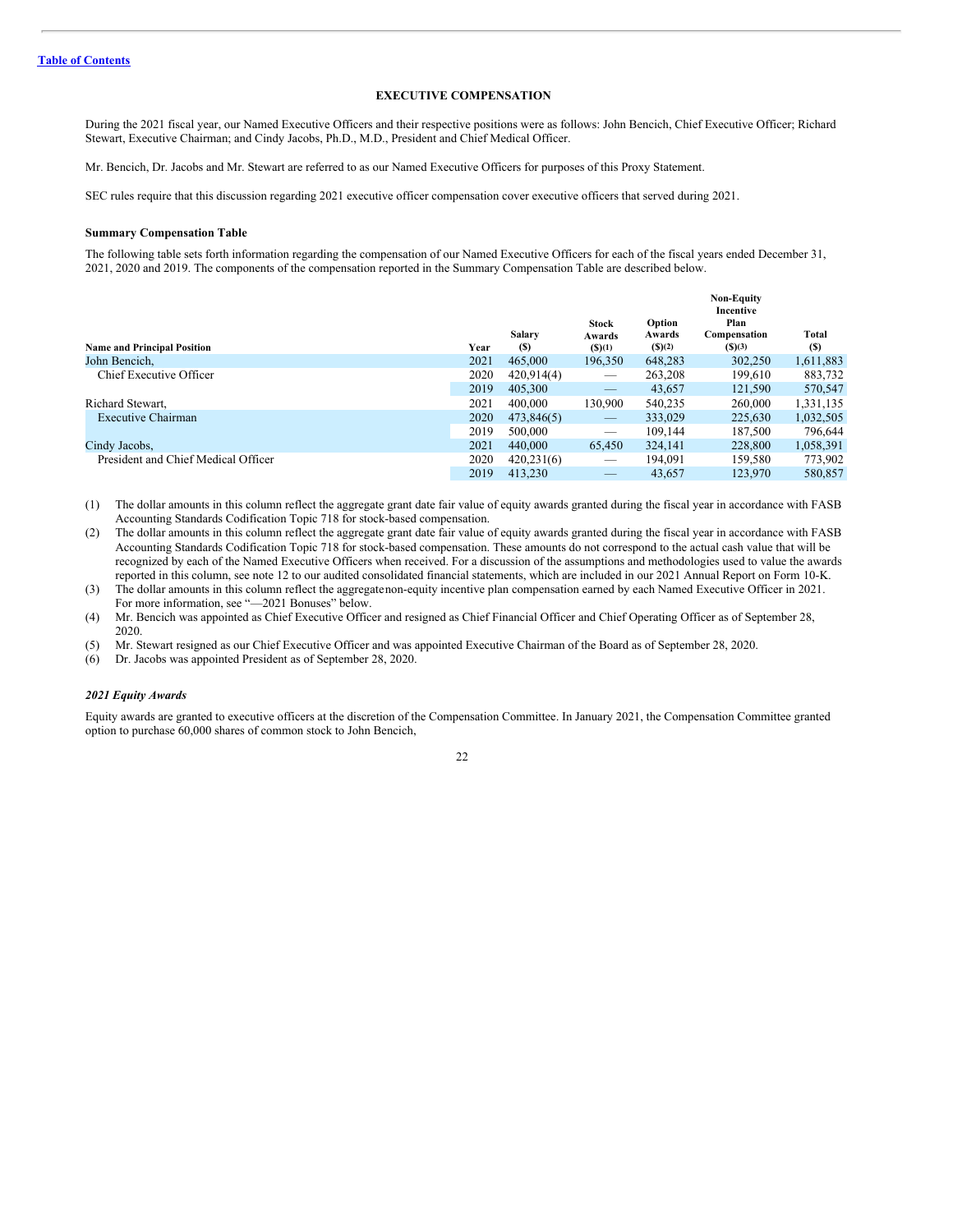options to purchase 50,000 shares of common stock to Richard Stewart, and options to purchase 30,000 shares of common stock to Cindy Jacobs. The stock options have an exercise price of \$13.09 and vested as to 25% on January 26, 2022, and thereafter vest in equal monthly installments over 36 months. At the same time, the Compensation Committee also granted 15,000 restricted stock units ("RSUs") to John Bencich, 10,000 RSUs to Richard Stewart and 5,000 RSUs to Cindy Jacobs. The RSUs vest as to 50% of the total options on the achievement of the positive Phase 3 ORCA-2 data results and thereafter 50% vest on the first anniversary of the achievement.

# *2021 Bonuses*

Annual bonuses for our executive officers are based on the achievement of corporate performance objectives, which in 2021 included the achievement of clinical development, financial milestones and stretch goals to accelerate the ORCA program. In January 2022, our Compensation Committee determined that approximately 130% of our 2021 corporate performance objectives were achieved and determined that 130% of each executive officer's target bonus should be awarded based on the completion of the last follow-up phase of the Phase 3 ORCA-2 clinical trial, initiation of the Phase 3ORCA-3 clinical trial, successfully obtaining NIH grant funding for development of cytisinicline for nicotine e-cigarette cessation, completion of regulatory and operational activities for the ORCA-V1 clinical trial, expansion of the patent portfolio, and completion of financing transactions.

With respect to the payment of these bonuses, John Bencich's target bonus was equal to 50% of his annual base salary of \$465,000 and he was awarded \$302,250, Richard Stewart's target bonus was equal to 50% of his annual base salary of \$400,000 and he was awarded \$260,000, and Cindy Jacob's target bonus was equal to 40% of her annual base salary of \$440,000 and she was awarded \$228,800.

## **Outstanding Equity Awards at FiscalYear-End**

The following table provides information regarding the outstanding equity awards held by the Named Executive Officers as of December 31, 2021.

|                                |                                                                                                  | <b>OPTION AWARDS</b>                                                                               |                                    |                                     | <b>STOCK AWARDS</b>                                                                                         |                                                                                                                           |  |
|--------------------------------|--------------------------------------------------------------------------------------------------|----------------------------------------------------------------------------------------------------|------------------------------------|-------------------------------------|-------------------------------------------------------------------------------------------------------------|---------------------------------------------------------------------------------------------------------------------------|--|
| Name                           | Number of<br><b>Securities</b><br>Underlying<br>Unexercised<br><b>Options</b><br>(#) Exercisable | Number of<br><b>Securities</b><br>Underlying<br>Unexercised<br><b>Options</b><br>(#) Unexercisable | Option<br>Exercise<br>Price<br>(S) | Option<br><b>Expiration</b><br>Date | Number of<br>Shares or<br><b>Units or</b><br><b>Other Rights</b><br>that Have<br><b>Not</b><br>$Vested(\#)$ | Market<br>Value of<br><b>Shares</b> or<br><b>Units or</b><br><b>Other Rights</b><br>that Have<br><b>Not Vested</b><br>(S) |  |
| John Bencich,                  | 18                                                                                               | $\hspace{0.05cm}$                                                                                  | 6,974.00                           | 08/12/24(1)                         |                                                                                                             |                                                                                                                           |  |
| <b>Chief Executive Officer</b> | 11                                                                                               | $\hspace{0.1mm}-\hspace{0.1mm}$                                                                    | 4,092.00                           | 05/19/25(2)                         |                                                                                                             |                                                                                                                           |  |
|                                | 1,370                                                                                            | $\hspace{0.1mm}-\hspace{0.1mm}$                                                                    | 578.00                             | 08/01/27(3)                         | --                                                                                                          |                                                                                                                           |  |
|                                | 1,068                                                                                            | 182                                                                                                | 67.40                              | 7/26/28(4)                          |                                                                                                             |                                                                                                                           |  |
|                                | 2,032                                                                                            | 468                                                                                                | 51.20                              | 09/20/28(5)                         | --                                                                                                          |                                                                                                                           |  |
|                                | 1,097                                                                                            | 403                                                                                                | 28.40                              | 01/29/29(6)                         | __                                                                                                          |                                                                                                                           |  |
|                                | 500                                                                                              | $\hspace{0.05cm}$                                                                                  | 28.40                              | 01/29/29(7)                         | --                                                                                                          |                                                                                                                           |  |
|                                | 4,800                                                                                            | 5,200                                                                                              | 11.20                              | 01/28/30(8)                         |                                                                                                             |                                                                                                                           |  |
|                                |                                                                                                  | 20,000                                                                                             | 10.36                              | 11/16/30(9)                         | --                                                                                                          |                                                                                                                           |  |
|                                |                                                                                                  | 60,000                                                                                             | 13.09                              | 01/26/31(10)                        |                                                                                                             |                                                                                                                           |  |
|                                |                                                                                                  |                                                                                                    |                                    |                                     | 15,000(11)                                                                                                  | 196,350                                                                                                                   |  |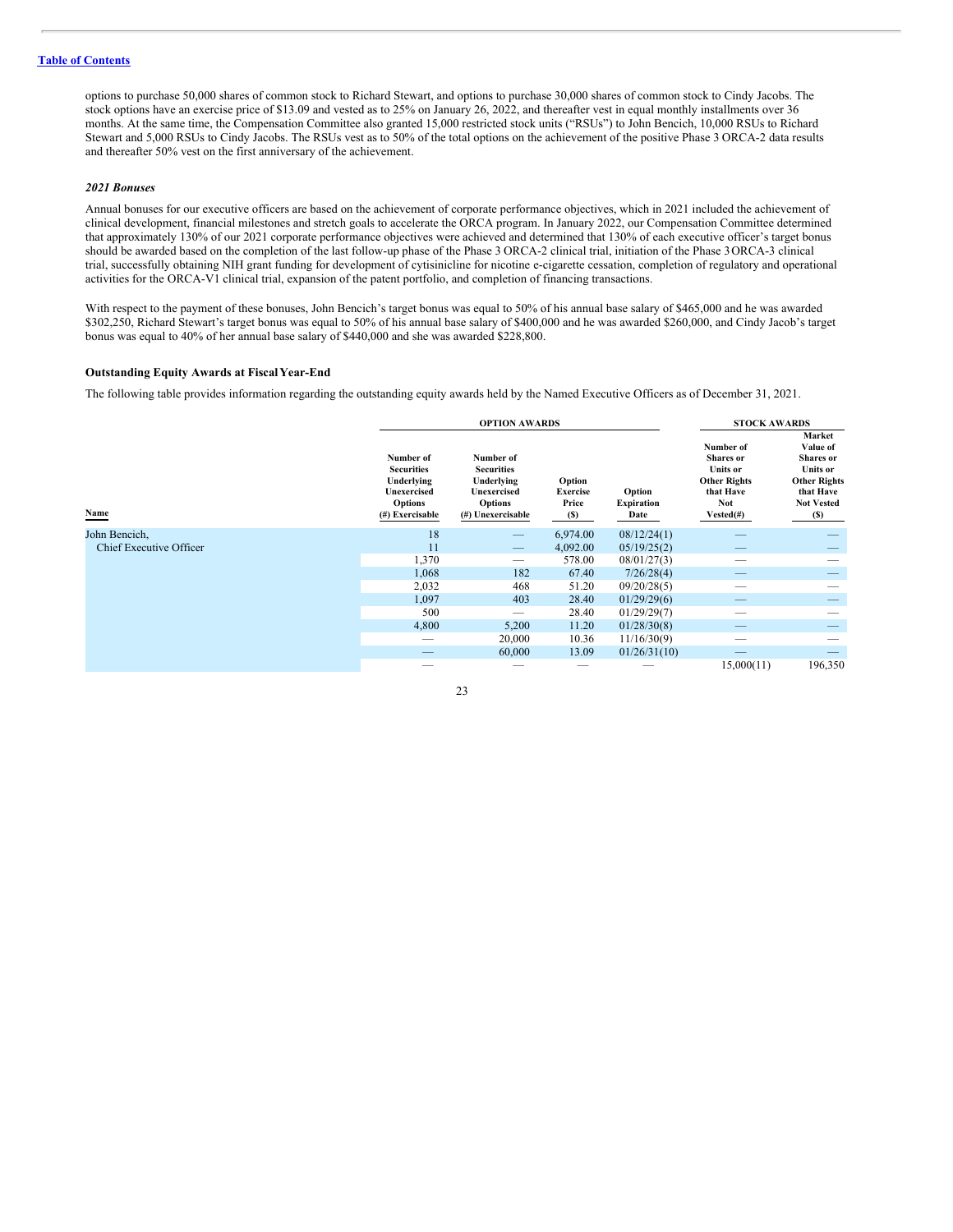|                                                      |                                                                                                  | <b>OPTION AWARDS</b>                                                                               | <b>STOCK AWARDS</b>                       |                                     |                                                                                                          |                                                                                                                           |
|------------------------------------------------------|--------------------------------------------------------------------------------------------------|----------------------------------------------------------------------------------------------------|-------------------------------------------|-------------------------------------|----------------------------------------------------------------------------------------------------------|---------------------------------------------------------------------------------------------------------------------------|
| Name                                                 | Number of<br><b>Securities</b><br>Underlying<br>Unexercised<br><b>Options</b><br>(#) Exercisable | Number of<br><b>Securities</b><br>Underlying<br>Unexercised<br><b>Options</b><br>(#) Unexercisable | Option<br><b>Exercise</b><br>Price<br>(S) | Option<br><b>Expiration</b><br>Date | Number of<br>Shares or<br><b>Units or</b><br><b>Other Rights</b><br>that Have<br><b>Not</b><br>Vested(#) | Market<br>Value of<br><b>Shares</b> or<br><b>Units or</b><br><b>Other Rights</b><br>that Have<br><b>Not Vested</b><br>(S) |
| Richard Stewart,                                     | 2,222                                                                                            | 378                                                                                                | 67.40                                     | 07/26/28(4)                         |                                                                                                          |                                                                                                                           |
| <b>Executive Chairman</b>                            | 4,105                                                                                            | 945                                                                                                | 51.20                                     | 09/20/28(5)                         |                                                                                                          |                                                                                                                           |
|                                                      | 2,736                                                                                            | 1,014                                                                                              | 28.40                                     | 01/29/29(6)                         |                                                                                                          |                                                                                                                           |
|                                                      | 1,250                                                                                            |                                                                                                    | 28.40                                     | 01/29/29(7)                         | —                                                                                                        |                                                                                                                           |
|                                                      | 10,785                                                                                           | 11,715                                                                                             | 11.20                                     | 01/28/30(8)                         |                                                                                                          |                                                                                                                           |
|                                                      | $\overline{\phantom{m}}$                                                                         | 15,000                                                                                             | 10.36                                     | 11/16/30(9)                         |                                                                                                          |                                                                                                                           |
|                                                      |                                                                                                  | 50,000                                                                                             | 13.09                                     | 01/26/31(10)                        | $\overline{\phantom{0}}$                                                                                 |                                                                                                                           |
|                                                      |                                                                                                  |                                                                                                    |                                           |                                     | 10,000(11)                                                                                               | 130,900                                                                                                                   |
| Cindy Jacobs,<br>President and Chief Medical Officer | 6<br>9                                                                                           | $\qquad \qquad$<br>$\qquad \qquad$                                                                 | 28,600.00<br>26,290.00                    | 05/08/22(12)<br>03/12/23(13)        |                                                                                                          |                                                                                                                           |
|                                                      | 11                                                                                               | $\hspace{0.1mm}-\hspace{0.1mm}$                                                                    | 25,938.00                                 | 03/14/24(14)                        |                                                                                                          |                                                                                                                           |
|                                                      | 17                                                                                               | $\overline{\phantom{0}}$                                                                           | 4,092.00                                  | 05/19/25(2)                         |                                                                                                          |                                                                                                                           |
|                                                      | 1,370                                                                                            | $\equiv$                                                                                           | 578.00                                    | 08/01/27(3)                         |                                                                                                          |                                                                                                                           |
|                                                      | 860                                                                                              | 140                                                                                                | 67.40                                     | 07/26/28(4)                         |                                                                                                          |                                                                                                                           |
|                                                      | 1,508                                                                                            | 342                                                                                                | 51.20                                     | 09/20/28(5)                         |                                                                                                          |                                                                                                                           |
|                                                      | 1,097                                                                                            | 403                                                                                                | 28.40                                     | 01/29/29(6)                         | --                                                                                                       |                                                                                                                           |
|                                                      | 500                                                                                              |                                                                                                    | 28.40                                     | 01/29/29(7)                         |                                                                                                          |                                                                                                                           |
|                                                      | 4,800                                                                                            | 5,200                                                                                              | 11.20                                     | 01/28/30(8)                         |                                                                                                          |                                                                                                                           |
|                                                      |                                                                                                  | 12,000                                                                                             | 10.36                                     | 11/16/30(9)                         |                                                                                                          |                                                                                                                           |
|                                                      |                                                                                                  | 30,000                                                                                             | 13.09                                     | 01/26/31(10)                        |                                                                                                          |                                                                                                                           |
|                                                      |                                                                                                  |                                                                                                    |                                           |                                     | 5,000(11)                                                                                                | 65,450                                                                                                                    |

(1) These stock options were granted under the 2010 Performance Incentive Plan and were fully vested on August 12, 2018.

(2) These stock options were granted under the 2010 Performance Incentive Plan and were fully vested on January 1, 2019.

(3) These stock options were granted under the 2017 Equity Incentive Plan and vested as to 25% on August 1, 2018 and then monthly over a36-month period.

(4) These stock options were granted under the 2017 Equity Incentive Plan and vest monthly over a48-month period beginning July 26, 2018.

(5) These stock options were granted under the 2018 Equity Incentive Plan and vest monthly over a48-month period beginning September 20, 2018.

(6) These stock options were granted under the 2018 Equity Incentive Plan and vested as to 25% on January 29, 2020 and then vest monthly over a 36-month period.

(7) These stock options were granted under the 2018 Equity Incentive Plan and vested as to 25% on June 12, 2019 on the achievement of the positive Phase 2 ACH-CYT-09 data results and thereafter vest in monthly installments over 24 months.

(8) These stock options were granted under the 2018 Equity Incentive Plan and vested as to 25% on January 28, 2021 and then vest monthly over a 36-month period.

(9) These stock options were granted under the 2018 Equity Incentive Plan and vest as to 50% on the achievement of the positive Phase 3ORCA-2 data results and thereafter 50% on the first anniversary of the achievement.

- (10) These stock options were granted under the 2018 Equity Incentive Plan and vested as to 25% on January 26, 2022 and then vest monthly over a 36-month period.
- (11) These RSUs were granted under the 2018 Equity Incentive Plan and vest as to 50% on the achievement of the positive Phase 3ORCA-2 data results and thereafter 50% on the first anniversary of the achievement.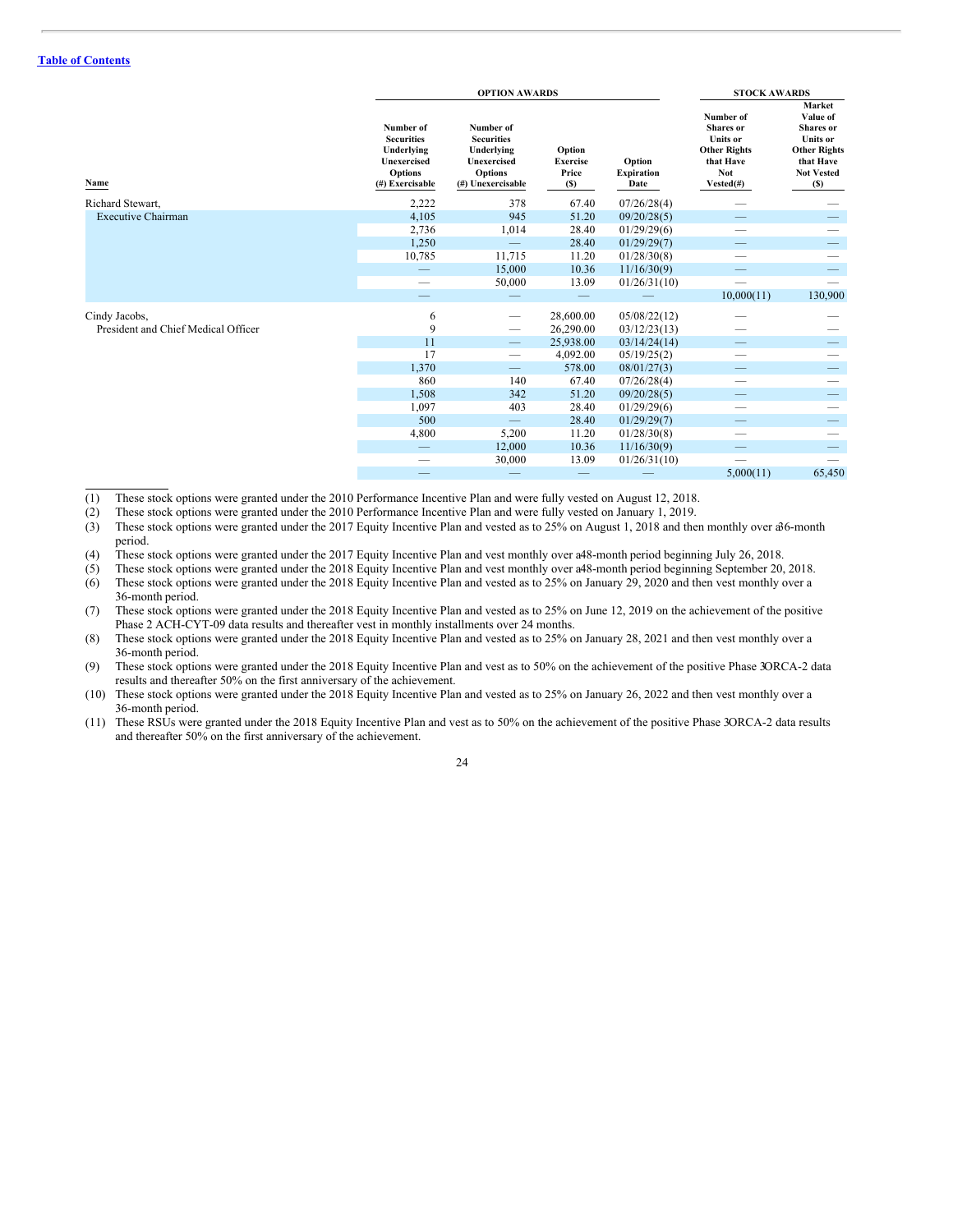- (12) These stock options were granted under the 2010 Performance Incentive Plan and were fully vested on December 31, 2016.
- (13) These stock options were granted under the 2010 Performance Incentive Plan and were fully vested on December 31, 2017.
- (14) These stock options were granted under the 2010 Performance Incentive Plan and were fully vested on January 1, 2018.

### **Potential Payments Upon Termination/Change of Control**

# *Change of Control Under Our Equity Compensation Plans*

The following discussion sets forth the change of control provisions provided for in our various equity compensation plans.

### 2010 Performance Incentive Plan

Under the 2010 Plan, the administrator has the discretion to provide in each award agreement the terms and conditions with respect to a change of control that relate to the vesting of an award and the assumption of an award or issuance of comparable securities under an incentive program. If the terms of an option agreement provide for accelerated vesting in the event of a change of control, or to the extent that an option is vested and not yet exercised, the administrator may provide for the purchase or exchange of each option for an amount of cash or other property. Outstanding options shall terminate and cease to be exercisable upon a change of control except to the extent that the options are assumed by the successor entity (or parent of the successor entity) pursuant to the terms of the change of control transaction. As used in the 2010 Plan, the term "change of control" means the occurrence of any of the following:

- acquisitions of our securities possessing more than 50% of the total combined voting power of all of our outstanding securities;
- a merger or consolidation with any other entity, whether or not we are the surviving entity in such transaction, except for a transaction in which the holders of our outstanding voting securities immediately prior to such merger or consolidation hold, as a result of holding our securities prior to such transaction, in the aggregate, securities possessing more than 50% of the total combined voting power of all of our outstanding voting securities or the voting securities of the surviving entity, or the parent of the surviving entity, immediately after such merger or consolidation;
- the sale, transfer or other disposition, in one transaction or a series of related transactions, of all or substantially all of our assets; or
- the approval by the stockholders of a plan or proposal for our liquidation or dissolution.

### 2017 Equity Incentive Plan

Under the 2017 Equity Incentive Plan, or the 2017 Plan, unless otherwise determined by the compensation committee, all outstanding awards will be subject to the agreement governing such merger, asset sale or other change of control transaction. Such agreement need not treat all such awards in an identical manner, and it will provide for one or more of the following with respect to each award: the continuation of the award, the assumption of the award, the substitution of the award, the full or partial acceleration of the award, the settlement of the award in cash, equivalents or securities of the successor entity (or its parent, if any) or the cancellation of the award in exchange for no consideration. In the event the successor corporation refuses to either assume, convert, replace or substitute awards, then the compensation committee will notify the award holder in writing or electronically that such award will be exercisable for a period of time determined by the compensation committee (in its sole discretion) and that the award will terminate upon expiration of such period. Upon the effectiveness of our 2018 Equity Incentive Plan, we ceased granting equity awards under our 2017 Plan.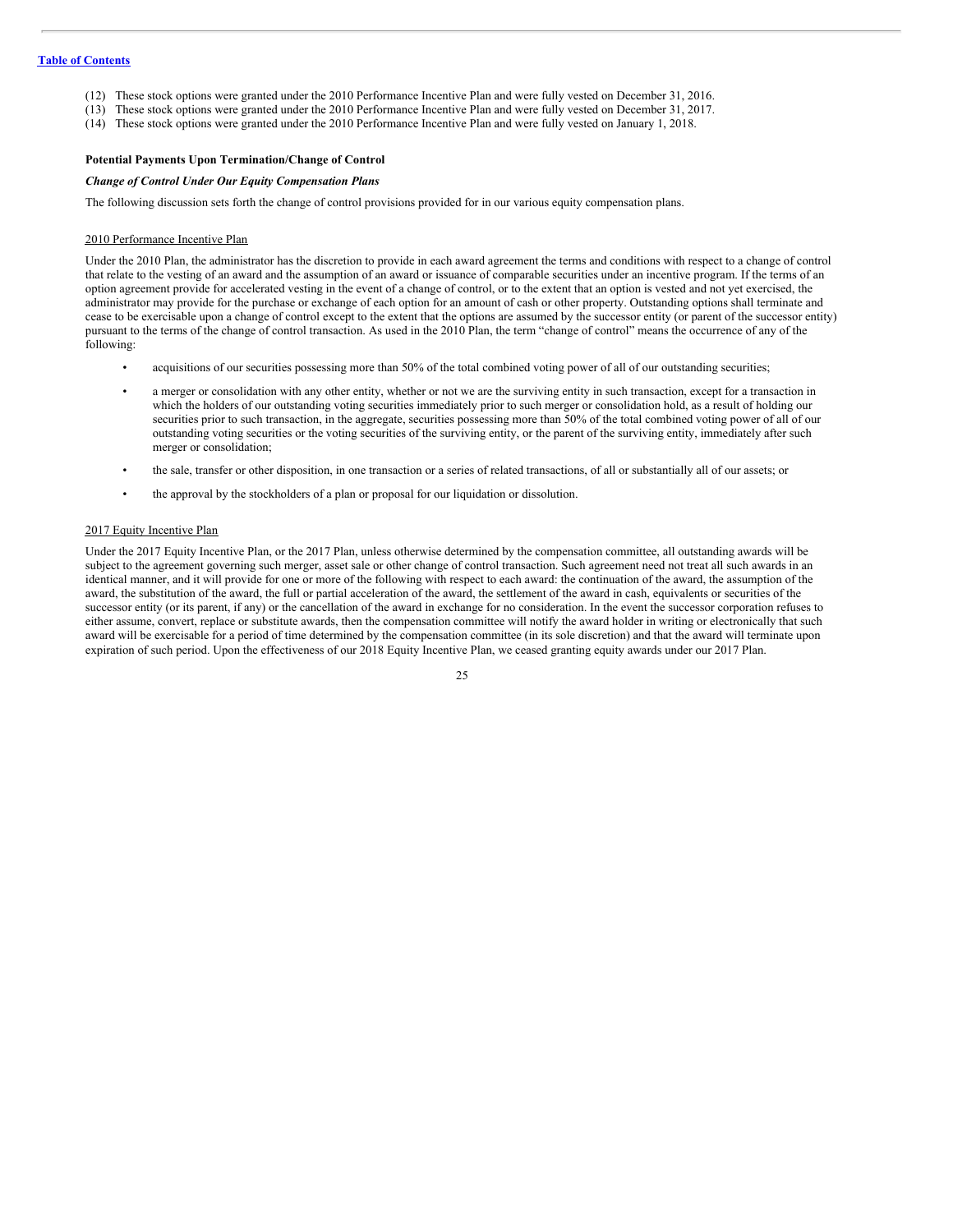In addition, in the event of a Corporate Transaction, the vesting of all awards granted to ournon-employee directors shall accelerate and such awards shall become exercisable (as applicable) in full as of the time of consummation of such change in control transaction. As used in the 2017 Plan, the term "corporate transaction" means the occurrence of any of the following:

- any "Person" (as such term is used in Sections 13(d) and 14(d) of the Exchange Act) becomes the "beneficial owner" (as defined in Rule 13d-3 of the Exchange Act), directly or indirectly, of our securities representing more than 50% of the total voting power represented by our then-outstanding voting securities; provided, however, that for purposes of this subclause (a) the acquisition of additional securities by any one Person who is considered to own more than 50% of the total voting power of our securities will not be considered a Corporate Transaction;
- the consummation of the sale or disposition by us of all or substantially all of our assets;
- the consummation of a merger or consolidation of our Company with any other corporation, other than a merger or consolidation which would result in our voting securities outstanding immediately prior thereto continuing to represent (either by remaining outstanding or by being converted into voting securities of the surviving entity or its parent) at least 50% of the total voting power represented by our voting securities or such surviving entity or our parent outstanding immediately after such merger or consolidation;
- any other transaction which qualifies as a "corporate transaction" under Section 424(a) of Internal Revenue Code of 1986, as amended, or the Code, wherein our stockholders give up all of their equity interest in us (except for the acquisition, sale or transfer of all or substantially all of the outstanding shares of our capital stock); or
- a change in the effective control of our Company that occurs on the date that a majority of members of the Board of Directors is replaced during any 12 month period by members of the Board of Directors whose appointment or election is not endorsed by a majority of the members of the Board of Directors prior to the date of the appointment or election.

#### 2018 Equity Incentive Plan

In the event of a Corporate Transaction, unless otherwise determined by the compensation committee, all outstanding awards will be subject to the agreement governing such merger, asset sale or other change of control transaction. Such agreement need not treat all such awards in an identical manner, and it will provide for one or more of the following with respect to each award: the continuation of the award, the assumption of the award, the substitution of the award, the full or partial acceleration of the award, the settlement of the award in cash, equivalents or securities of the successor entity (or its parent, if any) or the cancellation of the award in exchange for no consideration. In the event the successor corporation refuses to either assume, convert, replace or substitute awards, then the compensation committee will notify the award holder in writing or electronically that such award will be exercisable for a period of time determined by the compensation committee (in its sole discretion) and that the award will terminate upon expiration of such period.

In addition, in the event of a Corporate Transaction, the vesting of all awards granted to ournon-employee directors shall accelerate and such awards shall become exercisable (as applicable) in full as of the time of consummation of such change in control transaction. "Corporate Transaction" means the occurrence of any of the following events:

• any "Person" (as such term is used in Sections 13(d) and 14(d) of the Exchange Act) becomes the "beneficial owner" (as defined in Rule 13d-3 of the Exchange Act), directly or indirectly, of our securities representing more than 50% of the total voting power represented by our then-outstanding voting securities; provided, however, that for purposes of this subclause (a) the acquisition of additional securities by any one Person who is considered to own more than 50% of the total voting power of our securities will not be considered a Corporate Transaction;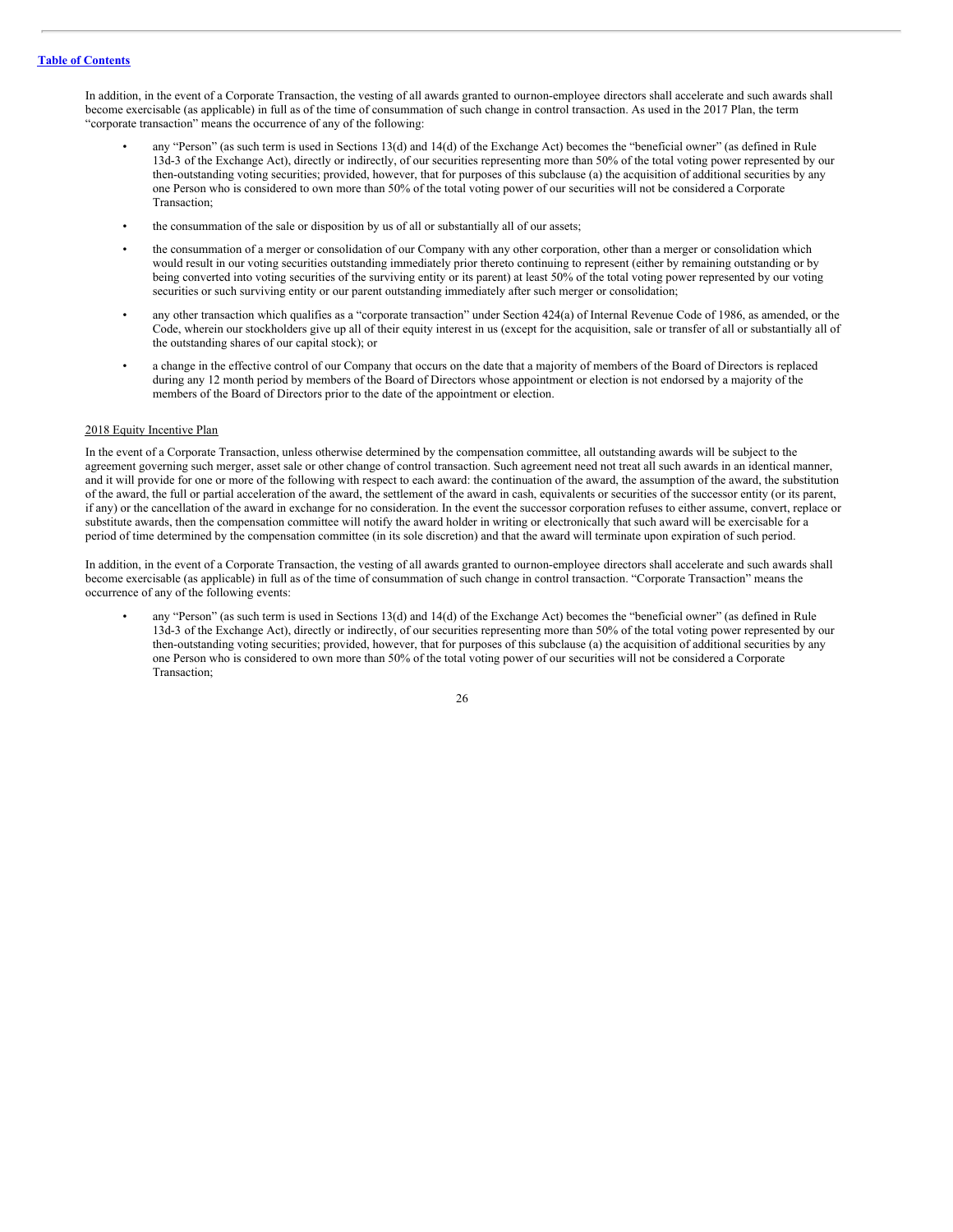- the consummation of the sale or disposition by us of all or substantially all of our assets;
- the consummation of a merger or consolidation of our Company with any other corporation, other than a merger or consolidation which would result in our voting securities outstanding immediately prior thereto continuing to represent (either by remaining outstanding or by being converted into voting securities of the surviving entity or its parent) at least 50% of the total voting power represented by our voting securities or such surviving entity or our parent outstanding immediately after such merger or consolidation;
- any other transaction which qualifies as a "corporate transaction" under Section 424(a) of the Code wherein our stockholders give up all of their equity interest in us (except for the acquisition, sale or transfer of all or substantially all of the outstanding shares of our capital stock); or
- a change in the effective control of our Company that occurs on the date that a majority of members of the Board of Directors is replaced during any 12 month period by members of the Board of Directors whose appointment or election is not endorsed by a majority of the members of the Board of Directors prior to the date of the appointment or election.

### *Termination and Change of Control Provisions Under Employment Agreements*

As of December 31, 2021, we had employment agreements in place with each of our Named Executive Officersthat provided for compensation upon the termination of their employment under certain circumstances, as described below.

#### Stewart Agreement

Our agreement with Richard Stewart, referred to as the Stewart Agreement, provides Mr. Stewart with termination benefits in the event of an involuntary termination, provided that, in the case of termination for good reason, Mr. Stewart has provided us within 60 days of becoming aware of conditions giving rise to a good reason written notice and an opportunity to cure such breach within 30 days of being served the notice.

The Stewart Agreement provides that if an Involuntary Termination occurs, we will be obligated to pay Mr. Stewart a lump sum payment equal to 18 months of his then-current base salary and continue paying his monthly health insurance premiums for a discretionary period to be decided by us. Notwithstanding the terms of any of our equity compensation plans or any agreement in connection with such plans, if there is an Involuntary Termination, then the time-based vesting restrictions, if any, will immediately lapse on an additional number of shares under all of Mr. Stewart's outstanding compensatory equity awards, which includes outstanding stock options granted to Mr. Stewart under our equity compensation plans, that would have time-vested if Mr. Stewart had continued in employment for 18 months following his Involuntary Termination.

The Stewart Agreement provides for additional termination benefits for any reason other than cause (as defined in the employment agreement) or if he voluntarily resigns for good reason (as defined in the employment agreement) within 12 months after a change of control of the Company. Upon such a Change in Control Termination, we will be obligated to pay Mr. Stewart a sum equal to his average monthly salary over the immediately preceding 24 months multiplied by 24, plus a sum equal to 100% of his target annual bonus for the year during which the termination occurs. In addition, we will be obligated to continue payment of his health insurance premiums for a discretionary period to be decided by us, subject to certain limitations. Notwithstanding the terms of any of our equity compensation plans or any agreement in connection with such plans, upon a Change in Control Termination, all vesting restrictions, if any, including awards that would otherwise vest only upon satisfaction of performance criteria, will immediately lapse on all of Mr. Stewart's compensatory equity effective as of his separation from service.

All termination benefits in the event of an involuntary termination or change in control termination are subject to Mr. Stewart's execution, delivery and non-revocation of a general release of all litigation and other claims against us and our affiliates.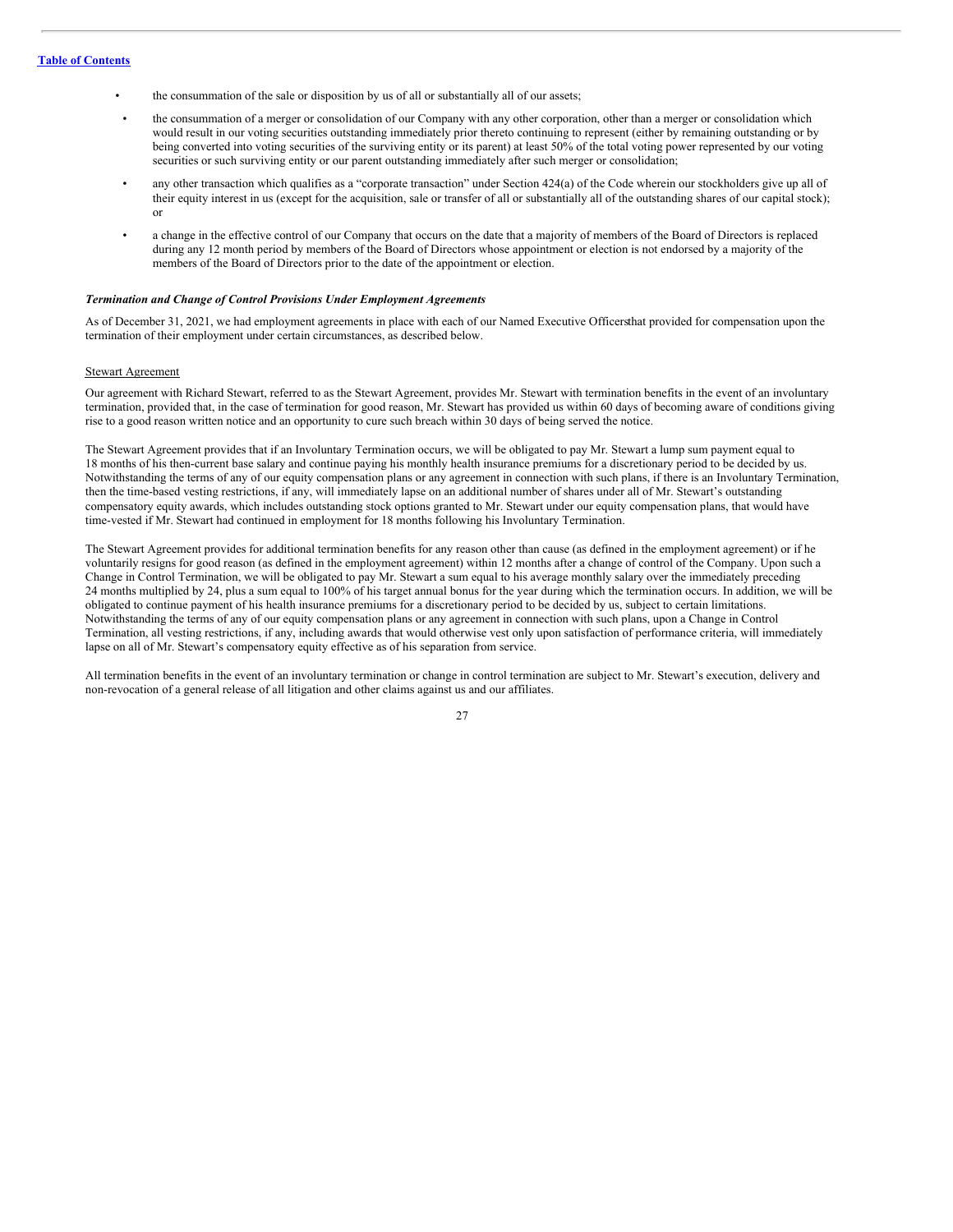#### Jacobs Agreement

Our agreement with Cindy Jacobs, referred to as the Jacobs Agreement, provides Dr. Jacobs with termination benefits in the event of an Involuntary Termination, provided that, in the case of termination for good reason, Dr. Jacobs has provided us with 30 days' advance written notice and an opportunity to cure such breach during such 30-day period.

The Jacobs Agreement provides that if an Involuntary Termination occurs, we will be obligated to pay Dr. Jacobs a lump sum payment equal to 12 months of her then-current base salary. In addition, if Dr. Jacobs elects to continue her and her dependents' health insurance coverage under COBRA, we must pay up to 12 months of Dr. Jacobs' monthly premium under COBRA, provided that our obligation to pay the monthly premium will cease when Dr. Jacobs becomes eligible to receive substantially equivalent health coverage in connection with new employment. Notwithstanding the terms of any of our equity compensation plans or any agreement in connection with such plans, if there is an Involuntary Termination, then the time-based vesting restrictions, if any, will immediately lapse on an additional number of shares under all of Dr. Jacobs' outstanding compensatory equity awards, which includes outstanding stock options granted to Dr. Jacobs under our equity compensation plans, that would have time-vested if Dr. Jacobs had continued in employment for 12 months following her Involuntary Termination.

The Jacobs Agreement provides for additional termination benefits if an Involuntary Termination occurs during the period beginning three months before and ending 12 months after a change in control or if such Involuntary Termination is required by the merger agreement, purchase agreement or other instrument relating to such change in control, or such Involuntary Termination is made at the express request of the other party or parties to the transaction constituting such change in control, each of which events is referred to as a Change in Control Termination. Upon such a Change in Control Termination, we will be obligated to pay Dr. Jacobs 15 months of her then-current base salary, plus a sum equal to 12 months of her average monthly bonus earnings, where such average is calculated over the 24-month period immediately preceding Dr. Jacobs' separation from services and based on Dr. Jacobs' bonuses paid in such 24-month period. In addition, our payment of monthly COBRA premiums as described above will be for up to 15 months instead of up to 12 months. Notwithstanding the terms of any of our equity compensation plans or any agreement in connection with such plans, upon a Change in Control Termination, all vesting restrictions, if any, will immediately lapse on all of Dr. Jacobs' compensatory equity effective as of her separation from service.

All termination benefits in the event of an Involuntary Termination or Change in Control Termination are subject to Dr. Jacobs' execution, delivery and non-revocation of a general release of all litigation and other claims against us and our affiliates.

#### Bencich Agreement

Our agreement with John Bencich, referred to as the Bencich Agreement, provides Mr. Bencich with termination benefits in the event of an Involuntary Termination, provided that, in the case of termination for good reason, Mr. Bencich has provided us with 30 days' advance written notice and an opportunity to cure such breach during such 30-day period. We may terminate the Agreement with or without cause by giving Mr. Bencich 30 days' advance written notice, or a cash payment equivalent to 30 calendar days of his then-current base salary in lieu of providing such notice.

The Bencich Agreement provides that if an Involuntary Termination occurs, we will be obligated to pay Mr. Bencich a lump sum payment equal to 18 months of his then-current base salary. In addition, if Mr. Bencich elects to continue his and his dependents' health insurance coverage under COBRA, we must pay in a lump sum payment the number of months of Mr. Bencich's monthly premium under COBRA, that is equal to the 18 months. Notwithstanding the terms of any of our equity compensation plans or any agreement in connection with such plans, if there is an Involuntary Termination, then the time-based vesting restrictions, if any, will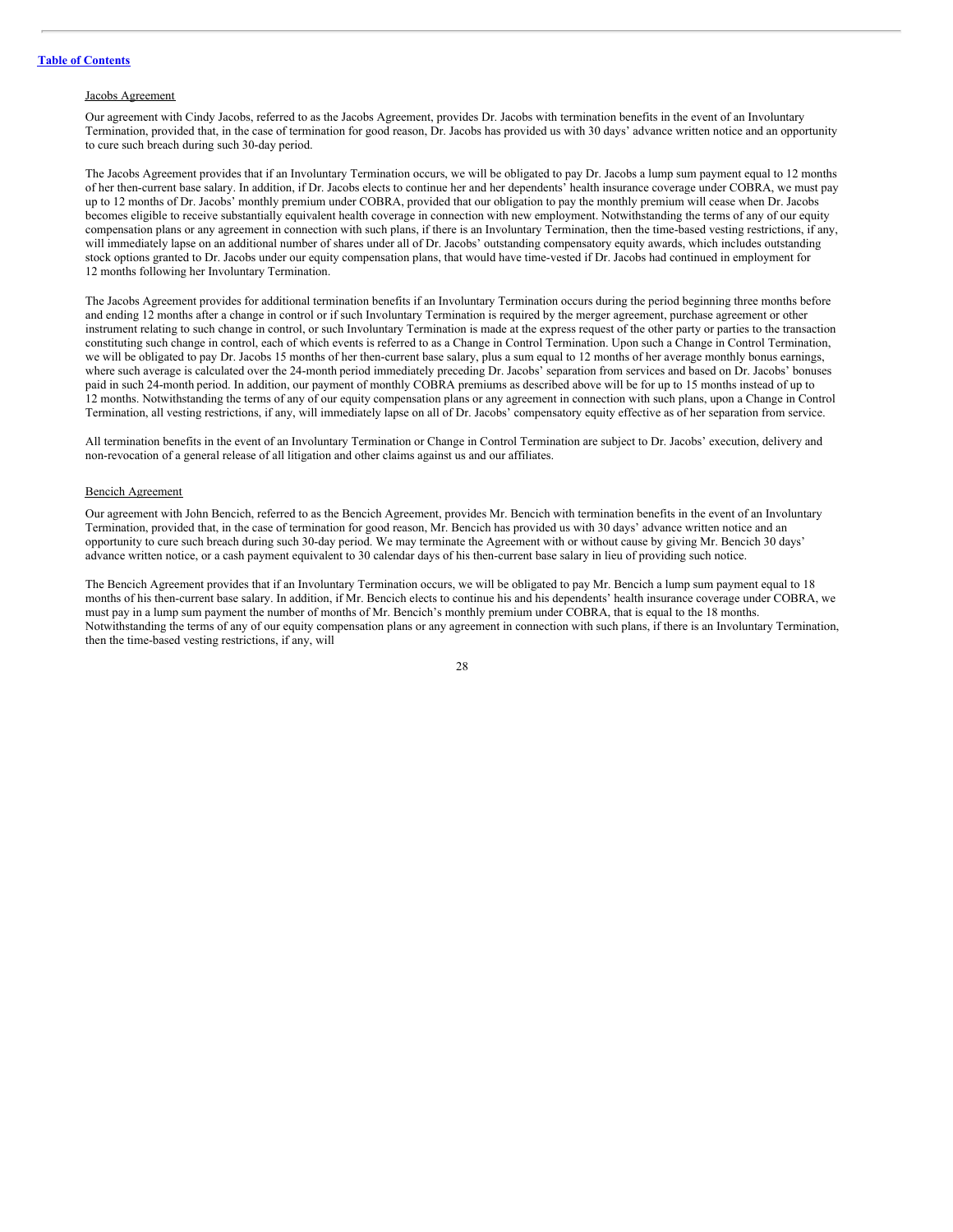immediately lapse on an additional number of shares under all of Mr. Bencich's outstanding compensatory equity awards, which includes outstanding stock options granted to Mr. Bencich under our equity compensation plans, that would have time-vested if Mr. Bencich had continued in employment for 18 months following his Involuntary Termination.

The Bencich Agreement provides for additional termination benefits if an Involuntary Termination occurs during the period beginning three months before and ending 12 months after a change in control or if such Involuntary Termination is required by the merger agreement, purchase agreement or other instrument relating to such change in control, or such Involuntary Termination is made at the express request of the other party or parties to the transaction constituting such change in control, each of which events is referred to as a Change in Control Termination. Upon such a Change in Control Termination, we will be obligated to pay Mr. Bencich 24 months of his then-current base salary, plus a sum equal to 24 months of his average monthly bonus earnings, where such average is calculated over the 24-month period immediately preceding Mr. Bencich's separation from services and based on Mr. Bencich's bonuses paid in such 24-month period. In addition, our payment of monthly COBRA premiums as described above will be for up to 24 months instead of up to 18 months. Notwithstanding the terms of any of our equity compensation plans or any agreement in connection with such plans, upon a Change in Control Termination, all vesting restrictions, if any, will immediately lapse on all of Mr. Bencich's compensatory equity effective as of his separation from service.

All termination benefits in the event of an Involuntary Termination or Change in Control Termination are subject to Mr. Bencich's execution, delivery and non-revocation of a general release of all litigation and other claims against us and our affiliates.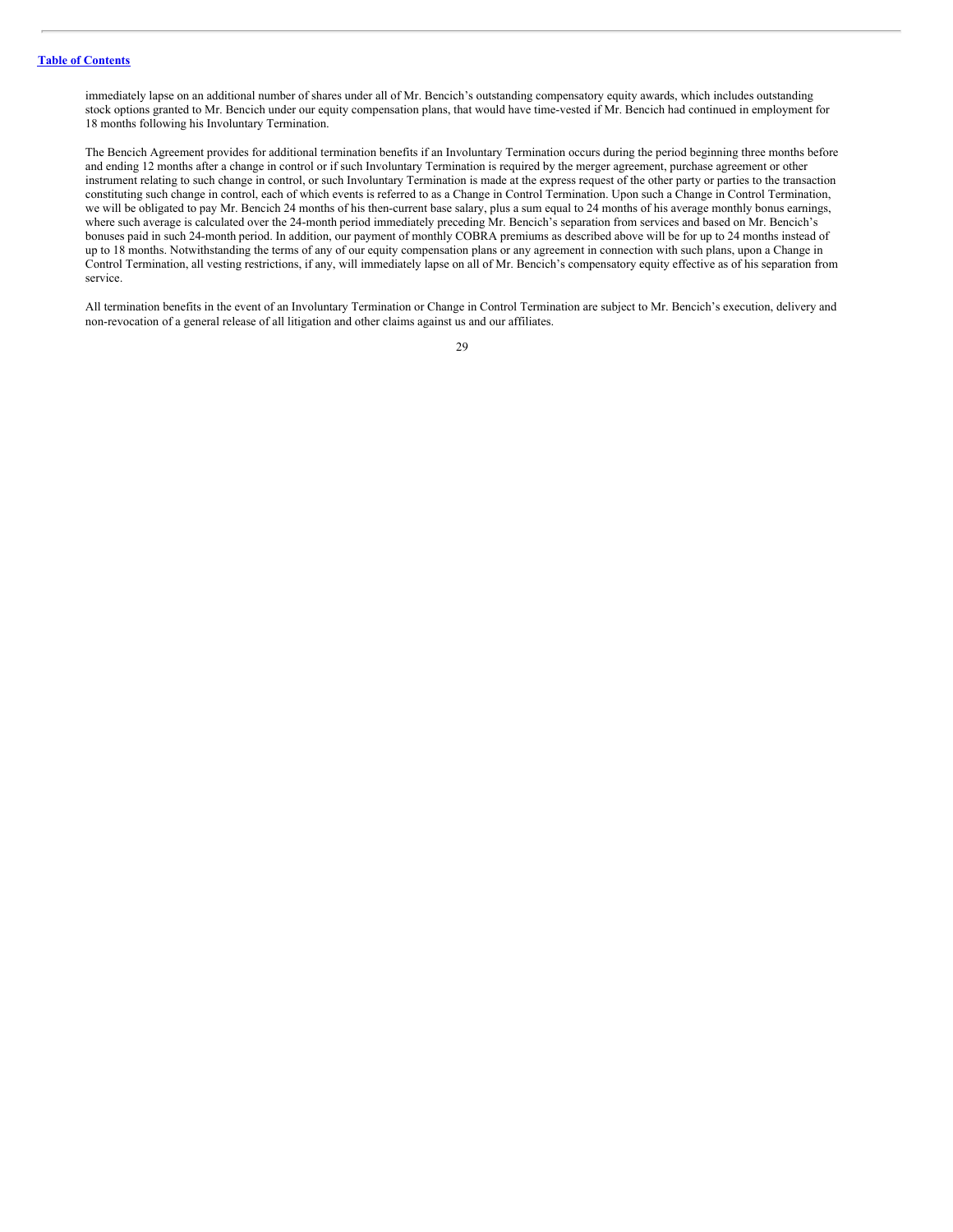# <span id="page-32-0"></span>**SECURITY OWNERSHIP OF CERTAIN BENEFICIAL OWNERS AND MANAGEMENT**

The following table sets forth certain information with respect to the beneficial ownership of our common stock by the following persons as of April 1, 2022, except as otherwise noted in the footnotes to the table:

- each person, entity or group who we know to beneficially own five percent or more of our voting securities;
- each of our directors and director nominees;
- each of our Named Executive Officers identified in the Summary Compensation Table; and
- all of our directors and executive officers as a group.

The address of each beneficial owner listed in the table is c/o Achieve Life Sciences, Inc., 1040 West Georgia Street, Suite 1030, Vancouver, British Columbia, Canada V6E 4H1. The percentages in the table below are based on 9,475,077 shares of our common stock outstanding as of April 1, 2022. Except as indicated in the footnotes to the table and pursuant to applicable community property laws, to our knowledge, each stockholder named in the table has sole voting and investment power with respect to the shares set forth opposite such stockholder's name. The information provided in the table is based on our records and information filed with the SEC, unless otherwise noted.

|                                                                         | <b>Amount and Nature of</b>    | Percent of              |
|-------------------------------------------------------------------------|--------------------------------|-------------------------|
| <b>Name of Beneficial Owner</b>                                         | <b>Beneficial Ownership(a)</b> | $Class(\frac{6}{6})(a)$ |
| 5% or Greater Stockholders:                                             |                                |                         |
| SVB Financial Group $(1)$                                               | 1,605,993                      | 17                      |
| Catalysis Partners, LLC(2)                                              | 560,100                        | 6                       |
| Named Executive Officers and Directors:                                 |                                |                         |
| John Bencich $(3)$                                                      | 38,669                         | $*$                     |
| Richard Stewart <sup>(4)</sup>                                          | 53,162                         | $\ast$                  |
| Cindy Jacobs $(5)$                                                      | 21,880                         | $*$                     |
| Martin Mattingly(6)                                                     | 5,875                          | $*$                     |
| Donald Joseph <sup>(7)</sup>                                            | 5,882                          | $*$                     |
| Jay Moyes $(8)$                                                         | 5,882                          | *                       |
| Bridget Martell(9)                                                      | 2,197                          | $*$                     |
| Vaughn Himes $(10)$                                                     | 366                            |                         |
| All current officers and directors as a group $(8 \text{ persons})(11)$ | 133.913                        |                         |

Less than  $1\%$ 

- (a) Beneficial ownership is determined in accordance with the rules of the SEC and generally includes voting or investment power with respect to securities. Shares of common stock subject to options and warrants currently exercisable, or exercisable within 60 days of April 1, 2022, are deemed outstanding for computing the percentage of the person holding such options or warrants but are not deemed outstanding for computing the percentage of any other person.
- (1) Based solely on a Schedule 13G filed by SVB Financial Group, SVB Innovation Credit Partners VIII, LLC, SVB Innovation Credit Fund VIII, L.P., SVB Innovation Credit Partners VIII-A, LLC and Innovation Credit Fund VIII-A, L.P., representing beneficial ownership of an aggregate amount of 1,605,993 shares of common stock issuable upon the full exercise of contingent convertible debt subject to (i) the maximum aggregate number of common stock issuable to the reporting persons or other conversion right holders (if any) not exceeding 1,889,763 shares of common stock, as such number may be adjusted for stock splits, stock dividends, reorganizations, recapitalizations and the like occurring after December 22, 2021 and (ii) the maximum aggregate number of shares of our owned or held by SVG Financial Group beneficially and/or or record not exceeding 19.99% of our then total issued and outstanding shares of common stock. The address for SVB Financial Group is 3003 Tasman Drive, Santa Clara, California, 95054-1191.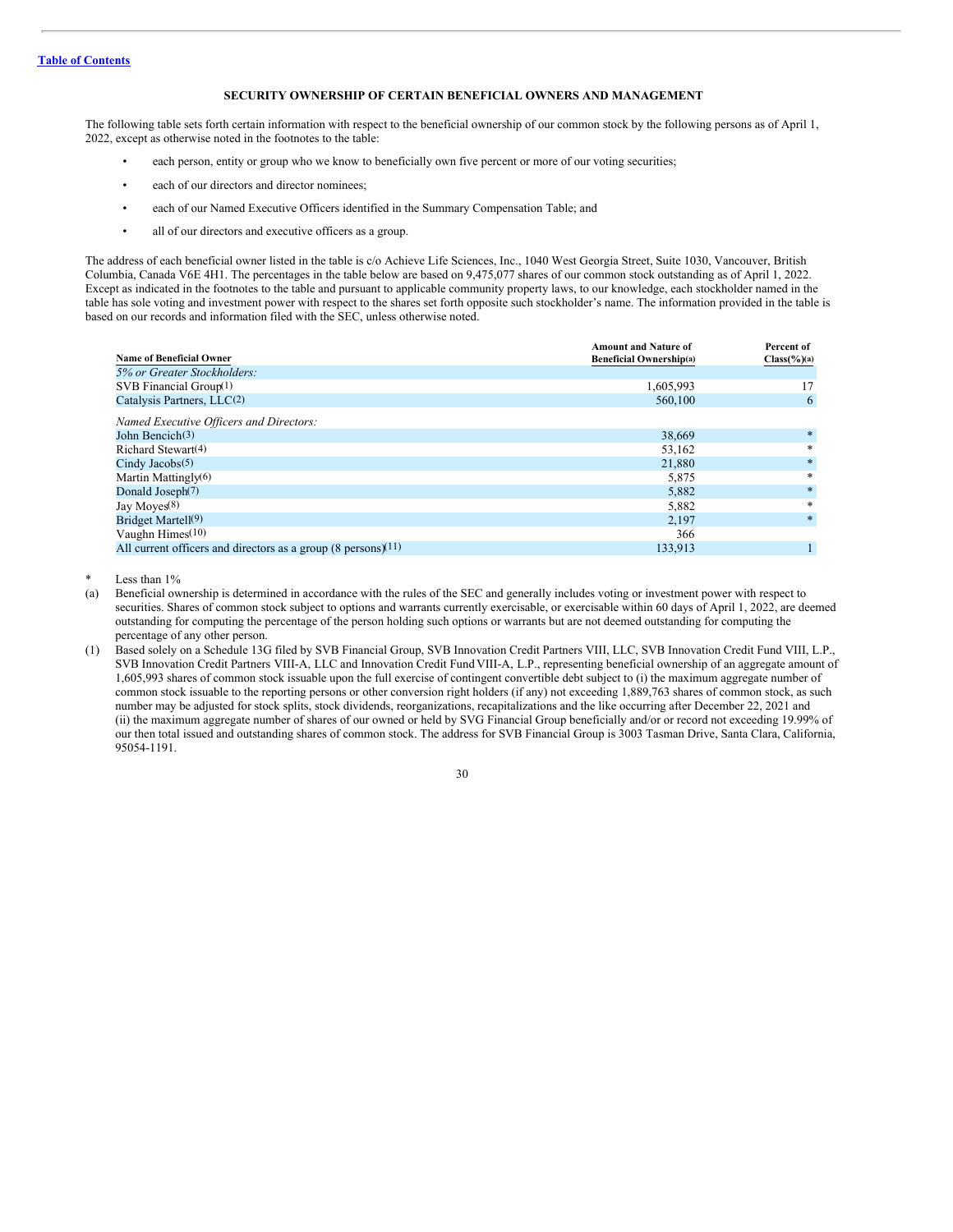- (2) Based solely on a Schedule 13G filed by Catalysis Partners, LLC ("CPL"), Francis Capital management, LLC ("FCM"), and John Francis ("Francis") on February 14, 2022, representing beneficial ownership of 560,100 shares of common stock by CPL and FCM and 594,250 shares of common stock by Francis. FCM serves as the general partner and investment to CPL and as such may be deemed to have voting and dispositive power. Francis as managing member of FCM may be deemed to have voting and dispositive power and has sole power to vote and dispose of 22,150 shares of common stock. The address for CPL is 610 Main Street, Venice, CA 90291.
- (3) Represents 6,188 shares owned directly and 32,481 options exercisable within 60 days of April 1, 2022.
- (4) Represents 10,626 shares owned directly, 41,295 options exercisable within 60 days of April 1, 2022, and 359 shares owned indirectly through his partner, and 882 shares owned indirectly through Ricanto Limited as principal owner.
- (5) Represents 233 shares owned directly and 21,657 options exercisable within 60 days of April 1, 2022.
- (6) Represents 4 shares owned directly and 5,871 options exercisable within 60 days of April 1, 2022.
- (7) Represents 5,882 options exercisable within 60 days of April 1, 2022.
- (8) Represents 5,882 options exercisable within 60 days of April 1, 2022.
- Represent 2,197 options exercisable within 60 days of April 1, 2022.
- (10) Represents 366 options exercisable within 60 days of April 1, 2022
- (11) Represents for the current officers and directors as a group, 18,282 shares owned directly or indirectly as indicated above, and 115,631 options exercisable within 60 days of April 1, 2022.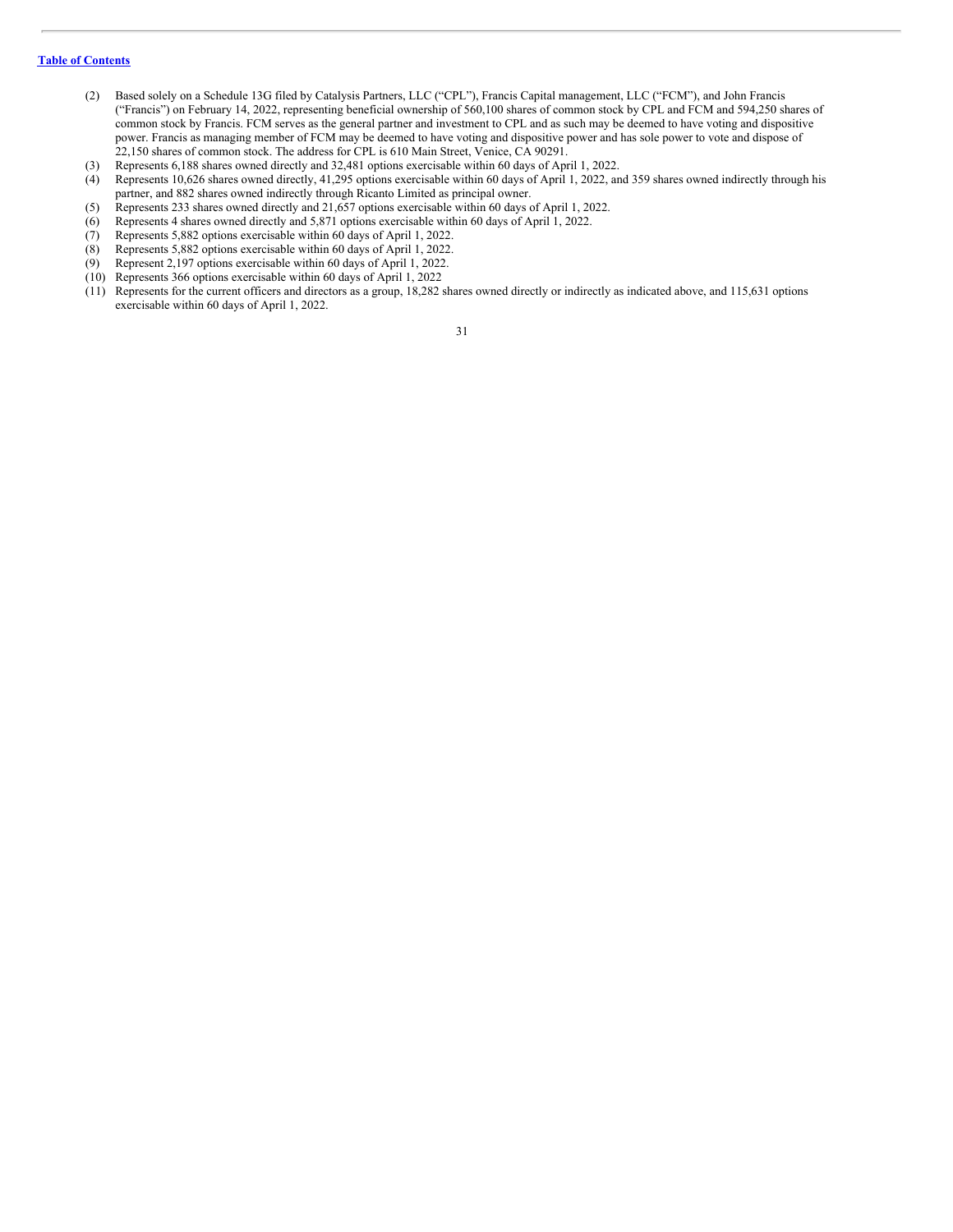# <span id="page-34-0"></span>**OTHER MATTERS**

#### **Delivery of Documents to Stockholders Sharing an Address**

We have adopted a process for delivering documents to stockholders that has been approved by the SEC called "householding." Under this process, stockholders of record who have the same address and last name will receive only one copy of our Annual Report and this Proxy Statement, unless we or one of our mailing agents has received contrary instructions from any stockholder at that address. We will continue to mail a proxy card to each stockholder of record.

If you prefer to receive multiple copies of the Annual Report and this Proxy Statement at the same address, additional copies will be provided to you promptly upon either written or oral request. If you are a stockholder of record, you may contact us by writing to Achieve Life Sciences, Inc., Attention: Secretary, 1040 West Georgia Street, Suite 1030, Vancouver, British Columbia, Canada V6E 4H1 or calling (604) 210-2217. Eligible stockholders of record receiving multiple copies of our Annual Report and this Proxy Statement who wish to only receive one copy in the future, can request householding by contacting us in the same manner.

If you are a beneficial owner holding shares through your broker, bank or other nominee, you may request additional copies of the Annual Report or this Proxy Statement, or you may request householding, by notifying your broker, bank or other nominee.

#### **Stockholder Proposals to Be Presented at 2023 Annual Meeting**

Our bylaws provide that, for stockholder nominations to the Board of Director or other proposals to be considered at an annual meeting, the stockholder must give timely notice thereof in writing to our Secretary at 1040 West Georgia Street, Suite 1030, Vancouver, British Columbia, Canada V6E 4H1, Attn: Secretary.

To be timely for our 2023 annual meeting of stockholders, a stockholder's notice must be delivered to or mailed and received by our Secretary at our principal executive offices not earlier than the close of business on January 31, 2023 and not later than the close of business on March 2, 2023. A stockholder's notice to our Secretary must set forth as to each matter the stockholder proposes to bring before the annual meeting the information required by our bylaws.

Stockholder proposals submitted pursuant to Rule 14a-8 under the Exchange Act and intended to be presented at our 2023 Annual Meeting must be received by us not later than December 22, 2022 in order to be considered for inclusion in our proxy materials for our 2023 annual meeting of stockholders.

### **Transaction of Other Business**

At the date of this Proxy Statement, the only business that the Board of Directors intends to present or knows that others will present at the Annual Meeting is as set forth above. If any other matter or matters are properly brought before the Annual Meeting, or any adjournment or postponement of the Annual Meeting, it is the intention of the persons named in the accompanying form of proxy to vote the proxy on such matters in accordance with their best judgment.

By Order of the Board of Directors,

John Bencich Chief Executive Officer Vancouver, British Columbia, Canada April 21, 2022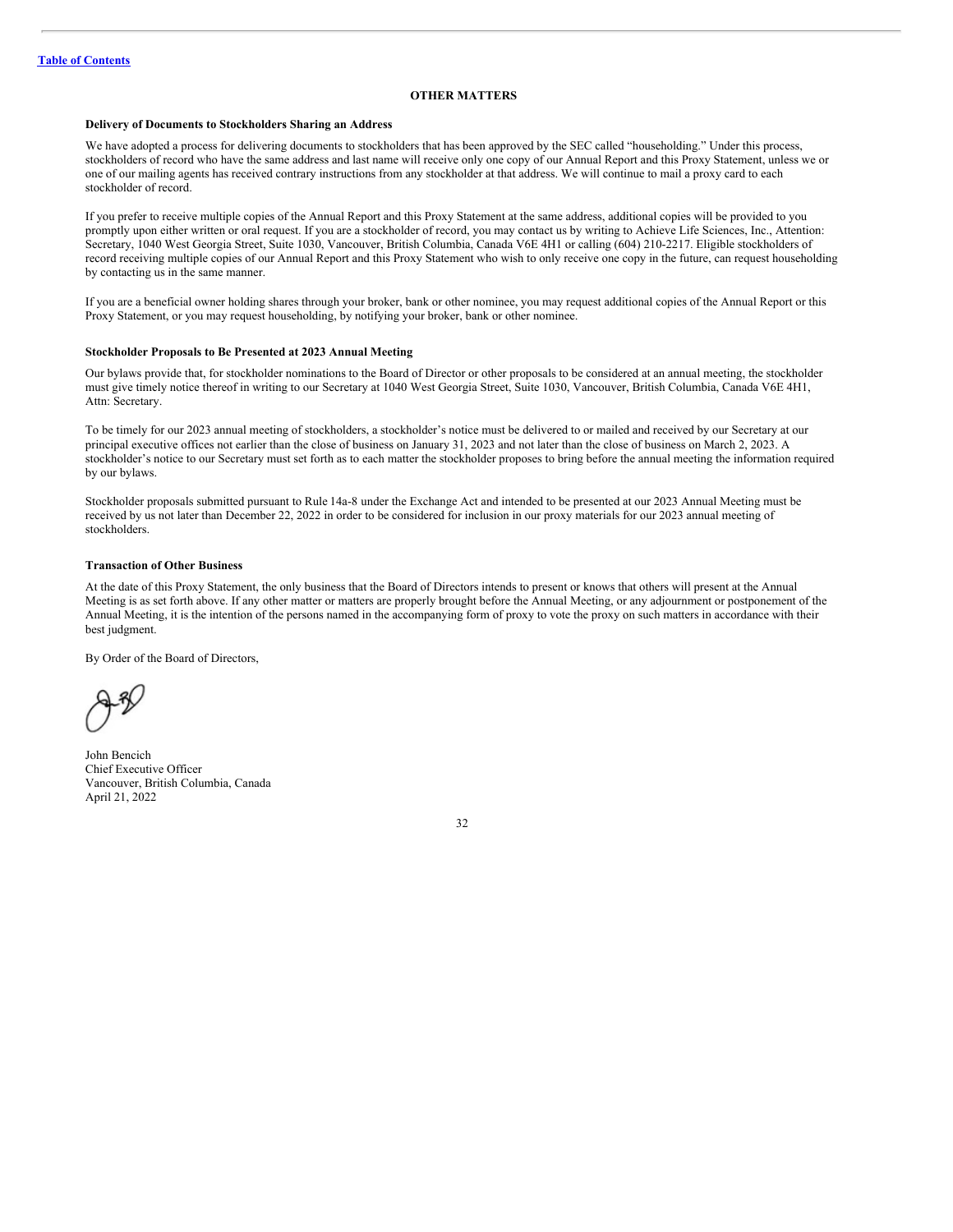ACHIEVE LIFE SCIENCES, INC.<br>1040 WEST GEORGIA STREET<br>SUITE 1030<br>VANCOUVER, BC V6E 4H1



VIEW PIATERIALS & VOTE<br>
USE IN INTERNALS & VOTE<br>
USE TO EXECUTE IN WARD CONTROL TO THE SUBSECTION OF THE SUBSECTION OF THE SUBSECTION OF THE SUBSECTION INTERNALS IN INTERNALS IN THE SUBSECTION OF THE SUBSECTION OF THE SUBS

intermation that is printed in the box manked by the arrow available and follow the instructions.<br>
Instructions and poor and the state of the state of the state of the state of the state of the SW PHONE - 1-800-690-6903<br>
U

# TO VOTE, MARK BLOCKS BELOW IN BLUE OR BLACK INK AS FOLLOWS:

|                                                                                                                                                                                                                                                                                                                           |                                               |                                   |                  |          | THIS PROXY CARD IS VALID ONLY WHEN SIGNED AND DATED. |                                                                                                                                                          |                   |  |                     | DETACH AND RETURN THIS PORTION ONLY |   |
|---------------------------------------------------------------------------------------------------------------------------------------------------------------------------------------------------------------------------------------------------------------------------------------------------------------------------|-----------------------------------------------|-----------------------------------|------------------|----------|------------------------------------------------------|----------------------------------------------------------------------------------------------------------------------------------------------------------|-------------------|--|---------------------|-------------------------------------|---|
| The Board of Directors recommends you vote FOR<br>the following:                                                                                                                                                                                                                                                          |                                               |                                   | For.<br>All<br>ο | All<br>ο | Withhold For All<br>Except<br>ο                      | To withhold authority to vote for any<br>individual nominee(s), mark "For All<br>Except" and write the number(s) of the<br>nominee(s) on the line below. |                   |  |                     |                                     |   |
| 1. Election of Directors                                                                                                                                                                                                                                                                                                  |                                               |                                   |                  |          |                                                      |                                                                                                                                                          |                   |  |                     |                                     |   |
| <b>Nominees</b>                                                                                                                                                                                                                                                                                                           |                                               |                                   |                  |          |                                                      |                                                                                                                                                          |                   |  |                     |                                     |   |
| 01) John Bencich<br>06) Martin Mattingly                                                                                                                                                                                                                                                                                  |                                               | 02) Vaughn Himes<br>07) Jay Moyes |                  |          | 03) Cindy Jacobs<br>08) Richard Stewart              |                                                                                                                                                          | 04) Donald Joseph |  | 05) Bridget Martell |                                     |   |
| The Board of Directors recommends you vote FOR the following proposal:                                                                                                                                                                                                                                                    |                                               |                                   |                  |          |                                                      |                                                                                                                                                          |                   |  | For                 | <b>Against Abstain</b>              |   |
| 2. To ratify the appointment of PricewaterhouseCoopers LLP as our independent registered public accounting firm                                                                                                                                                                                                           | for the fiscal year ending December 31, 2022. |                                   |                  |          |                                                      |                                                                                                                                                          |                   |  |                     | 0                                   | 0 |
|                                                                                                                                                                                                                                                                                                                           |                                               |                                   |                  |          |                                                      |                                                                                                                                                          |                   |  |                     |                                     |   |
|                                                                                                                                                                                                                                                                                                                           |                                               |                                   |                  |          |                                                      |                                                                                                                                                          |                   |  |                     |                                     |   |
| Please sign exactly as your name(s) appear(s) hereon. When signing as attorney, executor, administrator, or other fiduciary,<br>please give full title as such. Joint owners should each sign personally. All holders must sign.<br>partnership, please sign in full corporate or partnership name by authorized officer. |                                               |                                   |                  |          |                                                      |                                                                                                                                                          |                   |  |                     |                                     |   |